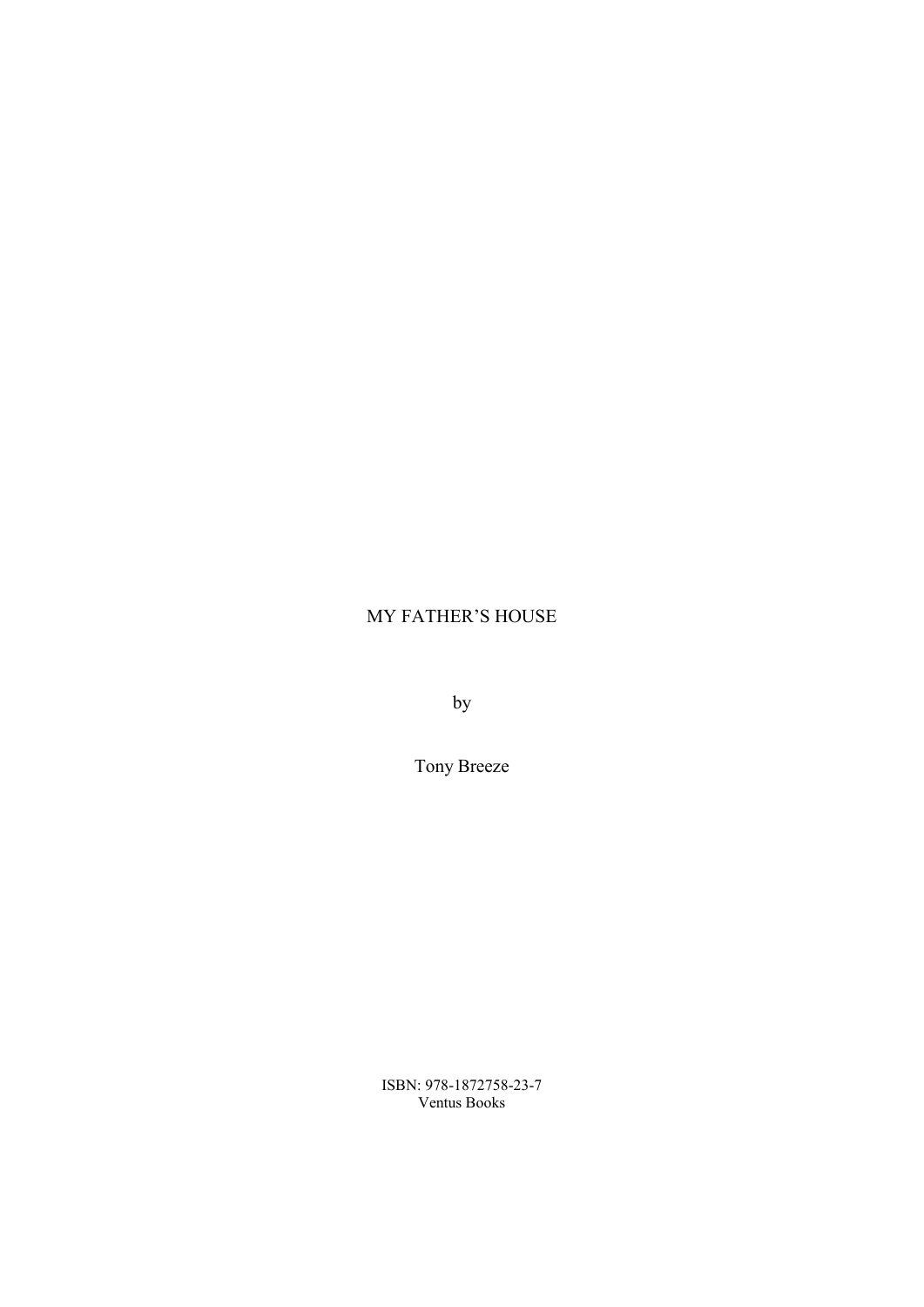Performances or readings of this play may not legally take place before an audience without a licence obtainable on application to:

> Ventus Books, 70 Nottingham Road, Burton Joyce, Notts. UK NG14 5AL 01159-313356

To avoid possible disappointment, application should be made, preferably in writing, as early as possible, stating: -

- (i) Name and address of applicant
- (ii) Name and address of Society;
- (iii) Name and address of theatre or hall where performance(s) would be held;
- (iv) Times and dates of performances.

A fee will be charged for this licence which must be paid prior to the first performance otherwise the licence is automatically cancelled and the performance becomes illegal.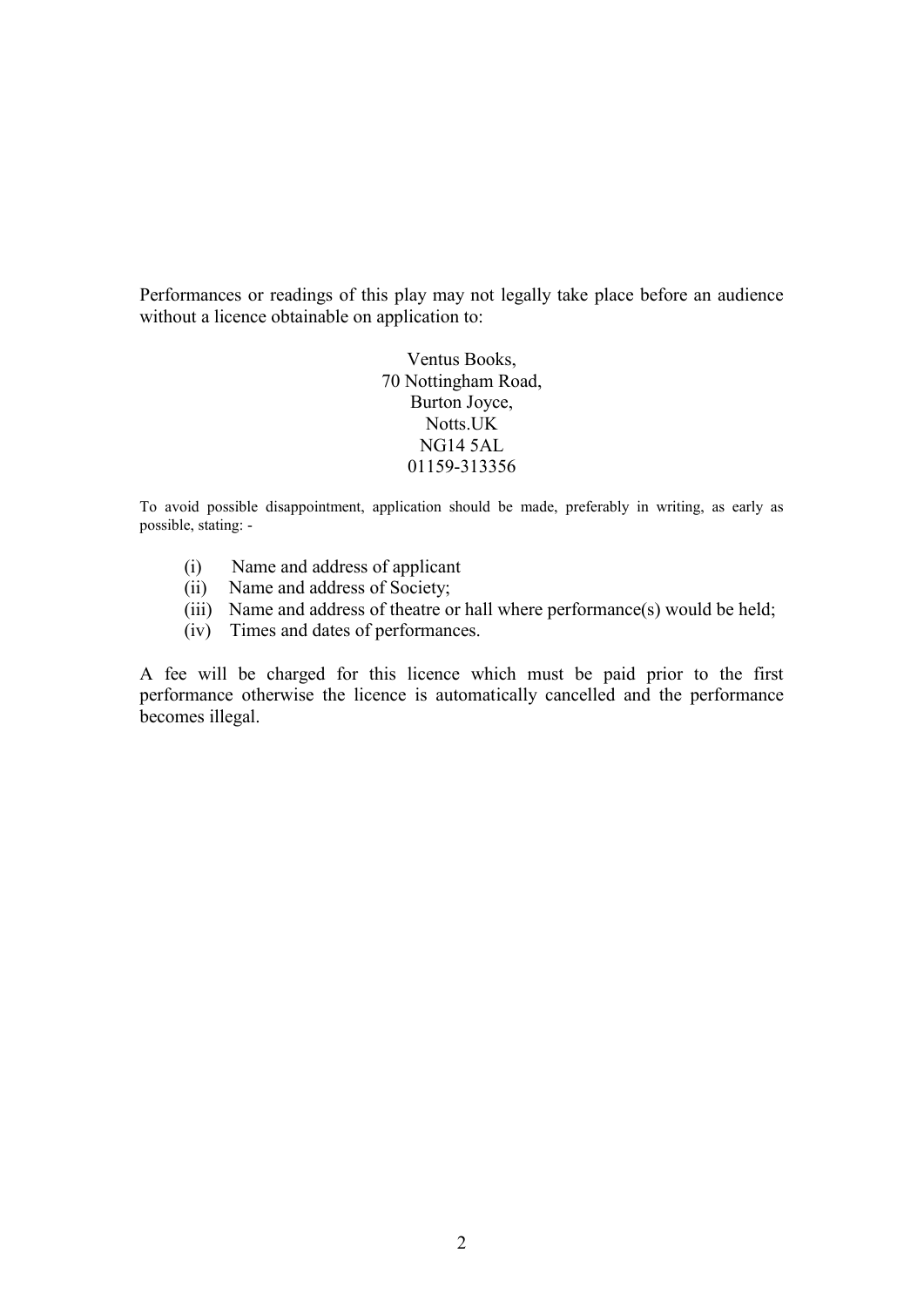## **Background**

The Dust Bowl was an ecological and human disaster that took place in the southern plains of the United States in the late nineteen twenties and early thirties. It was caused by misuse of land and years of sustained drought. Before farmers came the region was covered by dry grasses that held the soil in place, in spite of the long recurrent droughts and occasional torrential rains characteristic of the period. However, in the thirty years after World War I, a large number of homesteaders settled in the region, planting wheat and crops and raising cattle. Both these land uses left the soil exposed to the danger of erosion by the winds that constantly swept over the area.

 The American economy had been enjoying a boom through the "Roaring 20's". The introduction of consumer goods, such as fridges, typewriters, radios and cars, not only created more jobs but helped the economy rise even more. The ability to buy "on credit" meant that consumer goods were now affordable to the average American. Not everyone, though, enjoyed prosperity and affluence. There was an ever-widening gap between rich and poor, fortytwo per cent all Americans were living below the poverty line and new immigrants and farmers in the southeast never enjoyed the boom. Depression and hardship, when it set in, was nothing new to them.

The grain farmers of the southeast had been suffering for years. The introduction of machines to farming and U.S. protectionist policies led to huge overproduction, loss of foreign markets and unemployment. Farmers found themselves unable to earn a living as the increase in production led to a fall in demand. Worst hit were the "sharecroppers" or "sodbusters" who often ended up with barely enough to live on.

As a result of the immigrant surge after World War I, nativist appeals intensified. A reorganized Ku Klux Klan emerged calling for "100-percent Americanism." Unlike the Klan of Reconstruction, the new Klan restricted its membership to native-born white Protestants, and campaigned against Catholics, Jews and immigrants as well as African Americans. By redefining its enemies, the Klan broadened its appeal to parts of the North and Midwest, and for a time, its membership swelled.

The inflated economy of the "Roaring Twenties" led to inflated share prices. People were buying shares 'on the margin,' whereby they paid ten per cent of the market value and borrowed the rest from banks and speculators. This caused the market to remain abnormally high and over-priced but people, especially the middle classes, the banks and speculators, continued to invest heavily in the stock market. Unfortunately there were too many small banks that had insufficient funds to cope with the sudden rush of withdrawals when the demand came. The banks were unable to return the money as they too had invested it in the stock market and in building projects. In the autumn of 1929 people lost faith in the system and so many tried to sell their shares that the Wall Street market crashed leading to years of Depression.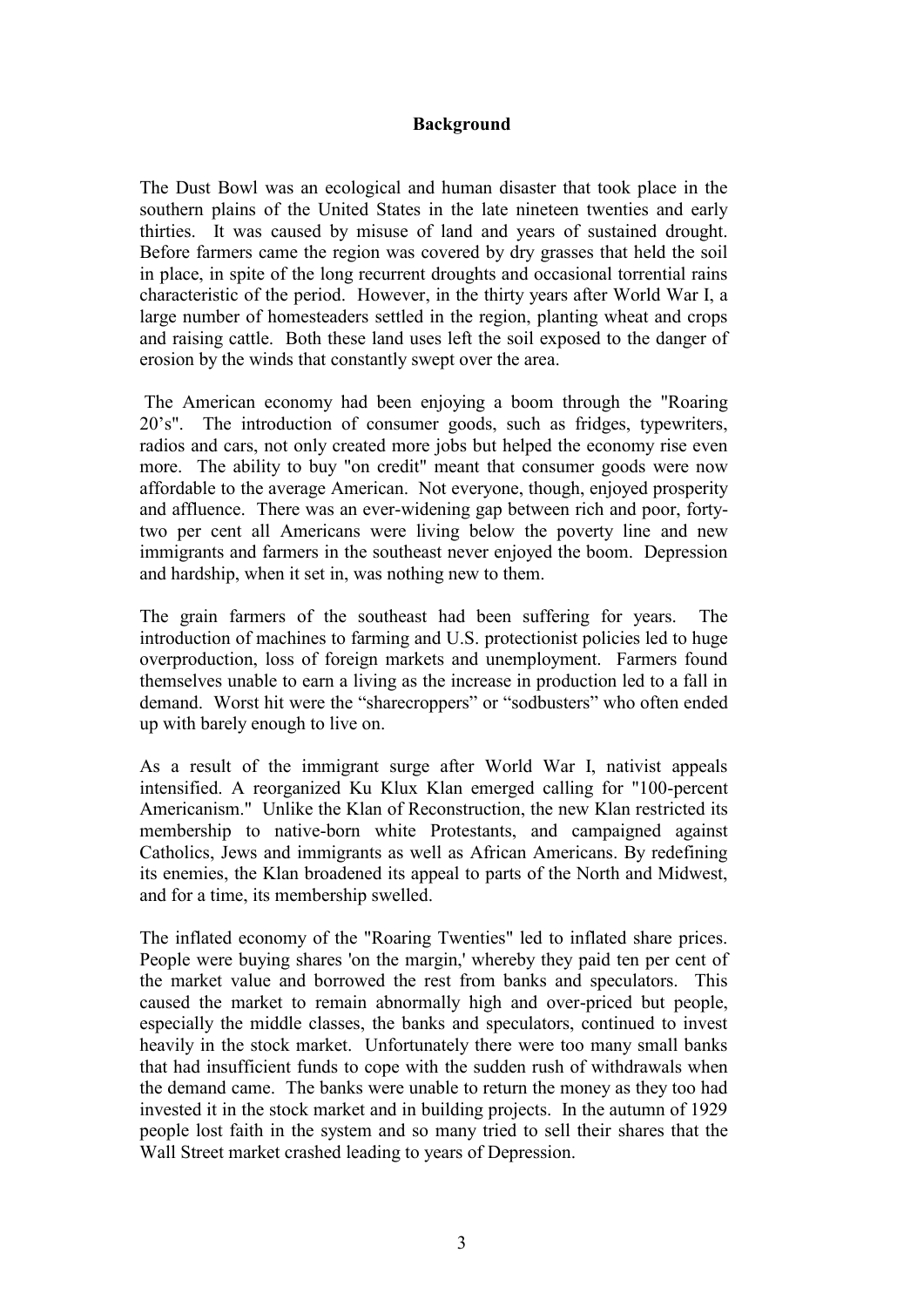## **CHARACTERS**

- Joe Macdonald (Pa) Sodbuster farmer living in poverty with his family on a small, broken-down, rented farm in the American Dustbowl, 1929. His face is grimy, his overalls tattered and farming appears to have just about beaten him.
- Mattie Macdonald (Ma) His wife; more educated than Joe; a devout believer and bible-reader, who wears equally tattered clothes and has borne him three children, struggled with him through thick and thin and always tried to keep up his flagging spirits.
- Grandma The elderly matriarch of the family who believes her daughter could have married better and doesn't mind telling people so.
- Becky Macdonald Their twelve year-old daughter
- Billy Macdonald Their mischievous ten year-old son
- Peewee Macdonald Their youngest and smallest son.
- Cornelius T. Spenk Local businessman & owner of several properties, including Macdonald's farm and the local hotel; father of Billy's playmate, Jeremiah; a sour-faced individual who isn't happy unless he's making money and controlling people. Visually differentiated from his twin brother by cowboy hat and cigar.
- Franklyn K. Spenk. Twin brother of the above who is the local doctor and surprisingly more caring and better-natured than his brother (may be played by the same actor as Cornelius Spenk).
- Jeremiah Spenk Spoilt son of wealthy hotelier who is always made to wear the best and will one day turn out to be just like his dad.
- Hobo Young, black, itinerant worker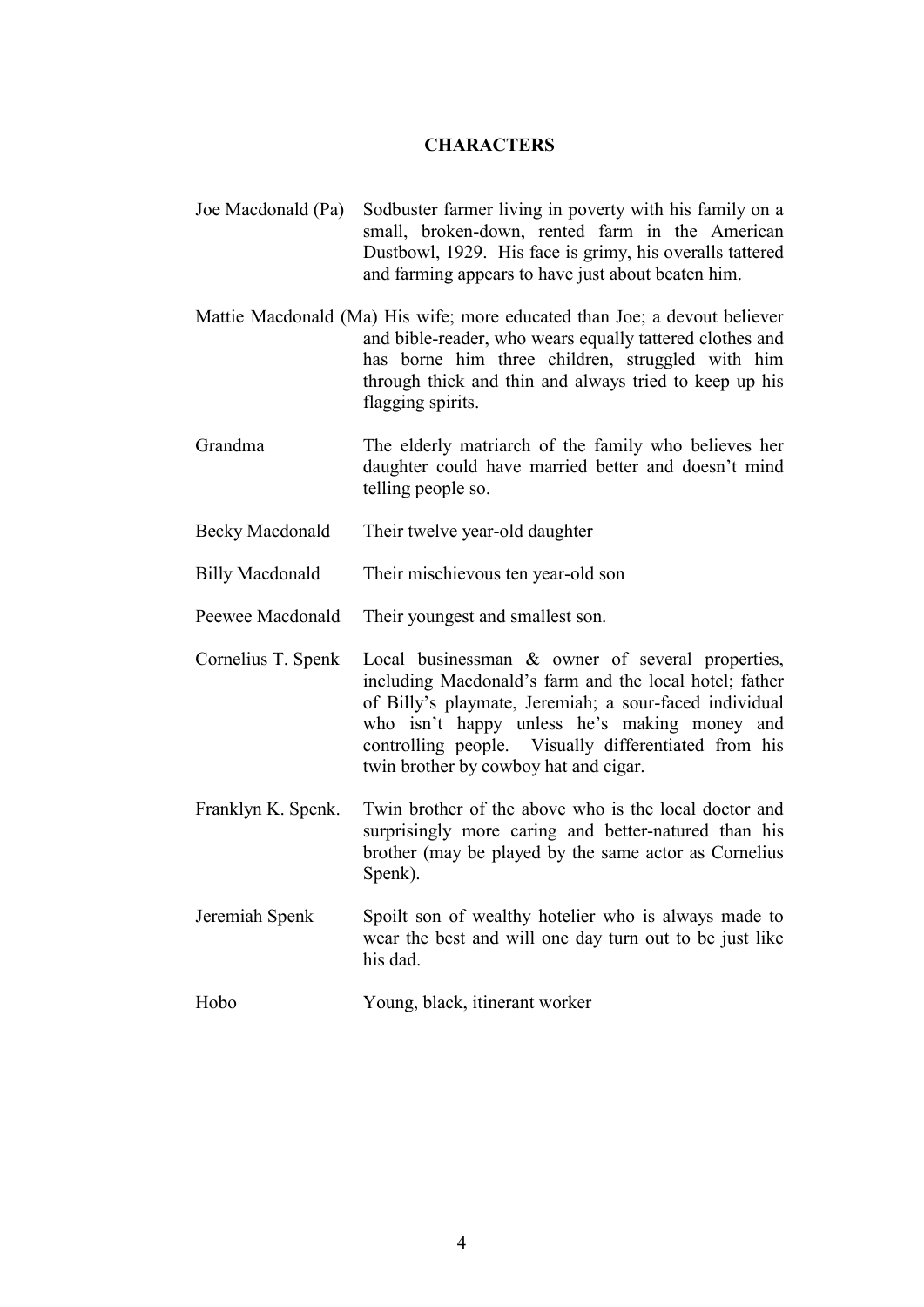## **ACT 1 – SCENE 1**

(While the audience is arriving we hear background music from the nineteen-twenties. When everyone is settled, the music fades and the stage lights come up on a run-down rented farmstead in Oklahoma. It is the arid summer of 1929 and we can hear, and maybe even see, a sandstorm in progress. The front door and windows of the farm are covered with old sacking and sheets to try and keep out the dust and we can see a barn with a large single door. Along the front of the farm is a porch on which stand several rickety chairs, an old kitchen table, a small barrel and a rocking chair. Attached to the barn is a lean-to wood store. At one side of the stage we can see half the trunk of a very large tree, the lowest branch of which grows out above the acting area. The silhouette of the rest of the tree can be clearly seen against the backdrop.

Joe Macdonald staggers in with a handkerchief over his mouth, struggling to carry a heavy sack of corn on his shoulder. It is so heavy that he has to put it down halfway and drag it to the barn door but when he pulls on the door it keeps blowing shut on him. He leaves the sack there and goes back for a second one, this time being so tired that he drags it slowly over to the door. After struggling again with the door and the heavy sacks he calls over the wind noise to his wife inside for help)

Pa Mattie!

(No response)

Can you give me a hand out here?

(Mattie comes out rubbing the flour from her hands and covers her mouth with her apron. Joe points to the problem door and signs for her to hold it open for him. She does so while he drags the sacks inside. They then close the door and both return to the house)

(After they've gone in another figure appears from the other side. It is a young black hobo dressed in a battered hat and long coat, looking for some shelter from the storm. He looks around, peers into the barn then creeps into the lean-to wood store. After a while the wind noise subsides and a boy's head appears at the front door of the house)

- Billy Can we go out and play now, Ma?
- Ma (From inside) There's a sandstorm blowing out there
- Billy It aint now, Ma it's stopped ...
- Ma Are you sure?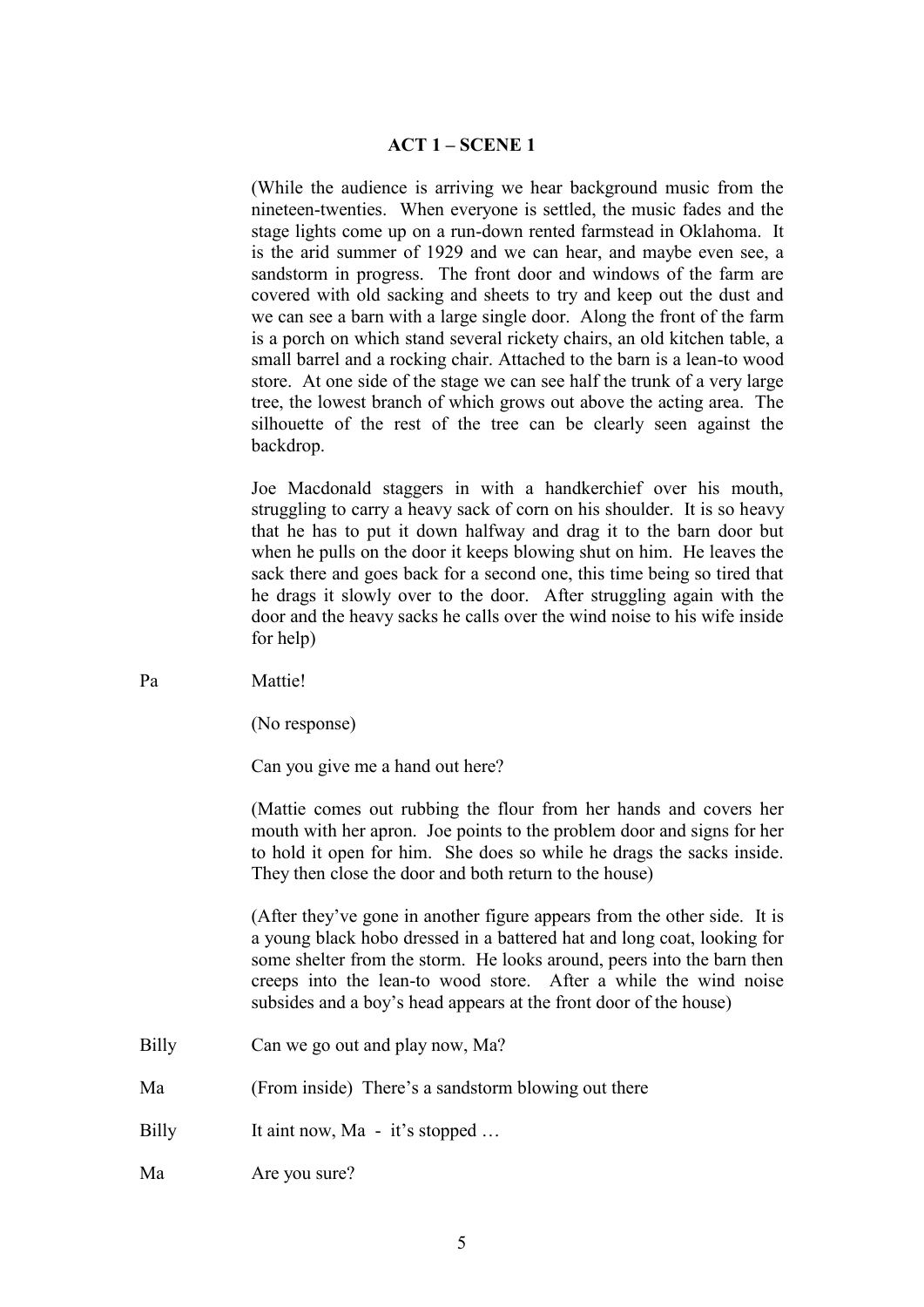| <b>Billy</b> | Come and see.                                                                                                                                                                                                 |
|--------------|---------------------------------------------------------------------------------------------------------------------------------------------------------------------------------------------------------------|
|              | (She looks out)                                                                                                                                                                                               |
| Ma           | (Reaching for a broom) Darned dust everywhere again.                                                                                                                                                          |
| Billy        | Can we, Ma? Please?                                                                                                                                                                                           |
| Ma           | I suppose so but don't go getting Jeremiah dirty – his Pa's coming for<br>him soon                                                                                                                            |
| <b>Billy</b> | I won't. (Shouting back into the house) Jeremiah! Get your butt out<br>here!                                                                                                                                  |
| Ma           | Language, Billy!                                                                                                                                                                                              |
| <b>Billy</b> | Sorry.                                                                                                                                                                                                        |
|              | (Jeremiah appears, nicely dressed and white-collared)                                                                                                                                                         |
| Jeremiah     | What d'you want?                                                                                                                                                                                              |
| <b>Billy</b> | 'You playing ball?                                                                                                                                                                                            |
| Jeremiah     | I'm playing cards with Peewee                                                                                                                                                                                 |
| <b>Billy</b> | Aw come on                                                                                                                                                                                                    |
| Jeremiah     | I can't $-$ I've got to go to the party and Pa'll be mad if I get messed up<br>again.                                                                                                                         |
| <b>Billy</b> | You won't get messed up                                                                                                                                                                                       |
| Jeremiah     | You always say that but I always do.                                                                                                                                                                          |
| <b>Billy</b> | I promise you won't.                                                                                                                                                                                          |
| Jeremiah     | OK, but only if I can be the Babe                                                                                                                                                                             |
| Billy        | You were the Babe last time                                                                                                                                                                                   |
| Jeremiah     | (Turning as if to go in) I guess it's back to the cards then                                                                                                                                                  |
| <b>Billy</b> | (Reluctantly) $OK - OK - you$ can be the Babe                                                                                                                                                                 |
|              | (Jeremiah punches the air in triumph and Billy goes into the house for<br>the baseball, bat and glove. He emerges with a homemade bat. The<br>ball may be imaginary. He is followed by the diminutive Peewee) |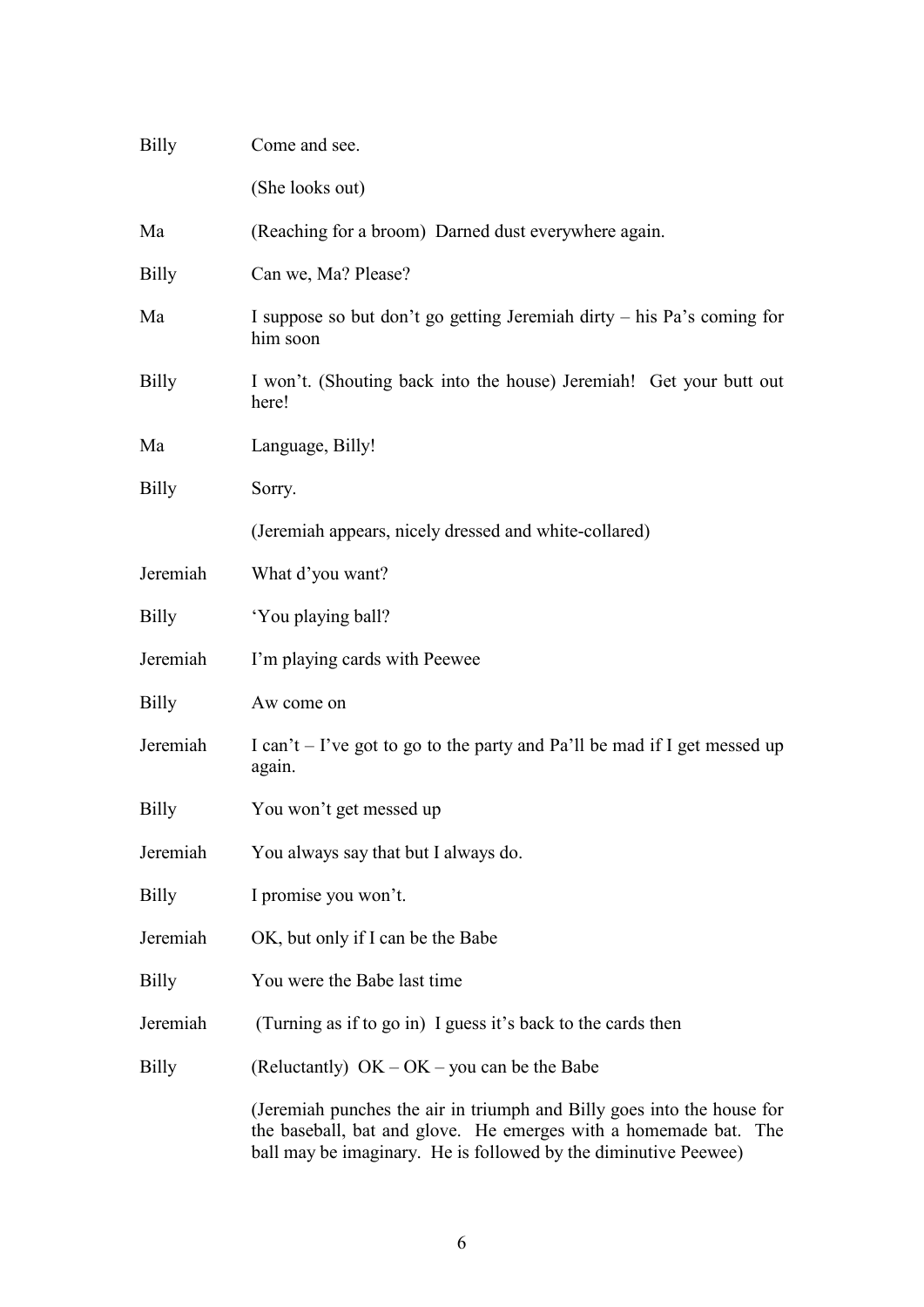| Peewee       | Can $I$ play?                                                                                  |
|--------------|------------------------------------------------------------------------------------------------|
| <b>Billy</b> | N <sub>o</sub>                                                                                 |
| Peewee       | Why not?                                                                                       |
| Billy        | 'Cause you're too little                                                                       |
| Peewee       | I aint                                                                                         |
| <b>Billy</b> | You are. You can't run, you can't jump, you can't throw and you can't<br>catch                 |
| Peewee       | So?                                                                                            |
| <b>Billy</b> | So you got to be able to do all those things to play baseball                                  |
|              | (Peewee knows that if he begins to wail, Billy will get into trouble, so<br>he begins wailing) |
| <b>Billy</b> | Don't start that again.                                                                        |
|              | (Peewee increases the volume)                                                                  |
| Ma           | (Appearing at the door) Now what?                                                              |
| Peewee       | (Mumbling incoherently through crocodile tears) They won't let me<br>play with them            |
| Ma           | (To Billy) You let him play with you, do you hear.                                             |
| Billy        | Aw mom!                                                                                        |
| Ma           | Either he plays or you don't                                                                   |
| <b>Billy</b> | (Resignedly) O.K.                                                                              |
|              | (Peewee magically stops his wailing)                                                           |
| Jeremiah     | Where's he playing?                                                                            |
| Billy        | He can be catcher                                                                              |
| Jeremiah     | You just said he couldn't catch and he'd need some protection to be<br>catcher                 |
| <b>Billy</b> | Then I'll find him some                                                                        |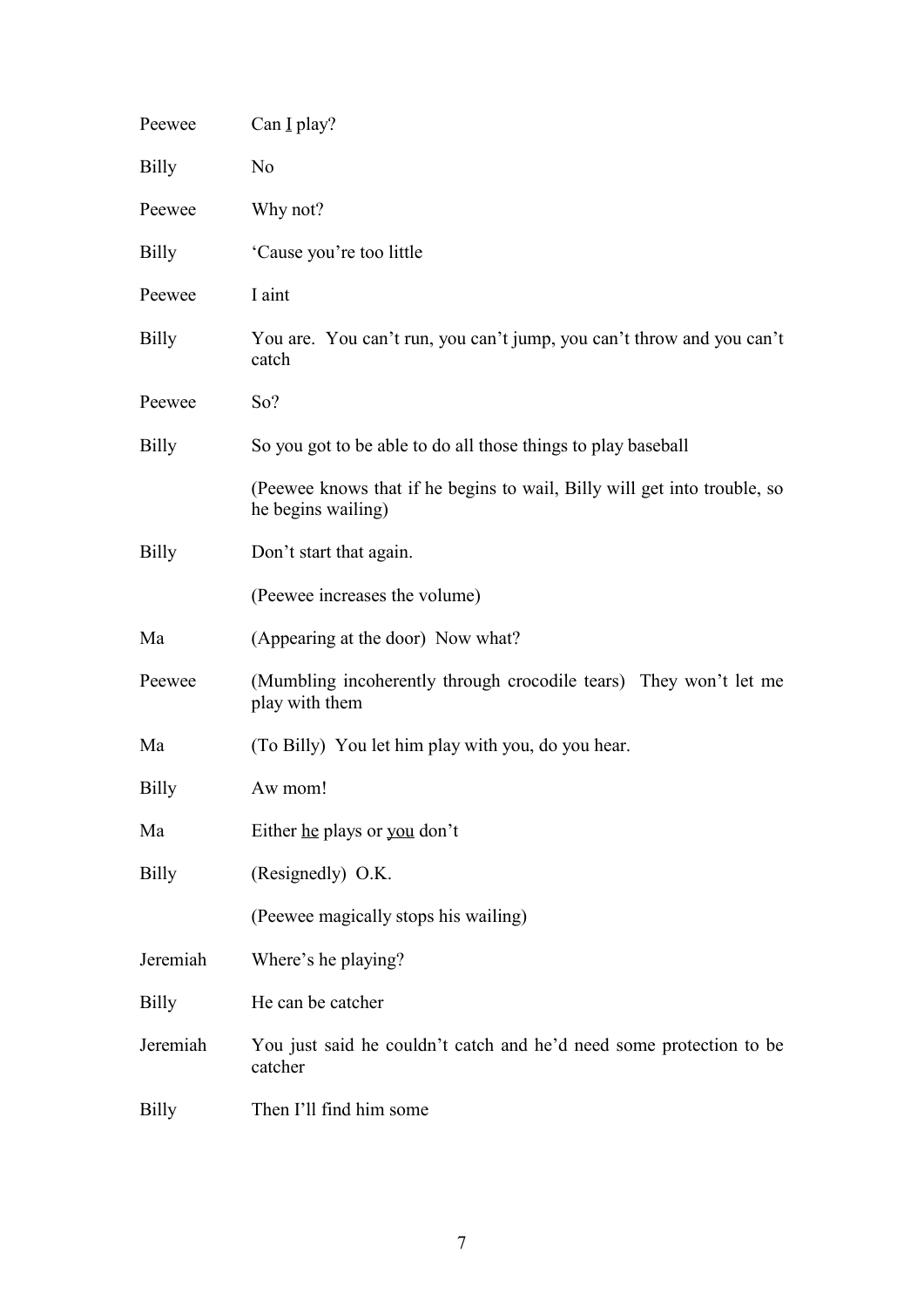|              | (He runs into the house and comes out with a metal sieve for a helmet,<br>a washboard with string on for chest armour and some huge working<br>gloves) |
|--------------|--------------------------------------------------------------------------------------------------------------------------------------------------------|
| Billy        | Come here Peewee                                                                                                                                       |
|              | (He puts the gear on him)                                                                                                                              |
|              | Put this on  There! Now you look like a real catcher                                                                                                   |
|              | (Peewee staggers around trying to keep the "helmet" straight, not<br>knowing which way is where)                                                       |
|              | (Placing him in position) Now just you stand there and try and catch<br>the ball when it comes. OK?                                                    |
| Jeremiah     | Hang on - I aint ready yet                                                                                                                             |
|              | (He does some big warming up swings with the bat)                                                                                                      |
|              | $OK - now I'm ready$                                                                                                                                   |
|              | (Billy winds himself up and throws. Jeremiah misses it)                                                                                                |
| <b>Billy</b> | Strike One!                                                                                                                                            |
| Jeremiah     | That wasn't good                                                                                                                                       |
| <b>Billy</b> | It was so  (To Peewee who is looking for the ball) Come on,<br>Peewee, you're supposed to catch it                                                     |
|              | (Peewee throws it back to Billy)                                                                                                                       |
| Billy        | "And it's Sam Rice winding up to pitch his second to the Babe"                                                                                         |
| Jeremiah     | "But the Babe is ready this time "                                                                                                                     |
|              | (Billy pitches his second and Jeremiah again swings and misses)                                                                                        |
| <b>Billy</b> | Strike Two!                                                                                                                                            |
| Jeremiah     | No way! That wasn't good!                                                                                                                              |
| Billy        | It was too                                                                                                                                             |
| Jeremiah     | (Turning to Peewee for help) Was that good Peewee?                                                                                                     |
| Peewee       | (Shrugging his shoulders) I dunno                                                                                                                      |
|              | (Jeremiah is frustrated. Billy gets the ball back for his third pitch)                                                                                 |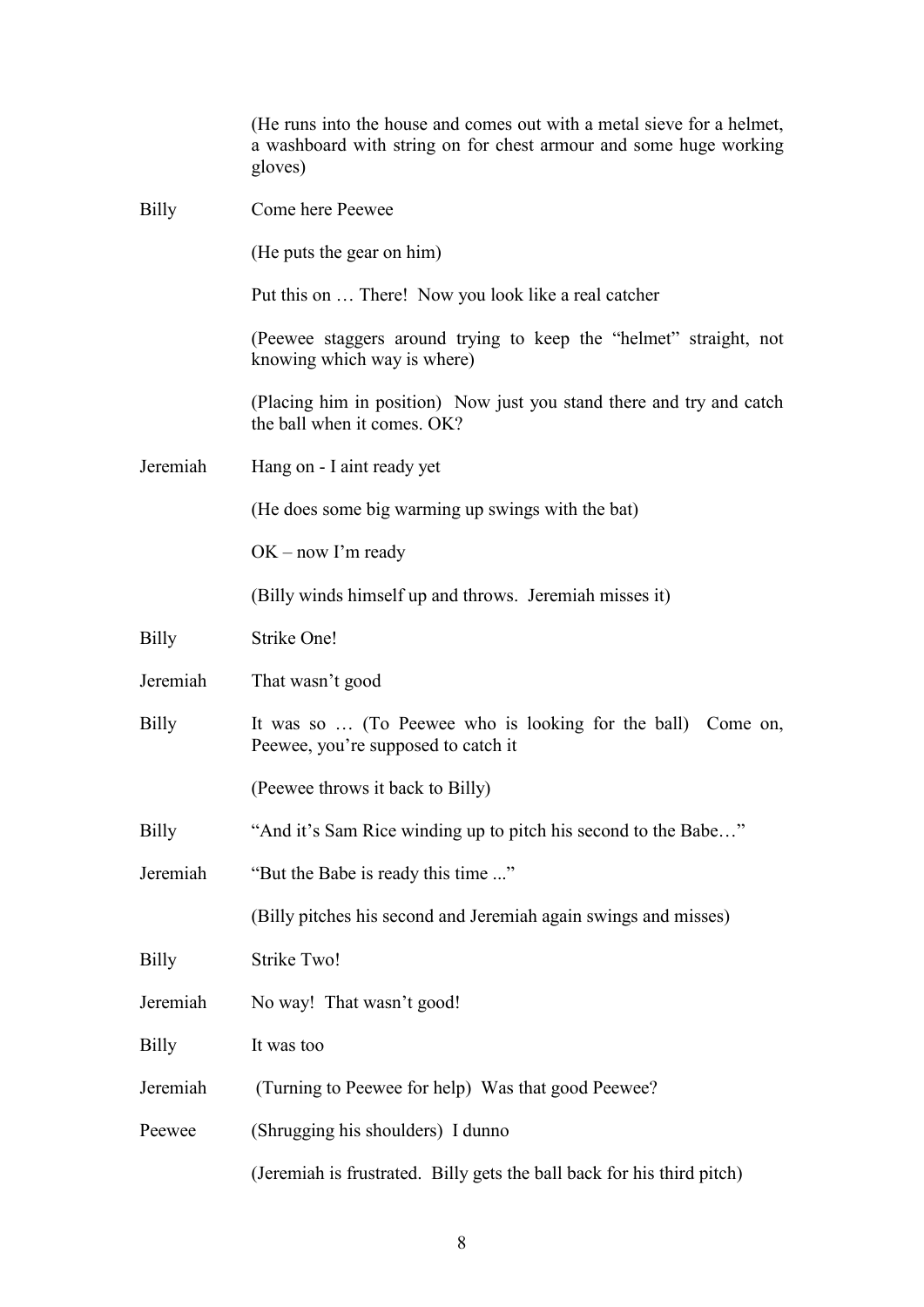| <b>Billy</b> | You ready Peewee? This time he's got to run if he misses it                                                                                                                                                                                                |
|--------------|------------------------------------------------------------------------------------------------------------------------------------------------------------------------------------------------------------------------------------------------------------|
|              | (Billy winds himself up for his third pitch. He throws and Jeremiah<br>misses again, there is a moments panic then Jeremiah begins to run<br>round the diamond and Peewee looks for the ball while Billy goes to<br>home base shouting at him frantically) |
| Billy        | The ball, Peewee $-$ get the ball $-$ come on $-$ over here!                                                                                                                                                                                               |
|              | (Peewee eventually picks it up and starts to run after Jeremiah but he<br>throws it at him and misses, sending it flying into the woodshed.<br>Jeremiah slides back to home base and realises he's got himself messy<br>again)                             |
| Billy        | Now look what you've done, you've gone and lost it                                                                                                                                                                                                         |
| Peewee       | Sorry                                                                                                                                                                                                                                                      |
| Jeremiah     | (Brushing himself down) And I'm all messed up again                                                                                                                                                                                                        |
| Billy        | It'll clean off – fetch the ball, Peewee                                                                                                                                                                                                                   |
| Peewee       | You fetch it                                                                                                                                                                                                                                               |
| Billy        | It was you who lost it                                                                                                                                                                                                                                     |
| Peewee       | I aint going in there, there might be spiders                                                                                                                                                                                                              |
| Billy        | So?                                                                                                                                                                                                                                                        |
| Peewee       | So I don't like spiders                                                                                                                                                                                                                                    |
| Billy        | (Storming across to the lean-to) Honestly, you're nothing but a big<br>baby                                                                                                                                                                                |
|              | (He goes into the woodshed then backs out unable to speak and<br>pointing inside)                                                                                                                                                                          |
| Jeremiah     | What is it? Is it a spider?                                                                                                                                                                                                                                |
| Billy        | There's $-$ there's $\ldots$                                                                                                                                                                                                                               |
| Peewee       | Told you there was.                                                                                                                                                                                                                                        |
| Billy        | (Running towards the house) There's somebody in there!                                                                                                                                                                                                     |
|              | (Billy runs towards the house and the other two run with him. Billy<br>shouts through the open door)                                                                                                                                                       |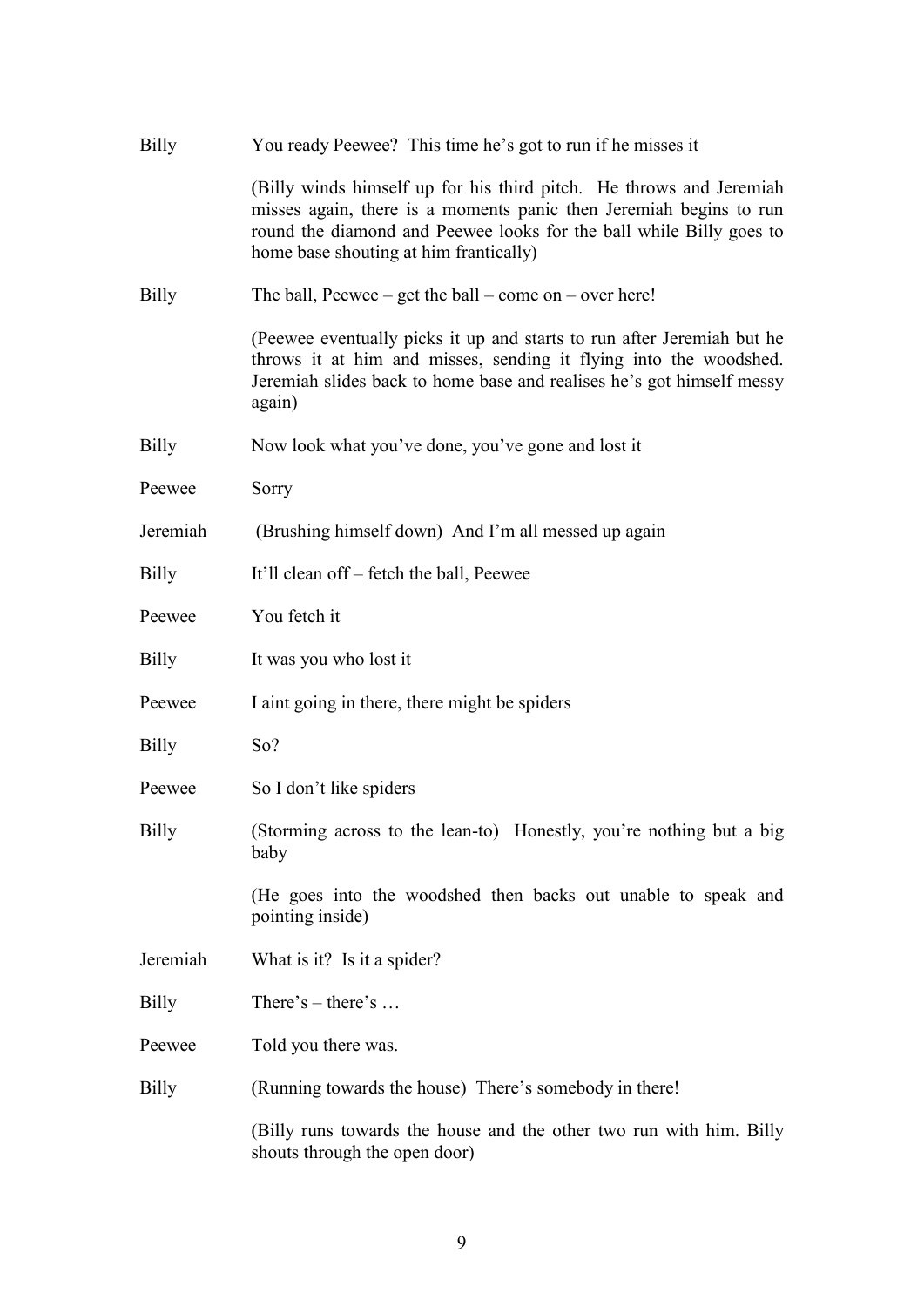| <b>Billy</b> | Pa! Come quick! There's somebody in the woodshed!                                                                                   |
|--------------|-------------------------------------------------------------------------------------------------------------------------------------|
|              | (Pa comes running out carrying his gun with Ma and Grandma close<br>behind. He carefully approaches the shed with gun at the ready) |
| Pa           | $OK$ mister – come on out                                                                                                           |
|              | (No movement)                                                                                                                       |
|              | I'm warning you – if you don't come out now I'm gonna let you have<br>it                                                            |
|              | (There is a movement and the black hobo emerges, trembling, with his<br>hands in the air)                                           |
|              | That's it – nice and slow                                                                                                           |
| <b>Billy</b> | Are you gonna shoot him, Pa?                                                                                                        |
|              | (The hobo looks between Billy and Pa, terrified)                                                                                    |
| Pa           | That depends  OK mister, d'you mind telling me what you're doing<br>on my property?                                                 |
|              | (No reply)                                                                                                                          |
|              | I asked you a question                                                                                                              |
|              | (The hobo shakes his head and makes a mumbling noise)                                                                               |
|              | What's up - cat got your tongue?                                                                                                    |
|              | (The hobo mumbles and tries to point to his own mouth but Joe moves<br>the gun to make him keep his hands up)                       |
|              | Keep those hands where I can see them $-1$ 'm waiting an answer                                                                     |
| Ma           | I think he's trying to tell us something, Joe                                                                                       |
| Gran         | Be careful                                                                                                                          |
|              | (She approaches the hobo who points to his mouth)                                                                                   |
| Pa           | What's he saying?                                                                                                                   |
| Ma           | Oh my God! He isn't saying anything - he hasn't got a tongue                                                                        |
| Pa           | What?                                                                                                                               |
| Ma           | See for yourself                                                                                                                    |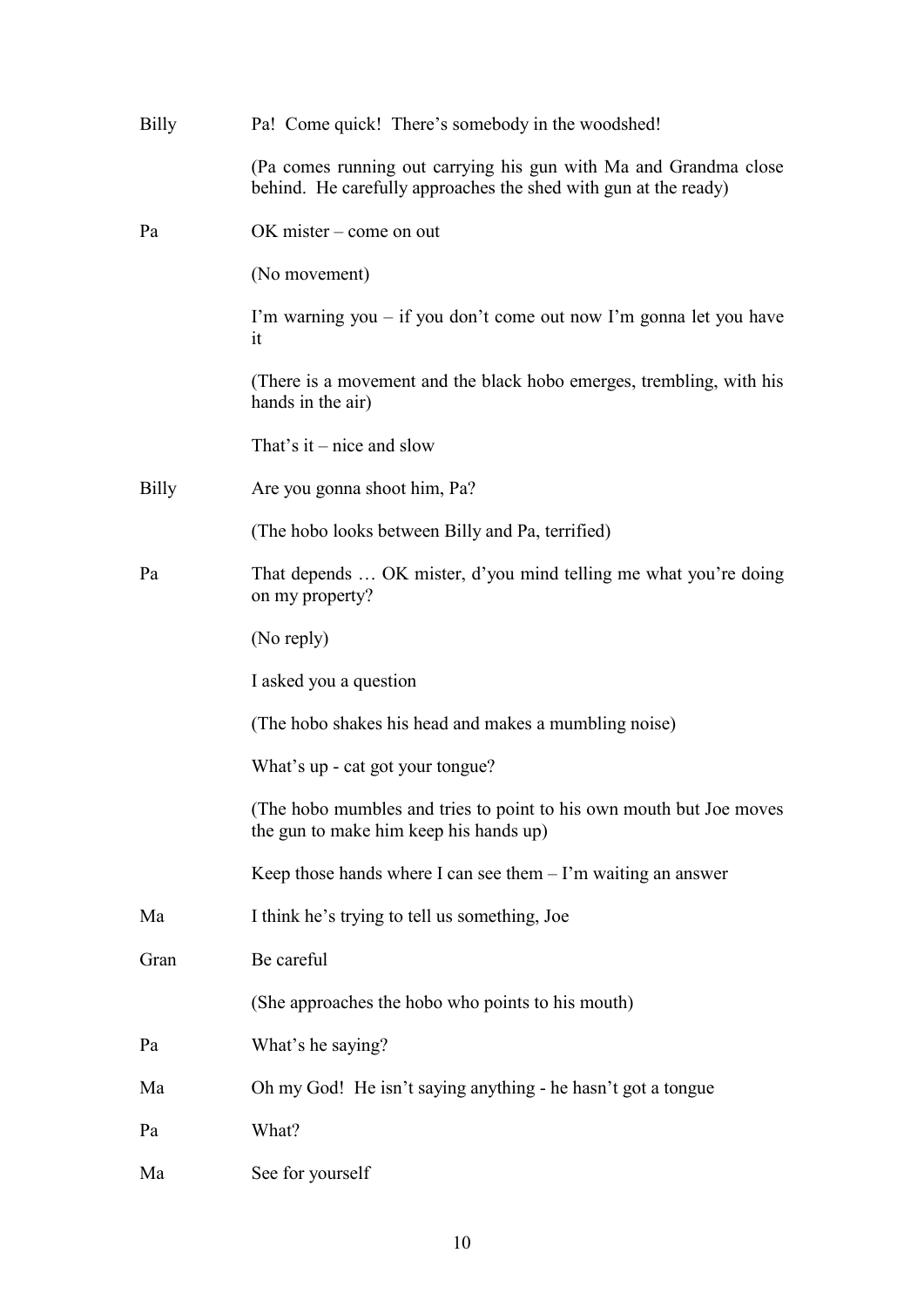|              | (Pa tentatively approaches and the hobo obliges by pointing to his open<br>mouth again)                                                         |
|--------------|-------------------------------------------------------------------------------------------------------------------------------------------------|
| Pa           | Well I  no wonder he wouldn't answer me  OK, mister you can<br>put your hands down now                                                          |
| Gran         | Lord preserve us! Whatever next!                                                                                                                |
| <b>Billy</b> | Can I look?                                                                                                                                     |
| Pa           | You stay where you are                                                                                                                          |
| Ma           | I think he was just sheltering from the wind, Joe                                                                                               |
| Pa           | Well the wind's stopped now so he can be on his way.<br>(To hobo) I'm very sorry for you, son, but you'd better be on your<br>way now.          |
|              | (The hobo begins to leave but is stopped by Ma)                                                                                                 |
| Ma           | Hold on. You can't just send him off like that, it isn't Christian                                                                              |
| Pa           | Why not?                                                                                                                                        |
| Ma           | It isn't right, him being the way he is. He looks like he hasn't eaten for<br>a week. (To Hobo) Are you hungry mister?                          |
|              | (The hobo nods earnestly)                                                                                                                       |
| Pa           | What?                                                                                                                                           |
| Ma           | He can have some of our stew, there's more than enough to go round                                                                              |
| Pa           | He's a hobo, Mattie, a vagrant - there are hundreds like him down at<br>the rail yard. I'm very sorry for him and all that, but right is right. |
| Ma           | Remember what the Good Book says, "Come unto me all ye who are<br>hungry"                                                                       |
| Gran         | Are you sure about this?                                                                                                                        |
| Ma           | Sure, I'm sure                                                                                                                                  |
| Billy        | (Surprised) Is he staying for dinner?                                                                                                           |
| Pa           | (Looking at his wife) It looks that way, Billy – when your Ma gets an<br>idea into her head there's no sense in arguing                         |
| Ma           | (To the hobo) What's your name, son?                                                                                                            |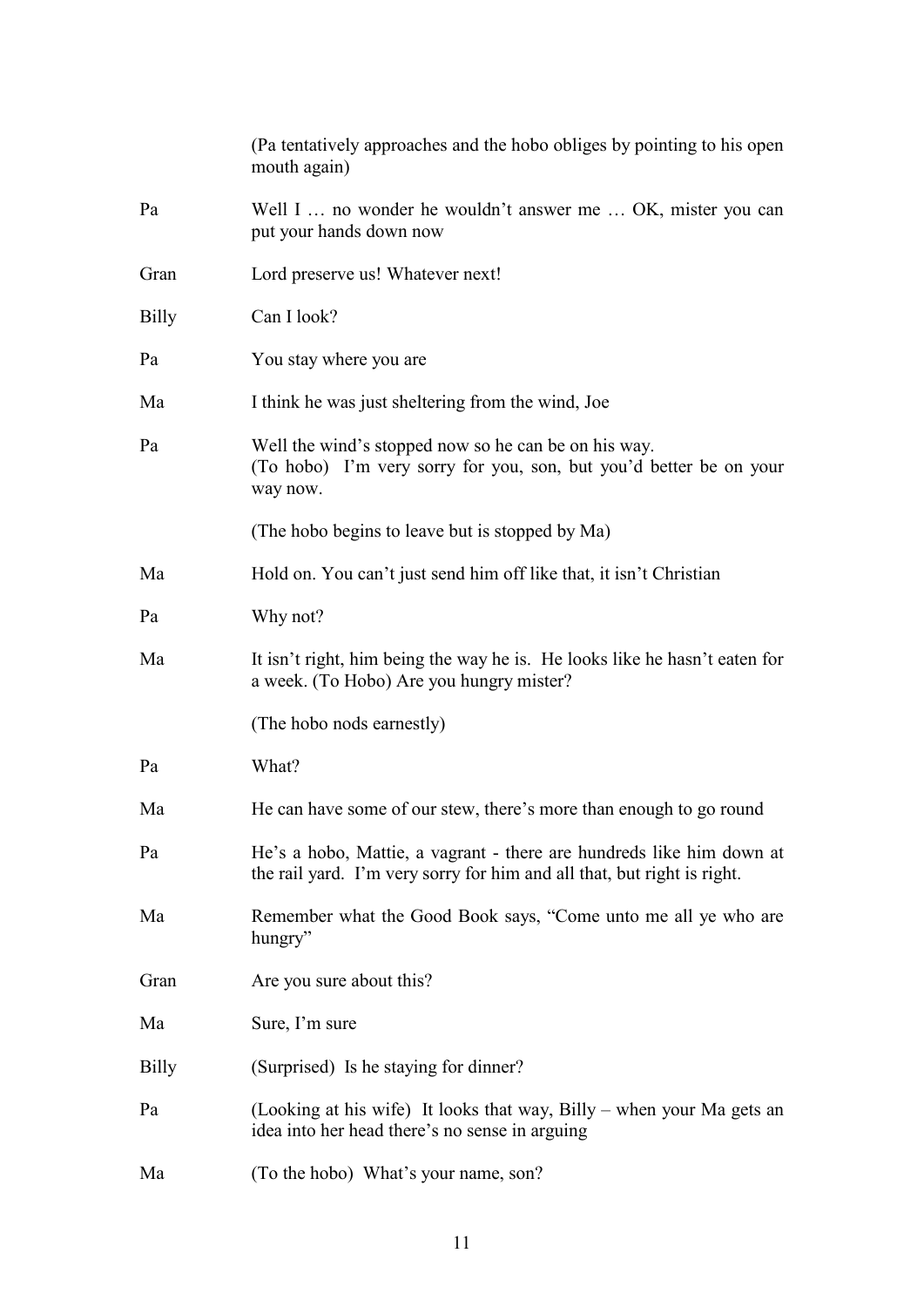|      | (The hobo nods and signals for writing implements)                                                                      |
|------|-------------------------------------------------------------------------------------------------------------------------|
| Ma   | He wants something to write on $-$ go get him a paper and pencil, Billy                                                 |
|      | (Billy runs inside)                                                                                                     |
| Gran | What were you doing in the shed, boy?                                                                                   |
| Pa   | You nearly got yourself shot back there. There's lots of folks round<br>here who'd shoot first and ask questions later. |
|      | (Billy is back and gives a notebook and pencil to the hobo who slowly<br>writes his name and shows them)                |
| Pa   | I can't read it. What's it say? Ab ? Absa?                                                                              |
| Ma   | Absalom $-$ it's from the bible, one of King David's sons, it means<br>"Bringer of Peace"                               |
| Pa   | I can't call anybody a mouthful like that $-$ how about "Abe"? Is that<br>OK with you?                                  |
|      | (The hobo nods and smiles)                                                                                              |
|      | "Abe" it is then. Can you tell us anything else?                                                                        |
|      | (Abe shakes his head)                                                                                                   |
| Pa   | You can't? (Abe shakes again) Why not?                                                                                  |
|      | (Abe signals with a shrug of his shoulders that that is all he can write)                                               |
| Pa   | I don't think he's very good at writing (To Abe) Is that it?                                                            |
|      | (Abe nods)                                                                                                              |
|      | I know what you mean, I aint too good myself.                                                                           |
| Ma   | We were just about to have dinner, Abe. There isn't much but what we<br>have, we're willing to share.                   |
| Gran | He aint sitting at the table with us?                                                                                   |
| Ma   | Why not?                                                                                                                |
| Gran | It aint right, him being  (she was going to say "black" but thought<br>better of it)                                    |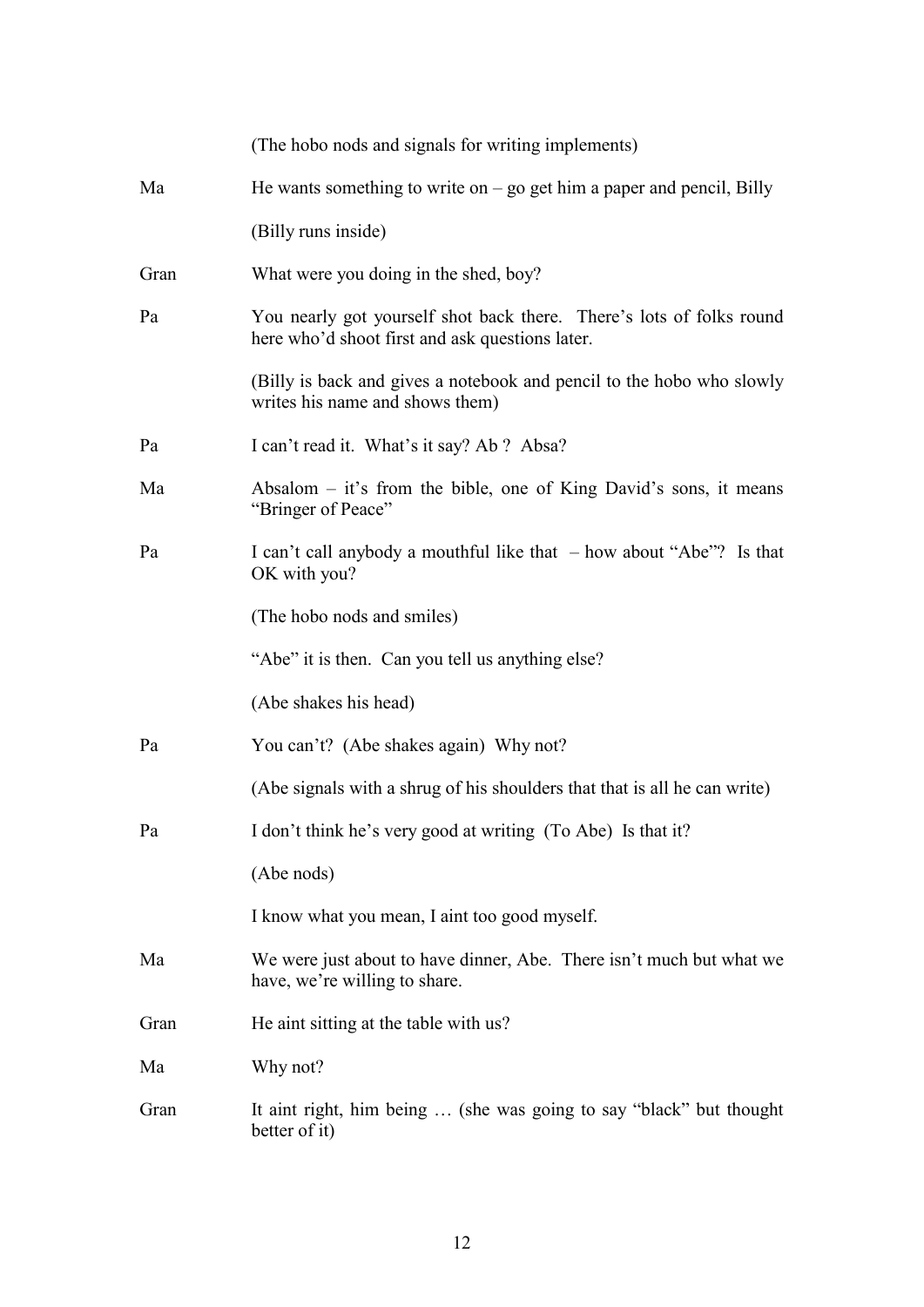| Pa           | (Compromising) He can sit on the barrel  (To Ma) What do you<br>think's gonna happen when he tells all his friends at the rail yard that<br>there's free food going? |
|--------------|----------------------------------------------------------------------------------------------------------------------------------------------------------------------|
| Gran         | They'll all be down here looking for a handout, sure as eggs is eggs                                                                                                 |
| Ma           | I don't see why                                                                                                                                                      |
|              | (Sound of a Model T Ford approaching down the track)                                                                                                                 |
|              | (She hears the car coming) Your Pa's here for you, Jeremiah                                                                                                          |
| Jeremiah     | (Brushing dust off his trousers) Don't tell him I've been playing ball                                                                                               |
|              | (Sound of the car stopping and car door closing as Cornelius Spenk<br>gets out)                                                                                      |
| Cornelius    | (To others) Evening - (To Jeremiah) You ready Jeremiah?                                                                                                              |
| Jeremiah     | Yes, Pa                                                                                                                                                              |
| Cornelius    | Look at you, all messed up again – you'll be in trouble when your Ma<br>sees the state you're in.                                                                    |
| Jeremiah     | I just fell over, Pa                                                                                                                                                 |
| Cornelius    | What did I tell you about getting messed up?                                                                                                                         |
|              | (Jeremiah hangs his head)                                                                                                                                            |
|              | Get in the car                                                                                                                                                       |
|              | (Jeremiah begins to go)                                                                                                                                              |
| <b>Billy</b> | You coming again next week?                                                                                                                                          |
| Cornelius    | He can't – he's got a doctor's appointment                                                                                                                           |
| <b>Billy</b> | Are you sick?                                                                                                                                                        |
| Cornelius    | No, he aint sick                                                                                                                                                     |
| Jeremiah     | I've just got to have a mole taken off my neck                                                                                                                       |
| Cornelius    | It aint life-threatening but it aint very pretty. He'll be out of action for<br>a couple of weeks. We'll let you know when he's well enough to play<br>again.        |
| Billy        | O.K. See you                                                                                                                                                         |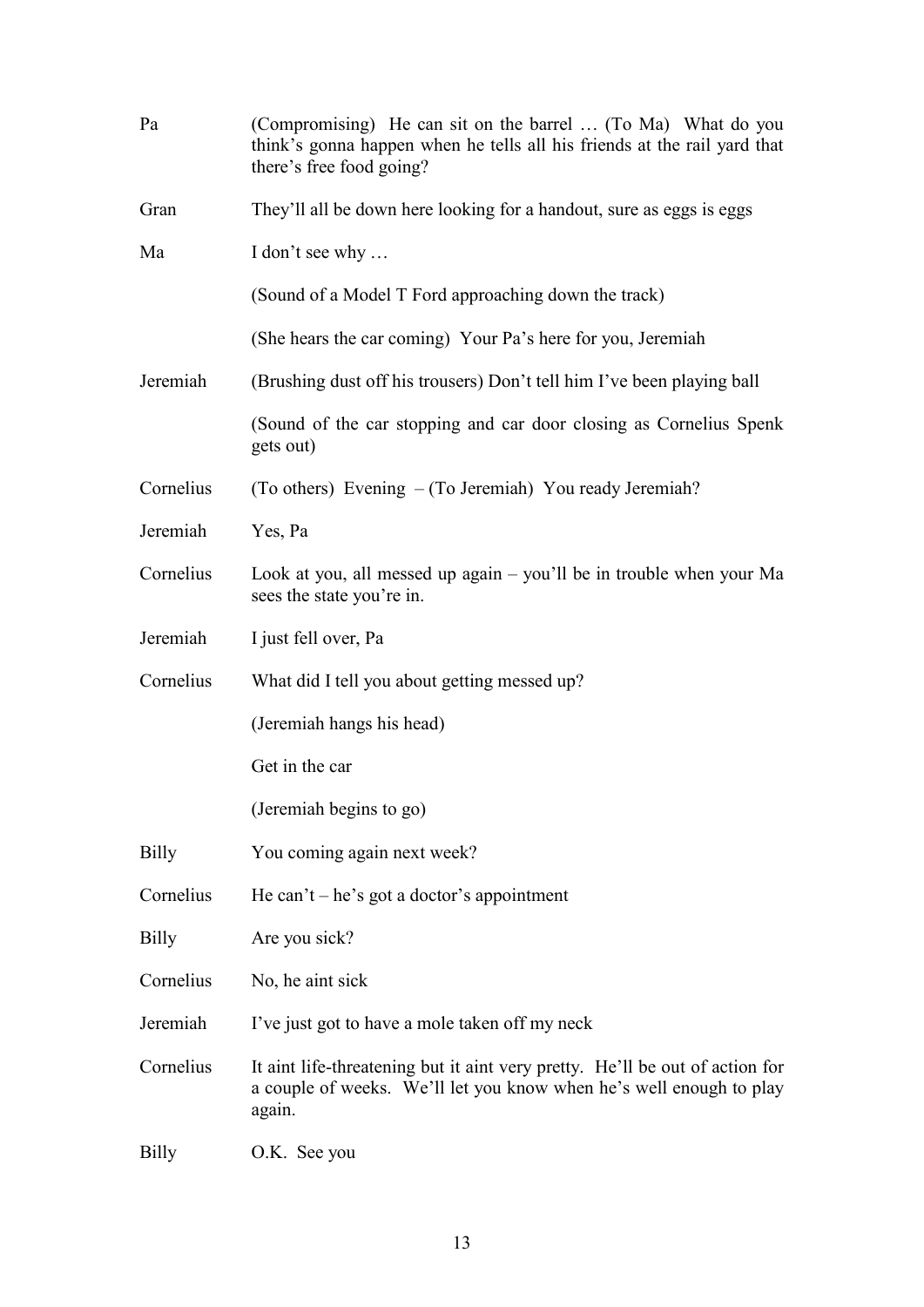| Jeremiah  | See you                                                                                                                                                                                                                         |
|-----------|---------------------------------------------------------------------------------------------------------------------------------------------------------------------------------------------------------------------------------|
| Cornelius | (To Joe) Can I have a word with you in private?                                                                                                                                                                                 |
| Pa        | Sure                                                                                                                                                                                                                            |
|           | (Cornelius takes him to one side)                                                                                                                                                                                               |
| Cornelius | You know what I'm going to say, don't you?                                                                                                                                                                                      |
| Pa        | If it's about the rent, Mr Spenk, I'm doing my best but things aint been<br>going too well just lately                                                                                                                          |
| Cornelius | How long am I supposed to let you live here rent-free?                                                                                                                                                                          |
| Pa        | Things'll pick up when we get some rain. You know what it's been<br>like $-$ you no sooner get the crop in the ground than its taken down by<br>the wind or sandstorms or grasshoppers $-$ if it aint one thing, its<br>another |
| Cornelius | I'm a patient man, Macdonald, but my patience won't last forever –<br>you get my drift?                                                                                                                                         |
| Pa        | Yes, sir                                                                                                                                                                                                                        |
| Cornelius | (Pointing to the hobo) What's <u>he</u> doing here?                                                                                                                                                                             |
| Pa        | Just some hobo that Mattie took in $-$ he's just having some vittals with<br>us then he'll be on his way                                                                                                                        |
| Cornelius | He aint a paying guest?                                                                                                                                                                                                         |
| Pa        | No sir                                                                                                                                                                                                                          |
| Cornelius | Because there's a clause in your contract that says "No paying guests"<br>- not without my say-so                                                                                                                               |
| Pa        | I'll get rid of him soon as I can                                                                                                                                                                                               |
| Cornelius | You see that you do                                                                                                                                                                                                             |
|           | (They re-join the others)                                                                                                                                                                                                       |
|           | I'll be seeing you folks                                                                                                                                                                                                        |
| Ma        | Bye Mr Spenk                                                                                                                                                                                                                    |
|           | (He exits and we hear car door and engine as it drives away)                                                                                                                                                                    |
| Ma        | (To Pa) What was he saying?                                                                                                                                                                                                     |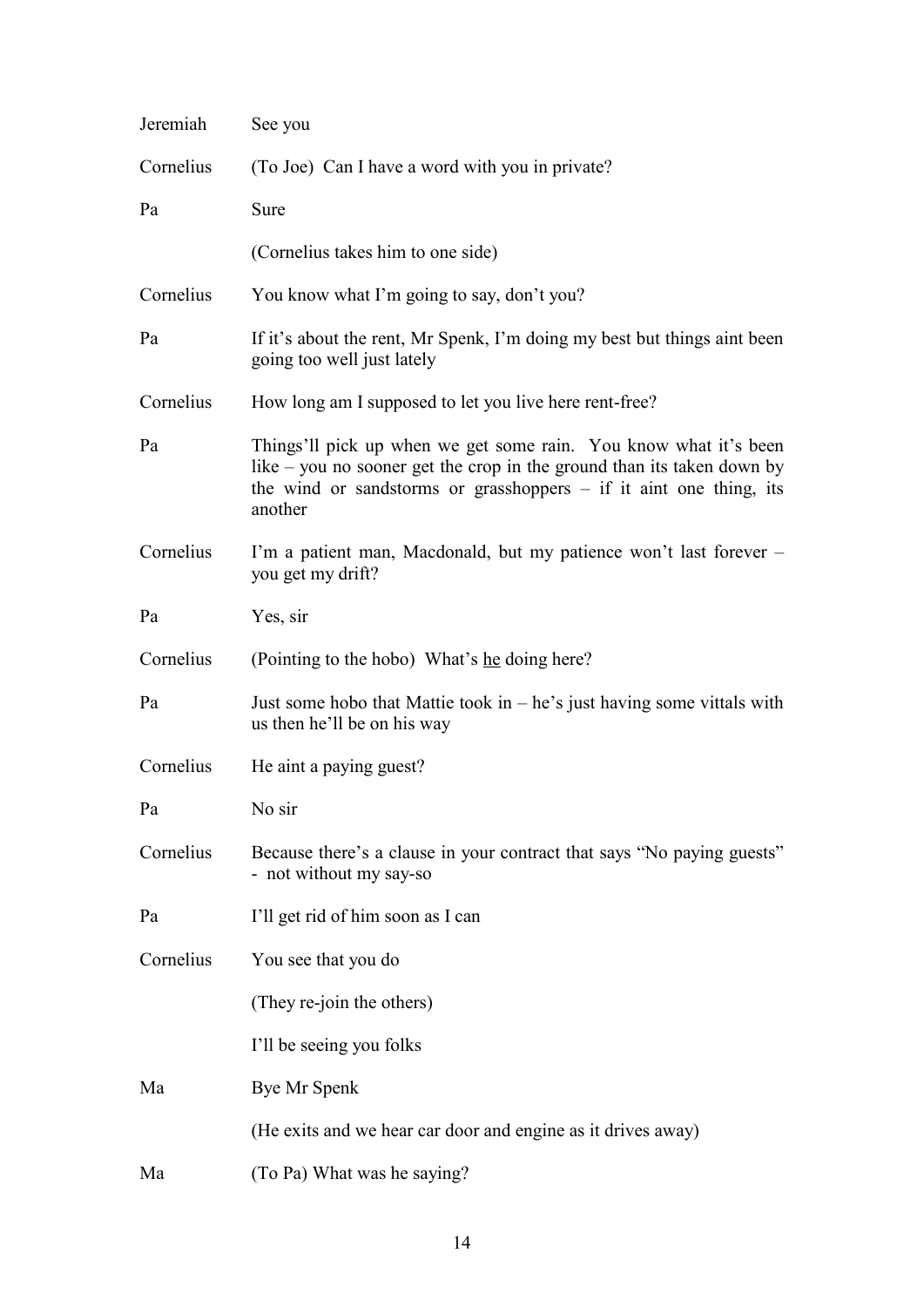| Pa           | Just the usual                                                                                                                  |
|--------------|---------------------------------------------------------------------------------------------------------------------------------|
| Ma           | He should know we wouldn't be in arrears unless we were forced to be<br>and he's got more money than he knows what to do with.  |
| Pa           | Those folks are the worst, Mattie, fingers in every pie – they don't give<br>nothing away - that's how they get where they are. |
| Ma           | You know how much he charges folks to stay in that hotel of his?                                                                |
| Pa           | Yeah, I know                                                                                                                    |
| Ma           | Where they get it from I don't know                                                                                             |
| Pa           | Not from farming, that's for sure                                                                                               |
| <b>Billy</b> | Can we start now, Ma?                                                                                                           |
| Ma           | Have you washed your hands?                                                                                                     |
| <b>Billy</b> | (Showing her) I washed them this morning                                                                                        |
| Ma           | Both of you go and rub them on the flannel                                                                                      |
|              | (They go, grumbling, into the house)                                                                                            |
|              | (Sound of car horn in the distance)                                                                                             |
| Gran         | Now what's he hooting at?                                                                                                       |
| Ma           | It's Becky                                                                                                                      |
| Gran         | Darned motorcars – they'll never catch on                                                                                       |
| Pa           | I think they just might Gran                                                                                                    |
| Gran         | Dashing about the place - If God'd wanted us to go that fast we'd all<br>have been born with wheels!                            |
|              | (Enter Becky on her old-fashioned bike)                                                                                         |
| Becky        | That stupid man almost hit me again.                                                                                            |
| Gran         | He ought to have more sense                                                                                                     |
| Ma           | You're late, we were just about to start                                                                                        |
| Pa           | Where've you been, girl?                                                                                                        |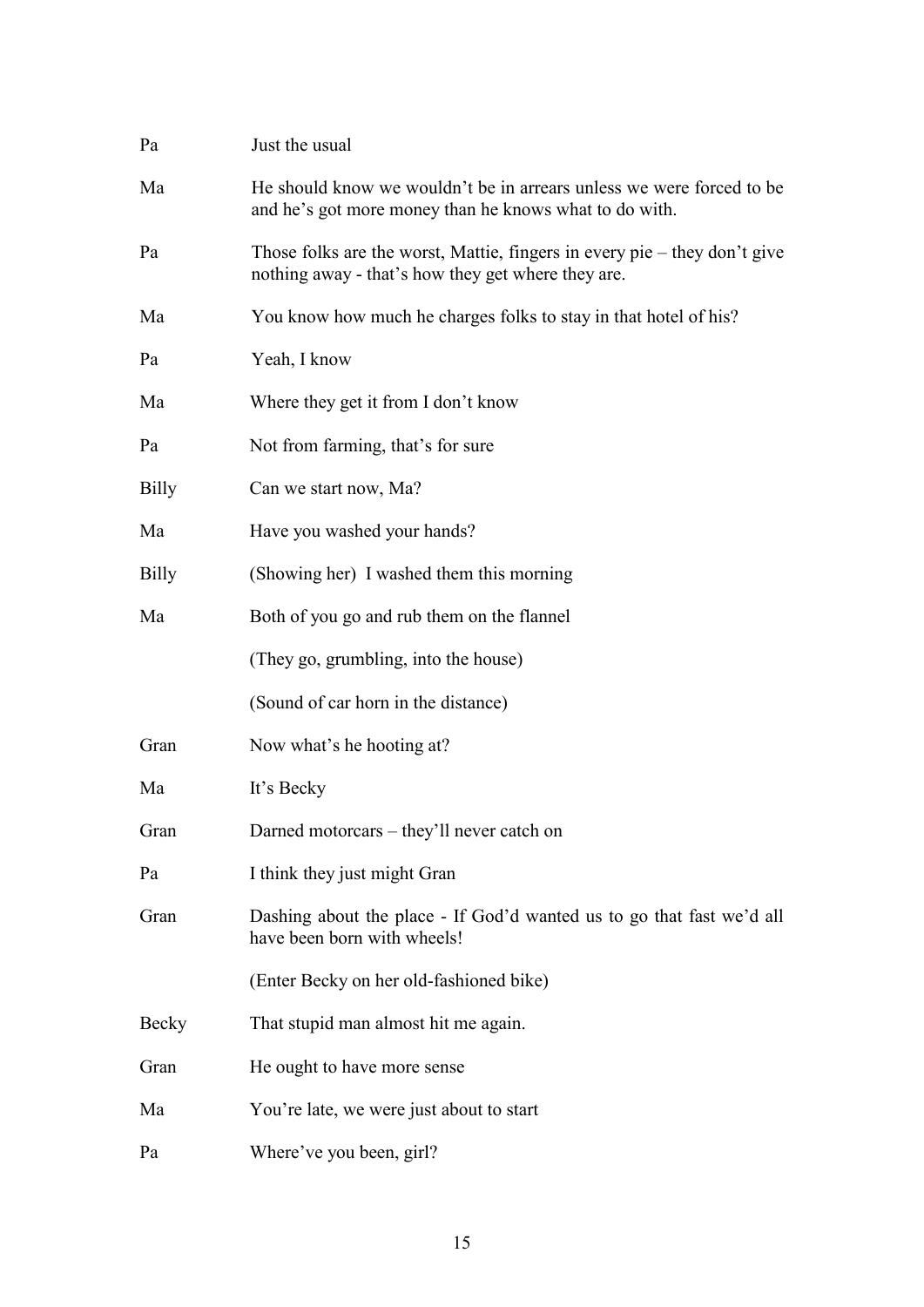| Becky        | Just into town                                                                                                                 |
|--------------|--------------------------------------------------------------------------------------------------------------------------------|
| Ma           | She just needed some ribbon, Joe, for the speaking contest. You don't<br>want your daughter going out looking like a scarecrow |
| Pa           | Course not                                                                                                                     |
| Gran         | Have you thought yet what you're going to talk about?                                                                          |
| Becky        | No, I aint got any idea                                                                                                        |
| Ma           | (Correcting her) "I haven't got any idea"                                                                                      |
| Gran         | I wasn't asking you                                                                                                            |
| Ma           | No, Gran, I was just correcting her, trying to get her to speak properly                                                       |
| Gran         | It don't matter how she speaks, its what she's speaking about that's<br>important, whether she believes in what she's saying.  |
| Becky        | Well there aint $-$ (looks at Ma) - there isn't anything really important<br>that I want to say at the moment.                 |
| Ma           | You'll think of something                                                                                                      |
|              | (The boys come back and show their hands to Ma who inspects them<br>on both sides)                                             |
| Ma           | They'll do                                                                                                                     |
| Pa           | O.K., lets say Grace  (They all bow their heads) "As we fare so may<br>others fare"                                            |
| All          | Amen                                                                                                                           |
|              | (Ma begins to share out the stew)                                                                                              |
| Pa           | So what's the news from town?                                                                                                  |
| Becky        | They've put the price of hair ribbon up by three cents                                                                         |
| Pa           | I don't call that news                                                                                                         |
| Becky        | There's talk about a new picture coming to the Adelphi soon called<br>"The Jazz Singer"                                        |
| Gran         | The what?                                                                                                                      |
| <b>Becky</b> | "The Jazz Singer" – and you'll never guess what – it's a talkie                                                                |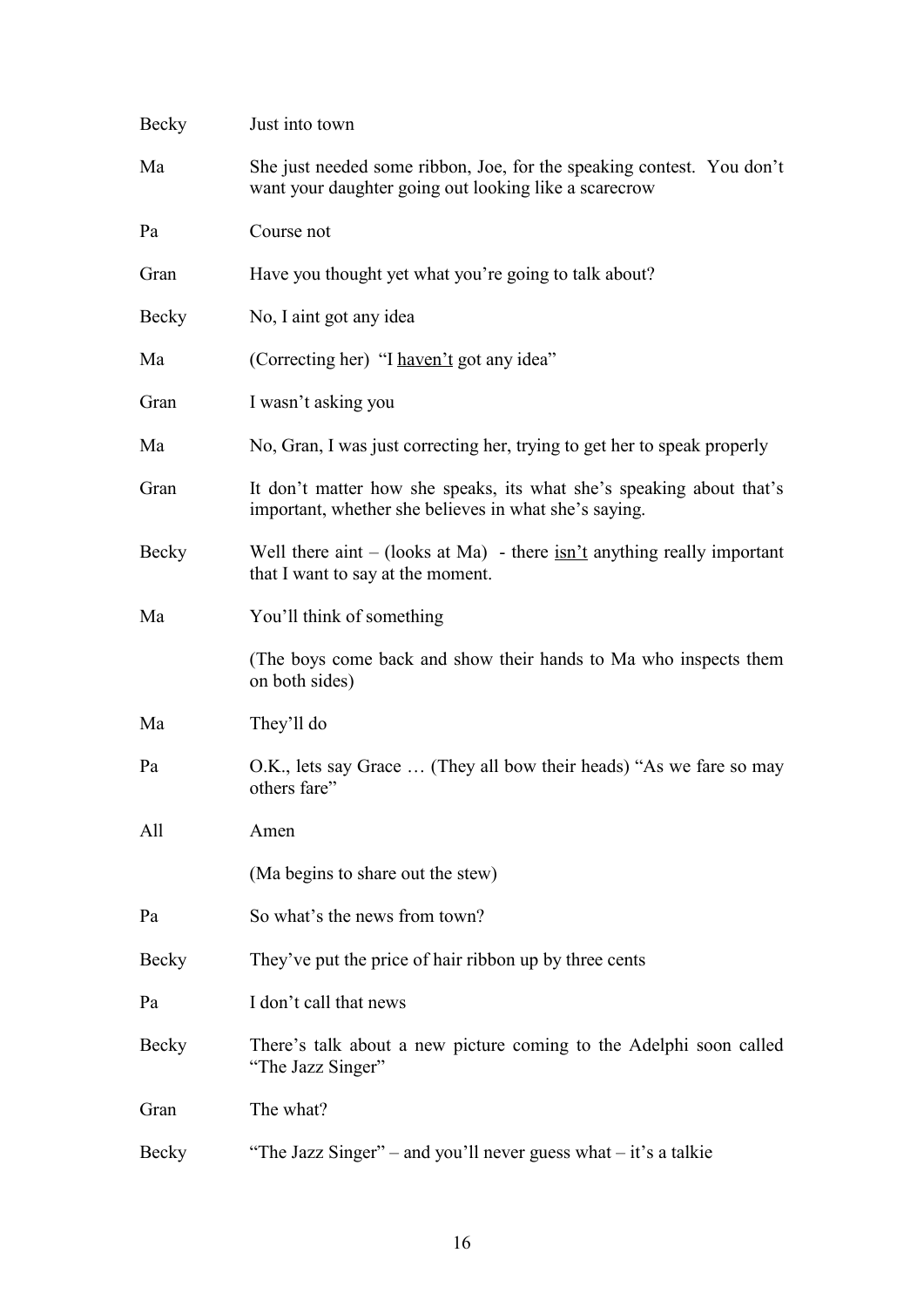| Pa           | A what?                                                                                                                                                                                                                        |
|--------------|--------------------------------------------------------------------------------------------------------------------------------------------------------------------------------------------------------------------------------|
| Becky        | A talkie $-$ they say you can hear actually them talking                                                                                                                                                                       |
| Gran         | Hear who talking?                                                                                                                                                                                                              |
| Becky        | The people on the screen                                                                                                                                                                                                       |
| Gran         | You're putting me on                                                                                                                                                                                                           |
| Becky        | I aint – I mean I'm not Gran – I was told by Katie Durham and her Pa's<br>the projectionist so he ought to know                                                                                                                |
| Gran         | Talking pictures! Whatever next.                                                                                                                                                                                               |
| Billy        | Can we go and see it Ma?                                                                                                                                                                                                       |
| Ma           | I don't know about that                                                                                                                                                                                                        |
| Peewee       | Don't you mean "hear" it?                                                                                                                                                                                                      |
| Pa           | (Impatiently) Whatever he means, it takes money and money is the one<br>thing that we don't have much of at the moment so lets have less talk<br>about movies and talkies and more concentrating on what we should be<br>doing |
| Becky        | What's that Pa?                                                                                                                                                                                                                |
| Pa           | Working of course. I never heard of nobody getting rich by going to<br>the movies.                                                                                                                                             |
| <b>Billy</b> | I'm going to be rich one day                                                                                                                                                                                                   |
| <b>Becky</b> | Oh yeah?                                                                                                                                                                                                                       |
| <b>Billy</b> | Yeah                                                                                                                                                                                                                           |
| Becky        | And how are you gonna do that?                                                                                                                                                                                                 |
| Billy        | I'm gonna be a baseball player like Babe Ruth. He gets \$5,000 a year                                                                                                                                                          |
| Gran         | No?                                                                                                                                                                                                                            |
| Billy        | It's true - last year he hit sixty homers.                                                                                                                                                                                     |
| Ma           | Where'd you learn all this, Billy?                                                                                                                                                                                             |
| <b>Billy</b> | I read it in the Tip-Top that Jeremiah loaned me                                                                                                                                                                               |
| Ma           | (To Abe) Come on Abe, there's plenty more where that came from.                                                                                                                                                                |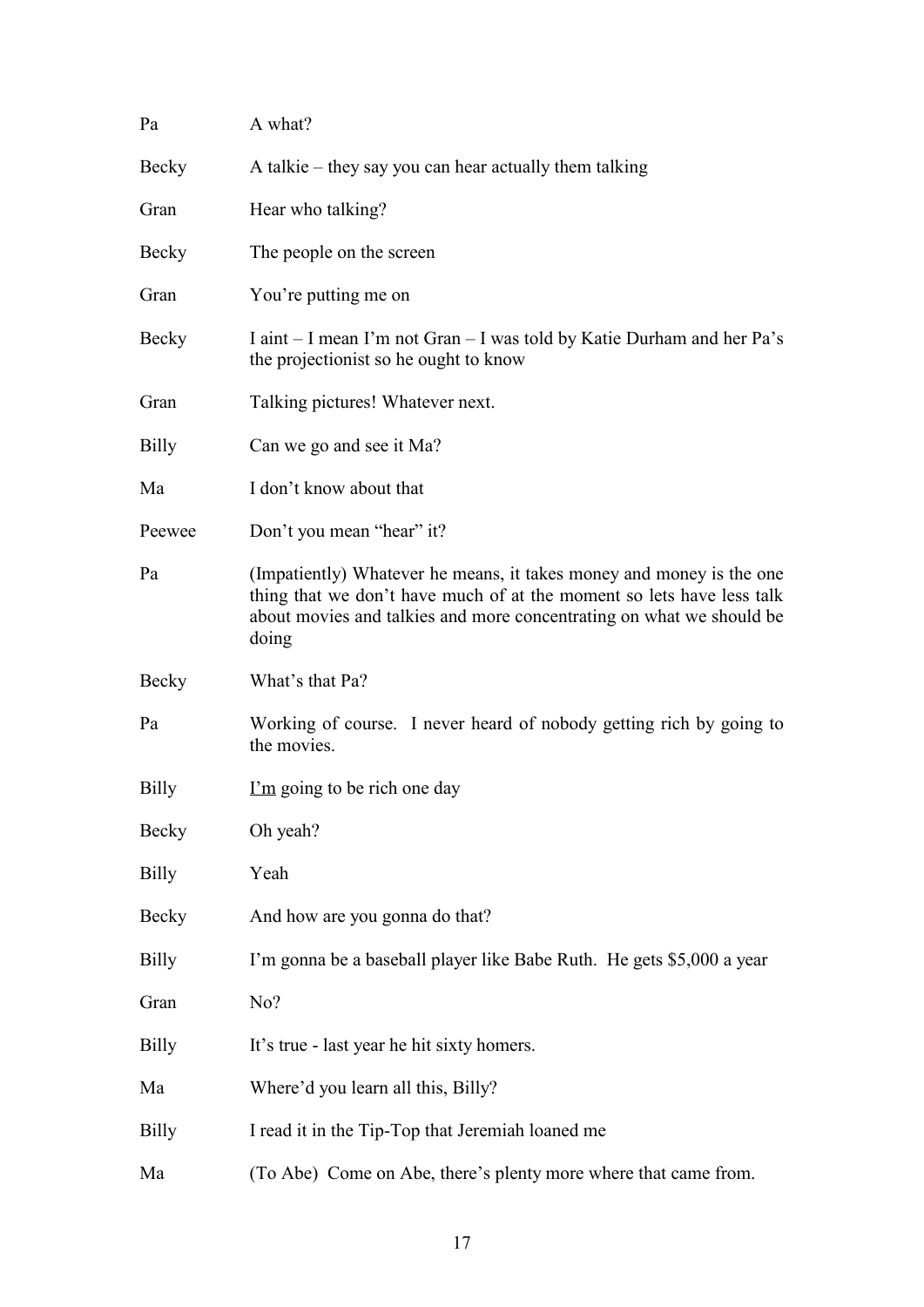|              | (Pa gives her a look as she serves more stew to Abe. There is a pause<br>while they all eat in silence)                                                                                                                                                       |
|--------------|---------------------------------------------------------------------------------------------------------------------------------------------------------------------------------------------------------------------------------------------------------------|
| <b>Billy</b> | (To Pa) Are we poor, Pa?                                                                                                                                                                                                                                      |
|              | (Everyone stops eating and looks at Pa for his reply)                                                                                                                                                                                                         |
| Pa           | (Almost choking on his food) What?                                                                                                                                                                                                                            |
|              | (They're all waiting)                                                                                                                                                                                                                                         |
|              | What kind of a question is that?                                                                                                                                                                                                                              |
| Billy        | Well Jeremiah keeps going on about all the things he's got that we aint.                                                                                                                                                                                      |
| Pa           | (Not sure what to say) Well we aint rich, that's for sure  but we got<br>our health which is more than some folks have and you know yourself<br>farming aint been the best of occupations in the last few years what<br>with prices being as bad as they are. |
| <b>Billy</b> | I suppose so  I just wondered if we could afford a car                                                                                                                                                                                                        |
| Pa           | What do we want with a car when we got the truck?                                                                                                                                                                                                             |
| Billy        | A truck aint the same as a nice, new, shiny, black car                                                                                                                                                                                                        |
| Pa           | What do you think my name is, Billy? Calvin Coolidge?                                                                                                                                                                                                         |
| Ma           | You've got to stop wanting all the things that other people have – that's<br>called "coveting" and it's a $sin -$ "Do not covet thy neighbours ass or<br>his ox" it says in the bible                                                                         |
| <b>Becky</b> | (Adding helpfully) "Or his wife"                                                                                                                                                                                                                              |
| Ma           | Yes, well, lets just change the subject, shall we                                                                                                                                                                                                             |
| Becky        | (Casts a sideways glance at Billy then says) Pa?                                                                                                                                                                                                              |
| <b>Billy</b> | (To his sister) Don't you dare                                                                                                                                                                                                                                |
| Pa           | Yes?                                                                                                                                                                                                                                                          |
| Billy        | (Worried) Don't listen to her Pa, it aint true what she's gonna tell you                                                                                                                                                                                      |
| Pa           | What aint true? Let your sister speak.                                                                                                                                                                                                                        |
| Becky        | (Constantly casting glances at Billy as she speaks) He's been peeking<br>at me again                                                                                                                                                                          |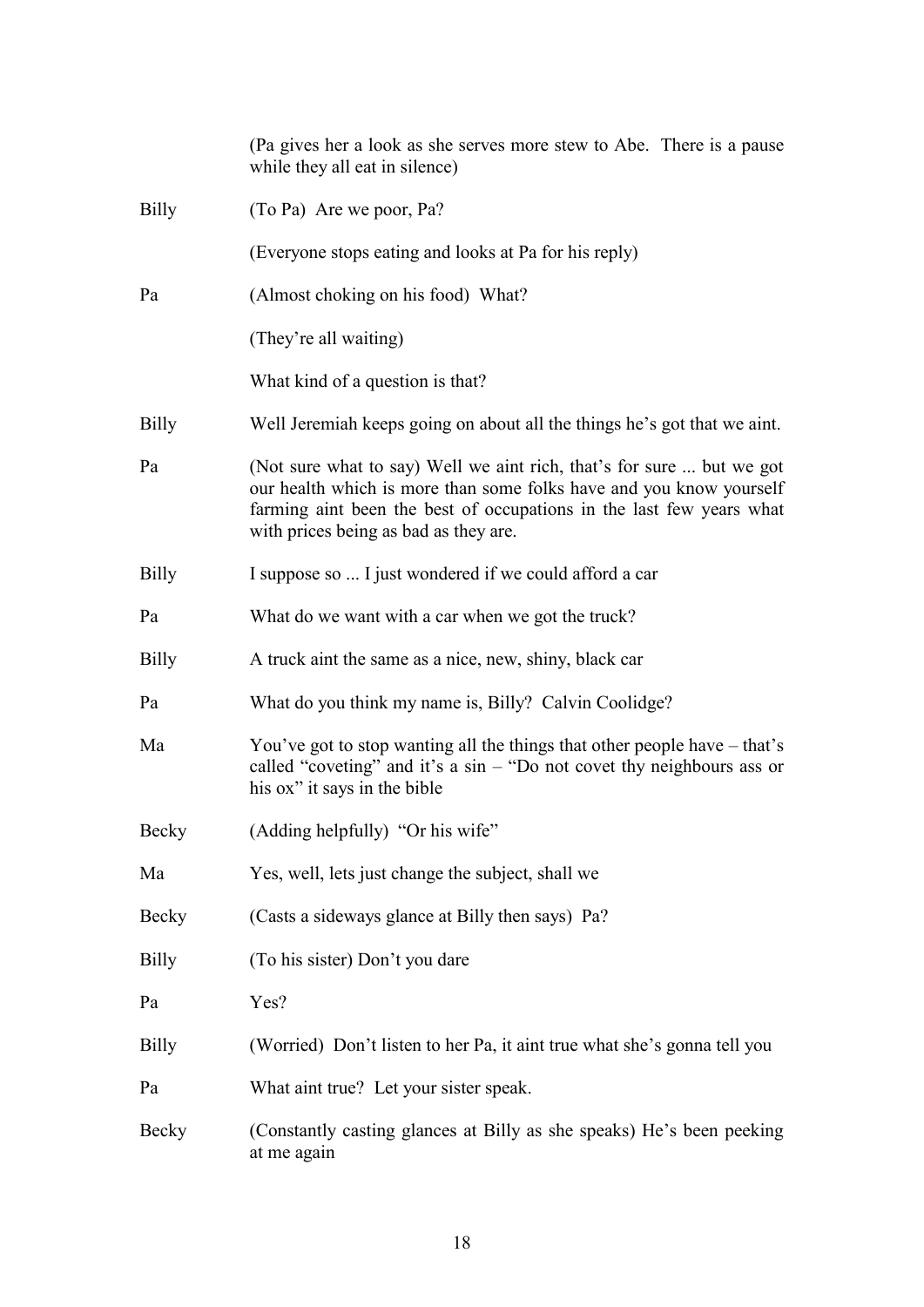| <b>Billy</b> | I have not!                                                                                                                                 |
|--------------|---------------------------------------------------------------------------------------------------------------------------------------------|
| <b>Becky</b> | He has. He waits till I'm getting undressed then he peeks at me<br>through the hole in the divider. He thinks that I don't see him but I do |
| Pa           | Is this true Billy?                                                                                                                         |
|              | (Billy looks around at everyone and feels so ashamed that he runs into<br>the house. His Gran goes after him)                               |
| Becky        | Ask Peewee, he'll tell you                                                                                                                  |
| Pa           | Peewee?                                                                                                                                     |
| Peewee       | I promised Billy I wouldn't tell                                                                                                            |
| Ma           | You tell your Pa what's been going on, Peewee                                                                                               |
| Peewee       | (Nervous) Billy said Becky was growing boobies and I said she<br>couldn't be 'cause only grown-up ladies have boobies.                      |
| Ma           | (Feeling awkward) Yes, well if you've  er  finished your meal,<br>Peewee, I think you can get yourself ready for bed now.                   |
| Peewee       | But it aint time for bed yet.                                                                                                               |
| Pa           | Bed!                                                                                                                                        |
|              | (He knows that if Pa speaks, he means business, so he reluctantly gets<br>down and goes into the house)                                     |
| Ma           | It looks like there's another storm brewing  do you think perhaps<br>Abe should stay with us for a while?                                   |
| Pa           | What?                                                                                                                                       |
| Ma           | He could bed down in the barn, he wouldn't be in the way                                                                                    |
| Pa           | I just told Spenk he wasn't a paying guest and that he was leaving soon                                                                     |
| Ma           | It wouldn't matter – he could lend a hand – you're always saying how<br>you wished you had grown-up sons to help you.                       |
| Pa           | I don't believe what I'm hearing                                                                                                            |
| Ma           | That's settled then. (To Becky) Becky take Abe to the barn and find<br>him somewhere to sleep  (To Abe) Would you like that, Abe?           |
|              | (He nods enthusiastically)                                                                                                                  |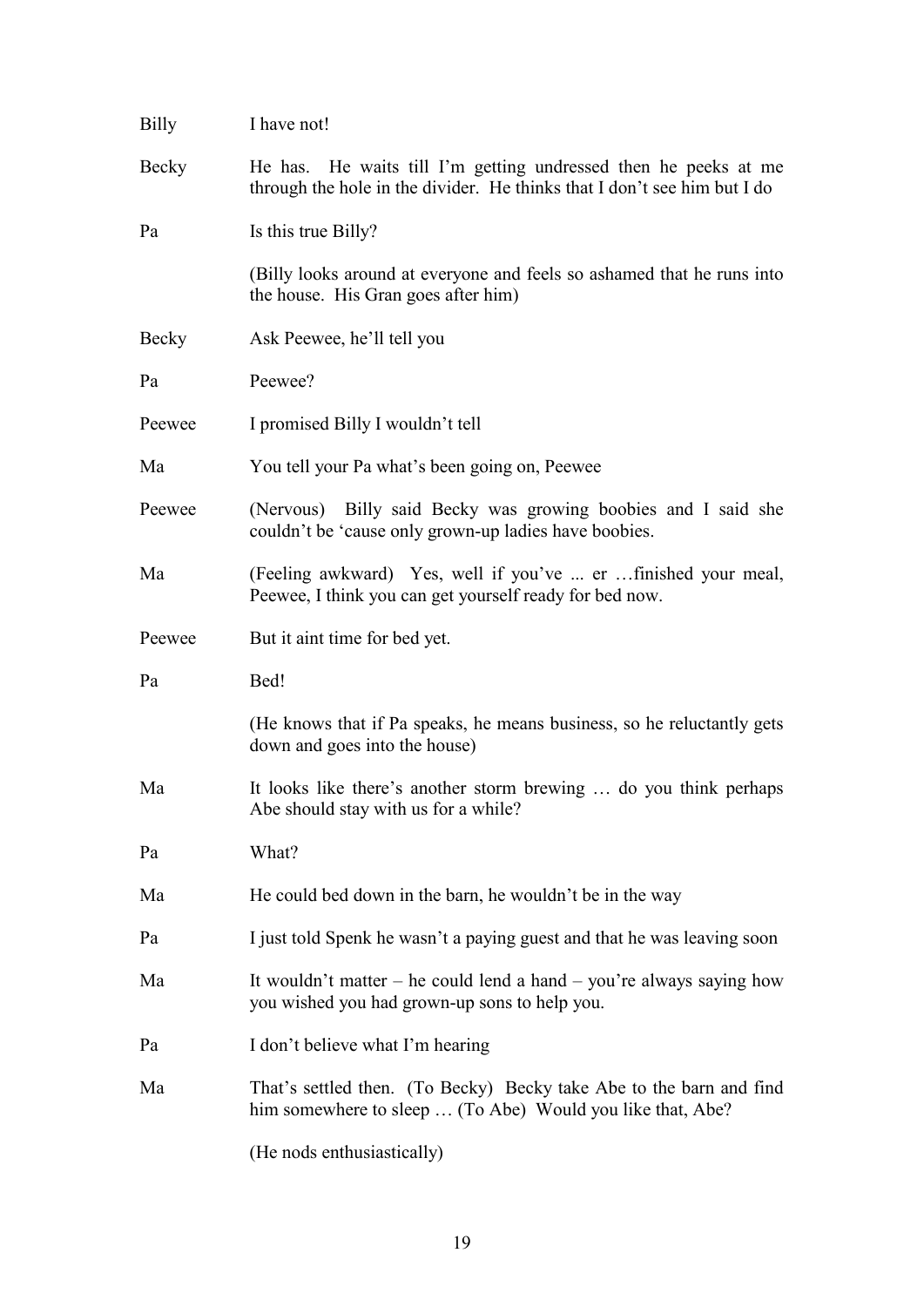| Becky | Come on.                                                                                                                                |
|-------|-----------------------------------------------------------------------------------------------------------------------------------------|
|       | (They get up to go to the barn but as he gets up Abe drops a small<br>book, which Becky sees)                                           |
| Becky | You dropped your book (she picks it up) Hey, it's a bible!                                                                              |
|       | (She gives it back to him)                                                                                                              |
| Ma    | There you are $-$ he's a bible reader - never judge a book by looking at<br>the cover  (To Abe) Are you a reader of the Good Book, Abe? |
|       | (He nods shyly)                                                                                                                         |
|       | Me too $-$ I think we're going to get along real fine                                                                                   |
|       | (Becky leads Abe into the barn)                                                                                                         |
| Pa    | I don't know whats gets into you – first you're feeding him and now<br>you're giving him free accommodation                             |
| Ma    | Just hush yourself.                                                                                                                     |
| Pa    | We have trouble filling the mouths we got.                                                                                              |
| Ma    | Well, one more isn't going to make any difference                                                                                       |
| Pa    | I suppose at least he's got one thing in his favour, he aint going to be<br>noisy.                                                      |
|       | (Ma collects the plates)                                                                                                                |
| Ma    | Joe?                                                                                                                                    |
| Pa    | Now what?                                                                                                                               |
| Ma    | I think it's time Becky had her own room, it isn't right her being in<br>with the boys at her age.                                      |
| Pa    | I know it aint right but what can I do about it?                                                                                        |
| Ma    | She could go in with Gran                                                                                                               |
| Pa    | There aint the space.                                                                                                                   |
| Ma    | Or Gran could move in with us                                                                                                           |
| Pa    | I aint having that $old$ –                                                                                                              |
| Ma    | Joe!                                                                                                                                    |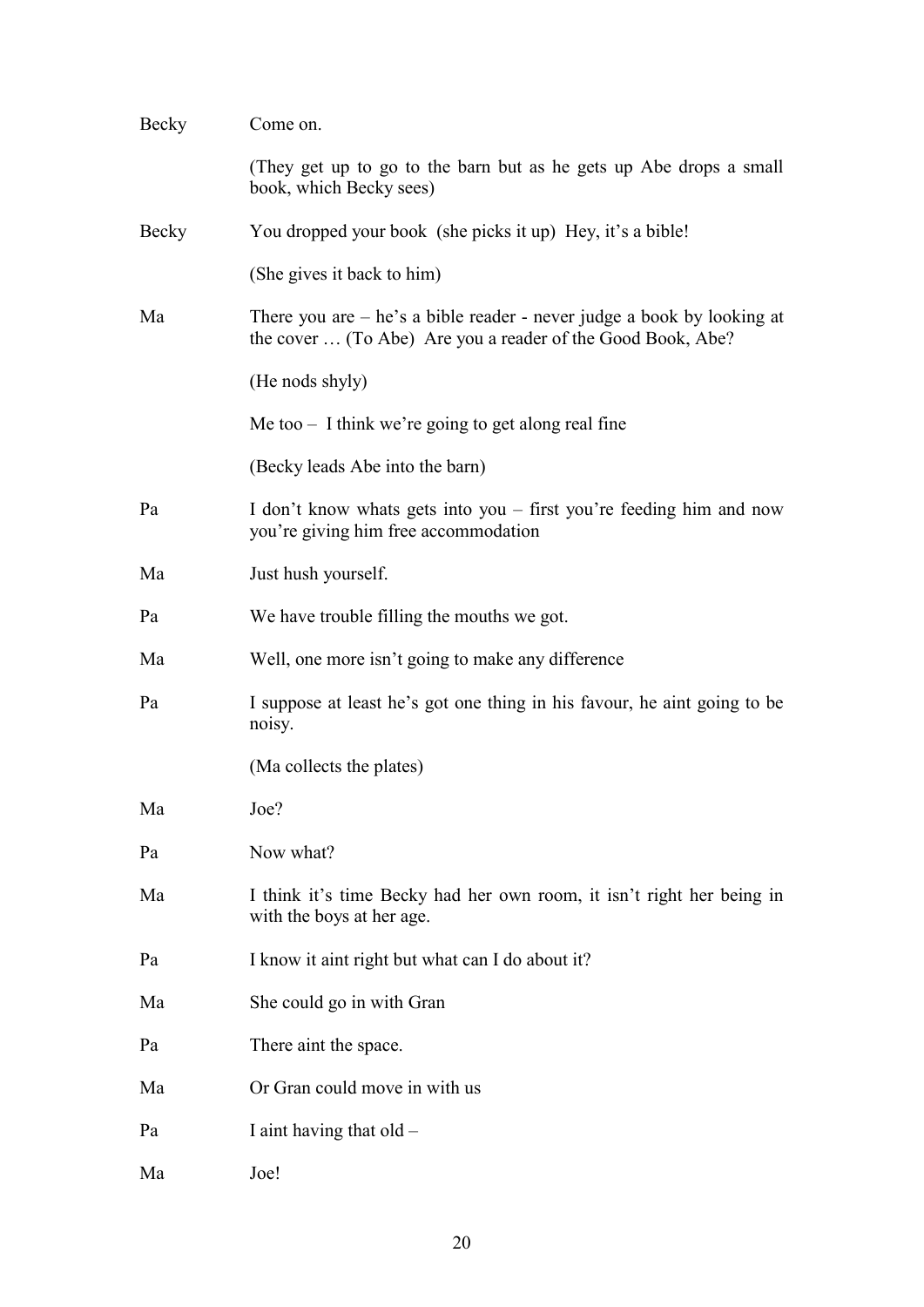| Pa | I aint having her moving in with us.                                                                                                                                                                                                                          |  |
|----|---------------------------------------------------------------------------------------------------------------------------------------------------------------------------------------------------------------------------------------------------------------|--|
| Ma | Then there's only one other thing left                                                                                                                                                                                                                        |  |
| Pa | And what's that?                                                                                                                                                                                                                                              |  |
| Ma | You'll just have to build another room for her out the back.                                                                                                                                                                                                  |  |
| Pa | Can you see Spenk letting me do a thing like that? He'd have me<br>drawing up plans and checking all the whys and wherefores every<br>minute of the day. Becky'd be full-grown before it was half finished.                                                   |  |
|    | (Pause)                                                                                                                                                                                                                                                       |  |
| Ma | He doesn't have to know about it.                                                                                                                                                                                                                             |  |
| Pa | I beg your pardon?                                                                                                                                                                                                                                            |  |
| Ma | Not till it's finished $-$ you could put it all together, then tell him<br>afterwards.                                                                                                                                                                        |  |
| Pa | You're crazy $-$ you know the way he chases folks, he aint happy less<br>he's poking his nose into one thing or the other.                                                                                                                                    |  |
| Ma | You heard what he said about Jeremiah $-$ he's going to be out of action<br>for a few weeks - so it's likely that we won't be seeing him for a while                                                                                                          |  |
| Pa | I don't know about this, Mattie                                                                                                                                                                                                                               |  |
| Ma | What's to know? You just put another room up at the back of the<br>house and when he eventually cottons on you say that you were going<br>to ask him but that it just slipped your mind. You don't think he's<br>going to make you take it down once it's up? |  |
| Pa | He might - and he might just get mad and kick us out                                                                                                                                                                                                          |  |
| Ma | If he does, he does. We wouldn't be losing so much anyway, the place<br>is falling down round our ears. (She Pauses) We could always move<br>back to Talus                                                                                                    |  |
| Pa | (With hidden meaning) I aint going back there                                                                                                                                                                                                                 |  |
| Ma | Or Dearborn.                                                                                                                                                                                                                                                  |  |
| Pa | Dearborn?                                                                                                                                                                                                                                                     |  |
| Ma | Yes. There's lots of folk going for work up there at the Ford place.<br>Mabel Warner got a letter the other day from her sister and her man.                                                                                                                  |  |

She says they're paying him five dollars a day.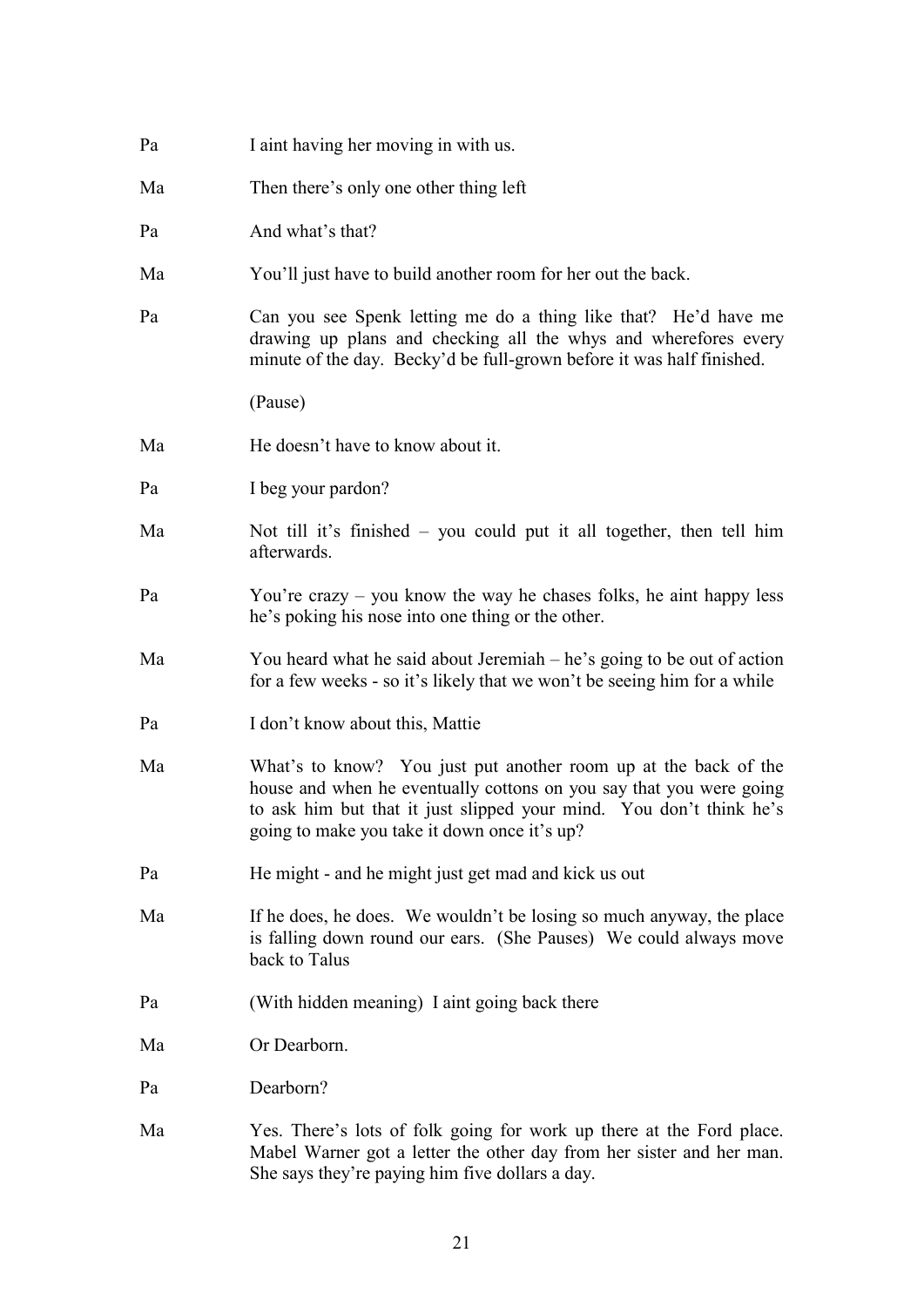| Pa           | I heard. I also heard what you got to do to get that five dollars $-$ a<br>"production line" they call it – men putting nuts onto stub axles one<br>after the other – the same nut onto the same axle time after time, while<br>the cars keep on a-coming at you and if you don't keep up with the line<br>you're out of there – you don't even get time to go for a pee - they're<br>watching you every minute of the day. |
|--------------|-----------------------------------------------------------------------------------------------------------------------------------------------------------------------------------------------------------------------------------------------------------------------------------------------------------------------------------------------------------------------------------------------------------------------------|
| Ma           | It's more than we're making here                                                                                                                                                                                                                                                                                                                                                                                            |
| Pa           | I don't care, I aint selling my soul for no company job in Michigan –<br>five dollars or no five dollars                                                                                                                                                                                                                                                                                                                    |
| Ma           | Please yourself.                                                                                                                                                                                                                                                                                                                                                                                                            |
|              | (Becky comes back and starts gathering up the rest of the dishes from<br>the table)                                                                                                                                                                                                                                                                                                                                         |
| Ma           | (To Becky) Did you find him somewhere warm?                                                                                                                                                                                                                                                                                                                                                                                 |
| Becky        | Yeah, he's fine – snugger than a bug in a rug $\ldots$ I wonder what<br>happened to his tongue                                                                                                                                                                                                                                                                                                                              |
| Pa           | He was probably just born without one - that's nature's way<br>sometimes.                                                                                                                                                                                                                                                                                                                                                   |
| Ma           | I heard about a woman in Idaho who was born like that.                                                                                                                                                                                                                                                                                                                                                                      |
| Pa           | And I know lots of folks round here who should've been born without<br>one!                                                                                                                                                                                                                                                                                                                                                 |
| Ma           | Joe!                                                                                                                                                                                                                                                                                                                                                                                                                        |
| Becky        | I think I'm going to have an early night, Ma, I'm feeling really pooped.                                                                                                                                                                                                                                                                                                                                                    |
| Ma           | That's OK, love, it's probably all the bike riding you've been doing.<br>You aren't sickening for anything?                                                                                                                                                                                                                                                                                                                 |
| <b>Becky</b> | No, I'll be all right.                                                                                                                                                                                                                                                                                                                                                                                                      |
| Ma           | Goodnight then                                                                                                                                                                                                                                                                                                                                                                                                              |
| <b>Becky</b> | Goodnight  night Pa                                                                                                                                                                                                                                                                                                                                                                                                         |
| Pa           | Night Becky                                                                                                                                                                                                                                                                                                                                                                                                                 |
|              | (She exits)                                                                                                                                                                                                                                                                                                                                                                                                                 |
|              | What's up with her?                                                                                                                                                                                                                                                                                                                                                                                                         |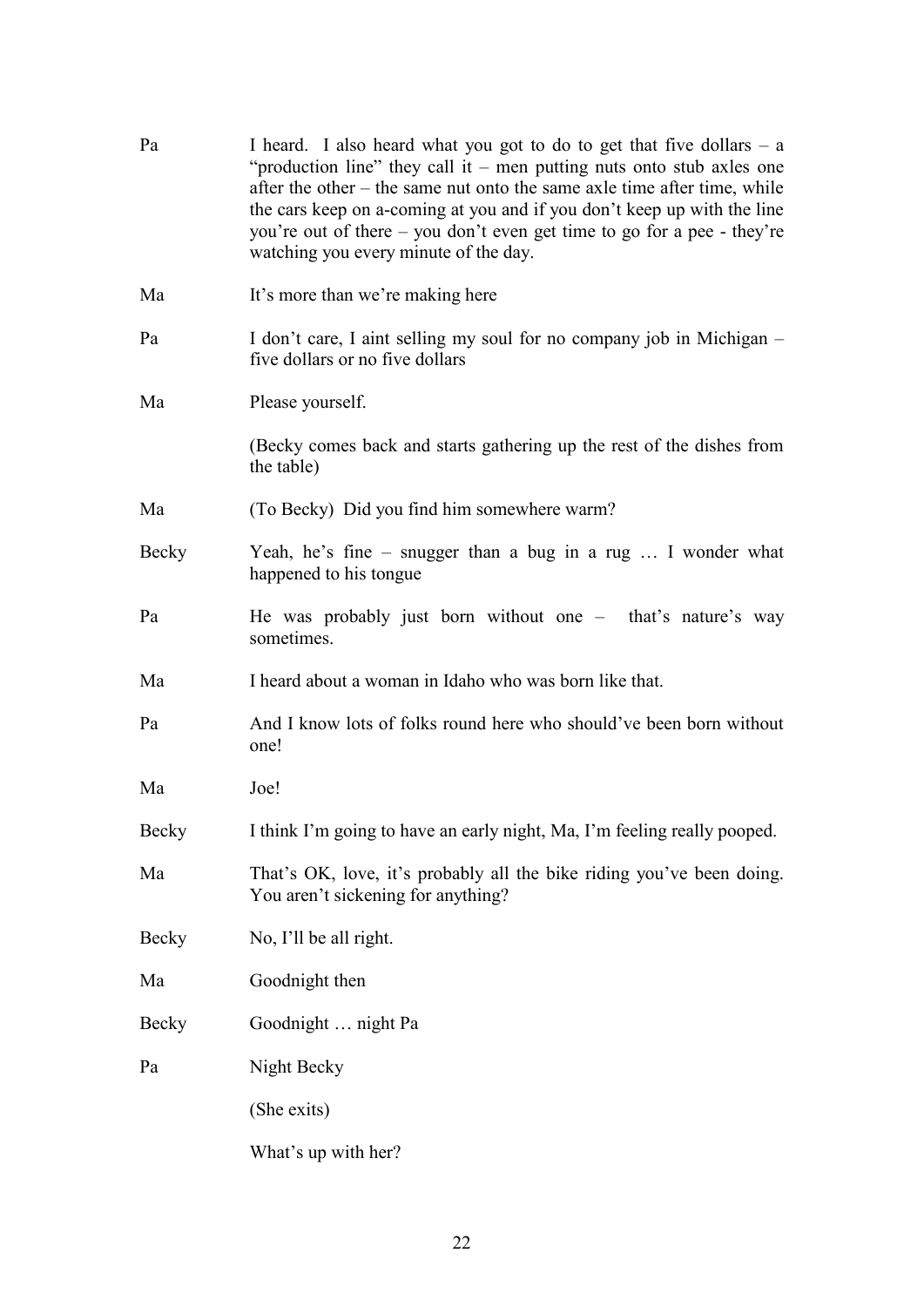| Ma    | She's just worrying herself about the speaking contest                                                                                                                      |
|-------|-----------------------------------------------------------------------------------------------------------------------------------------------------------------------------|
| Pa    | She aint got any need to $-$ she's one of the best speakers there is round<br>here.                                                                                         |
| Ma    | Its because she can't make up her mind over what to talk about                                                                                                              |
| Pa    | Well don't look at me, I've got no idea on that score $-$ what do they<br>usually talk about?                                                                               |
| Ma    | It's supposed to be something with a message, something folks can<br>ponder on.                                                                                             |
| Pa    | I thought they just talked about cookery or women's things                                                                                                                  |
| Ma    | Some do, but she wants something better than that if she's going to win<br>this year – there's a lot of competition                                                         |
| Pa    | You're the one with the education $-\text{can't you help her out?}$                                                                                                         |
| Ma    | I've tried, I've given her lots of suggestions but there wasn't anything<br>that took her fancy                                                                             |
|       | (Becky re-appears)                                                                                                                                                          |
| Becky | $Pa - he's still doing it.$                                                                                                                                                 |
| Pa    | What?                                                                                                                                                                       |
| Becky | Peeking.                                                                                                                                                                    |
|       | (Ma and Pa exchange a look)                                                                                                                                                 |
| Pa    | (To Becky) You tell him that I'm coming in there to see him shortly<br>and him and me's gonna have a little heart-to-heart                                                  |
|       | (Becky goes back in)                                                                                                                                                        |
|       | (Pause while Pa thinks)                                                                                                                                                     |
| Ma    | You still say we don't need another room?                                                                                                                                   |
| Pa    | I suppose I could call in a favour from Ged at the wood yard - he owes<br>me for that drilling job I helped him with - but don't go blaming me if<br>things go pear-shaped. |
| Ma    | Joe, I married you 'cause I thought you had some get-up-and-go.<br>Where's it all gone.                                                                                     |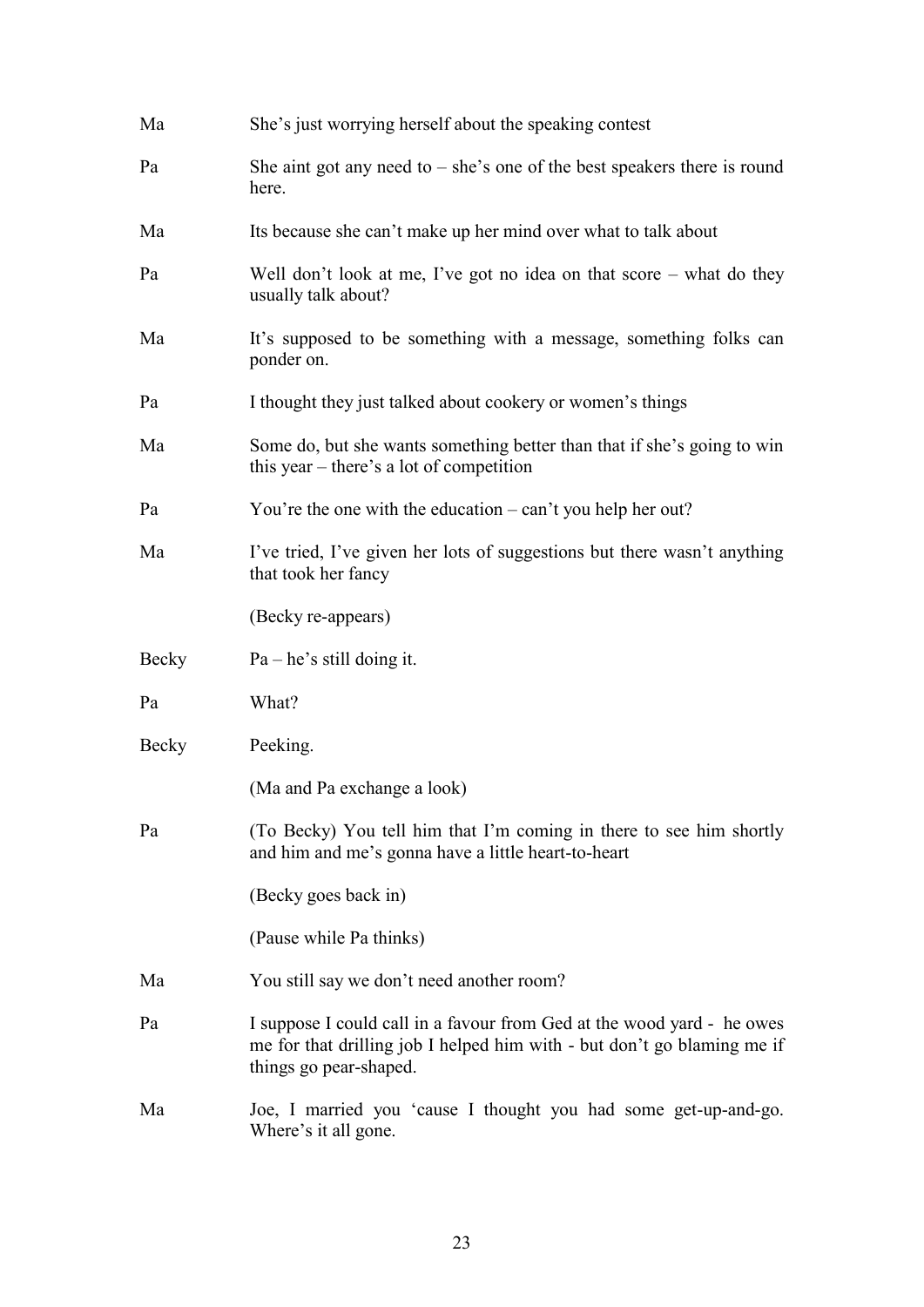- Pa I guess it got-up-and-went ... I'm just trying to get by here, trying to have a quiet life.
- Ma You got to make a stand some time
- Pa 'You reckon?
- Ma I do.

(The lights down for evening then we hear the sounds of Pa's angry voice, "You do not peek through this blanket! 'You hear me?" etc and whacking noises followed by "ouches!" from Billy as he receives his punishment, then a series of "Night Ma, Night Pa" from the children to the parents and their replies followed by Pa's voice finally saying sternly to Billy, "And no more peeking!"

(More music from the twenties)

(**SCENE 2** - **The next morning -** Stage lights up brightly for morning, birdsong, etc. Ma comes out with a basket and a bowl to begin shelling peas and Gran follows her)

| Gran | Morning                                                            |
|------|--------------------------------------------------------------------|
| Ma   | Morning                                                            |
| Gran | Any thing I can do for you?                                        |
| Ma   | You can give me a hand shelling the last of these peas if you like |
| Gran | (Sitting down) Pass some over then                                 |
|      | (Ma does so and they begin)                                        |
| Gran | Where's Joe?                                                       |
| Ma   | He's gone down to the wood yard to try and get some timber         |
| Gran | What's he wanting timber for?                                      |
| Ma   | We've decided it's time that Becky had her own room                |
| Gran | And about time too                                                 |
| Ma   | But she doesn't know yet, it's a secret                            |
| Gran | $Why - ?$                                                          |
|      | (Becky appears)                                                    |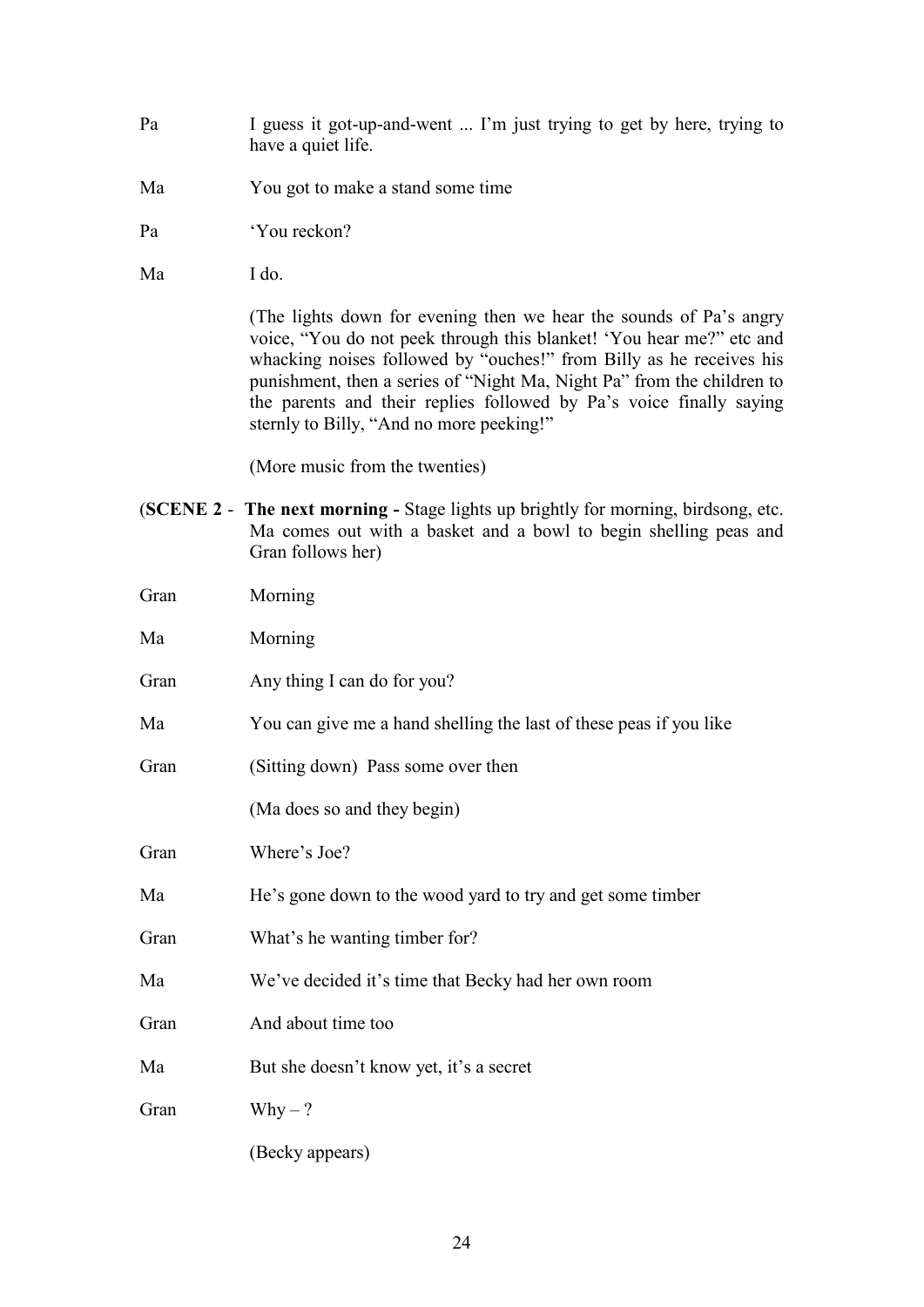| Ma           | Morning Becky – sleep well?                                                                                                                                                                                                                                                                                                                             |
|--------------|---------------------------------------------------------------------------------------------------------------------------------------------------------------------------------------------------------------------------------------------------------------------------------------------------------------------------------------------------------|
| Becky        | Yes thanks  d'you want me to give you a hand?                                                                                                                                                                                                                                                                                                           |
| Ma           | We've almost finished                                                                                                                                                                                                                                                                                                                                   |
| Gran         | I'll tell you what you can do, you can do me some reading out of the<br>paper                                                                                                                                                                                                                                                                           |
| Becky        | (To her mum) Do I have to?                                                                                                                                                                                                                                                                                                                              |
| Ma           | Do as your Gran says                                                                                                                                                                                                                                                                                                                                    |
| Becky        | (reluctantly) O.K.                                                                                                                                                                                                                                                                                                                                      |
|              | (She goes in and comes back with a newspaper)                                                                                                                                                                                                                                                                                                           |
| Becky        | Why didn't you ever learn to read, Gran?                                                                                                                                                                                                                                                                                                                |
| Gran         | (Knowingly) I never needed to $-$ I always had somebody like you to<br>do it for me.                                                                                                                                                                                                                                                                    |
| Becky        | (Opening the Paper) What would you like to know?                                                                                                                                                                                                                                                                                                        |
| Gran         | Just find me the juicy bits - the births, deaths and marriages                                                                                                                                                                                                                                                                                          |
|              | (Becky reads)                                                                                                                                                                                                                                                                                                                                           |
| <b>Becky</b> | "Bud Cavett died at Britton, seventy-two years old,"  it says he used<br>to be a stagecoach driver between Oklahoma and Tecumseh                                                                                                                                                                                                                        |
| Gran         | I think I knew him                                                                                                                                                                                                                                                                                                                                      |
| Ma           | You always say that                                                                                                                                                                                                                                                                                                                                     |
| Becky        | "Fifteen people were injured at El Reno when a bus crashed into a<br>bridge"                                                                                                                                                                                                                                                                            |
| Gran         | I told you them motors wasn't any good – nothing but crashes and<br>accidents – you'll never get me in one of them!                                                                                                                                                                                                                                     |
| Becky        | Here's a good bit, "Two unidentified bandits robbed the Canadian<br>Valley Bank getting away with \$2,500 in loot. The cashier, Mr<br>Hampton and the book-keeper, Mr Cochran, were kidnapped by the<br>robbers, taken to a deep wood and later released uninjured" It says<br>"They had an armed detective watching in the bank when it was<br>robbed" |
| Gran         | And what did he do about it?                                                                                                                                                                                                                                                                                                                            |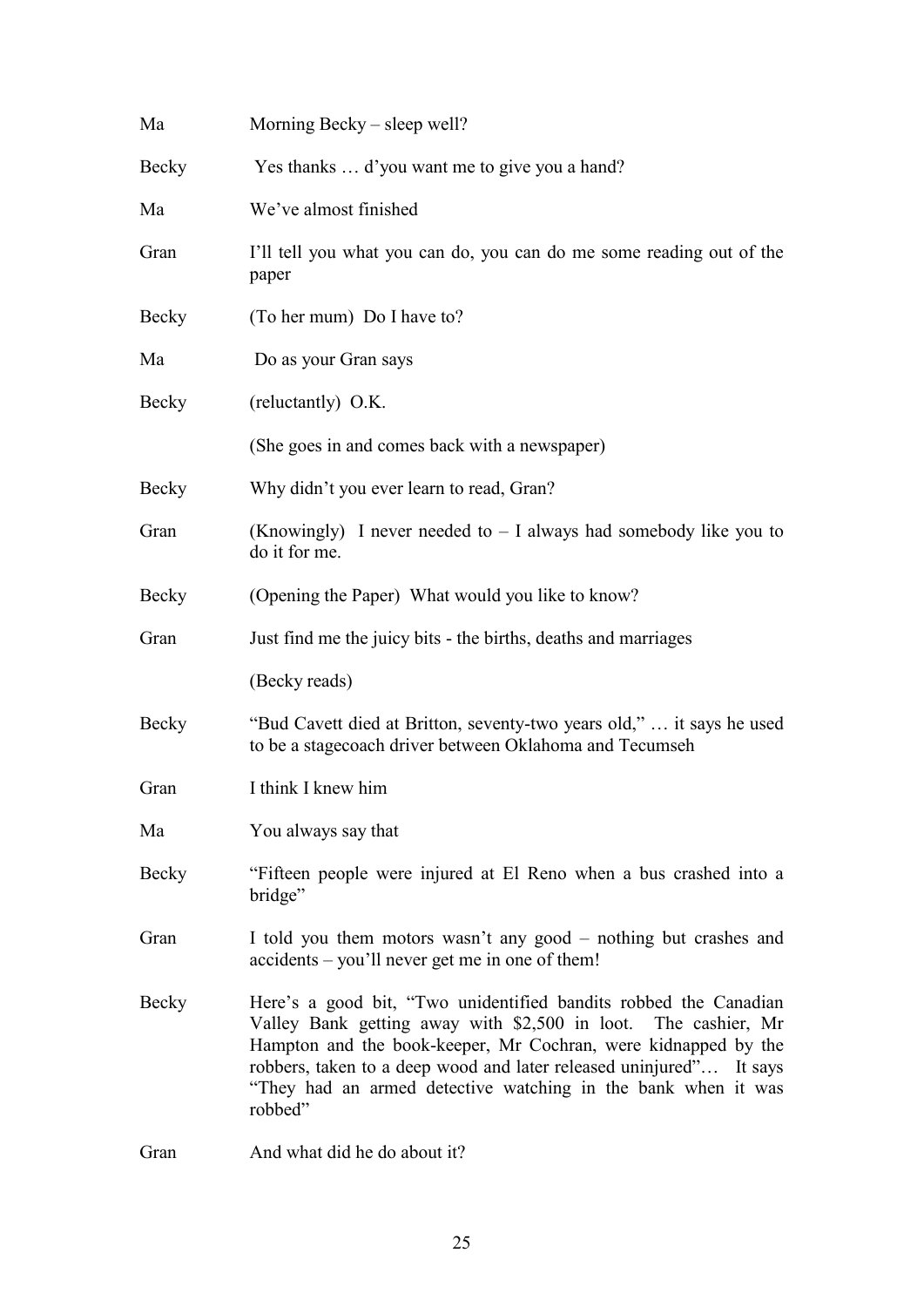| Becky        | It doesn't say                                                                                                                                                                                                                       |
|--------------|--------------------------------------------------------------------------------------------------------------------------------------------------------------------------------------------------------------------------------------|
| Gran         | Then he aint much of a detective $-$ needs his marching orders if you<br>ask me                                                                                                                                                      |
| Ma           | You don't know the circumstances, Gran                                                                                                                                                                                               |
| Gran         | You wouldn't be so kindly if it was your money they was taking                                                                                                                                                                       |
| <b>Becky</b> | "George Henshaw Junior, formerly of Oklahoma City, has sold his vast<br>Texas oil holdings for three million dollars, chartered an aeroplane and<br>a jazz band and flown to Reno with Miss Caledonia Clay Pullian to be<br>married" |
| Gran         | Well, we can all guess what kind of gal Miss Caledonia Clay Pullian is,<br>can't we!                                                                                                                                                 |
| Becky        | Just listen to this, "Margurette Griffin aged thirteen of Oklahoma City<br>was awarded a prize for not missing a day of schooling for nine years<br>and was only ever three times late"                                              |
| Ma           | What's wrong with that?                                                                                                                                                                                                              |
| Becky        | Who're they trying to kid.                                                                                                                                                                                                           |
| Ma           | She sounds a very reliable kind of $girl$ – more reliable than some I<br>know (she looks accusingly at Becky)                                                                                                                        |
| Becky        | I can't help getting sick – you don't want me to go spreading things<br>round all the others?                                                                                                                                        |
| Ma           | You have an answer for everything. (Getting up to go in) It's time I<br>was getting lunch sorted                                                                                                                                     |
|              | (Billy appears at the door feeling down in the dumps)                                                                                                                                                                                |
| Gran         | I'll give you a hand (As she goes in) Morning Billy                                                                                                                                                                                  |
| <b>Billy</b> | (Grumpily) Morning                                                                                                                                                                                                                   |
|              | (He exchanges a look with Becky)                                                                                                                                                                                                     |
| <b>Billy</b> | (Sadly) I'm going out to play, Ma                                                                                                                                                                                                    |
| Ma           | Don't go too far – your Pa will be back soon with the timber                                                                                                                                                                         |
| <b>Billy</b> | I won't                                                                                                                                                                                                                              |
|              | (All three females go in)                                                                                                                                                                                                            |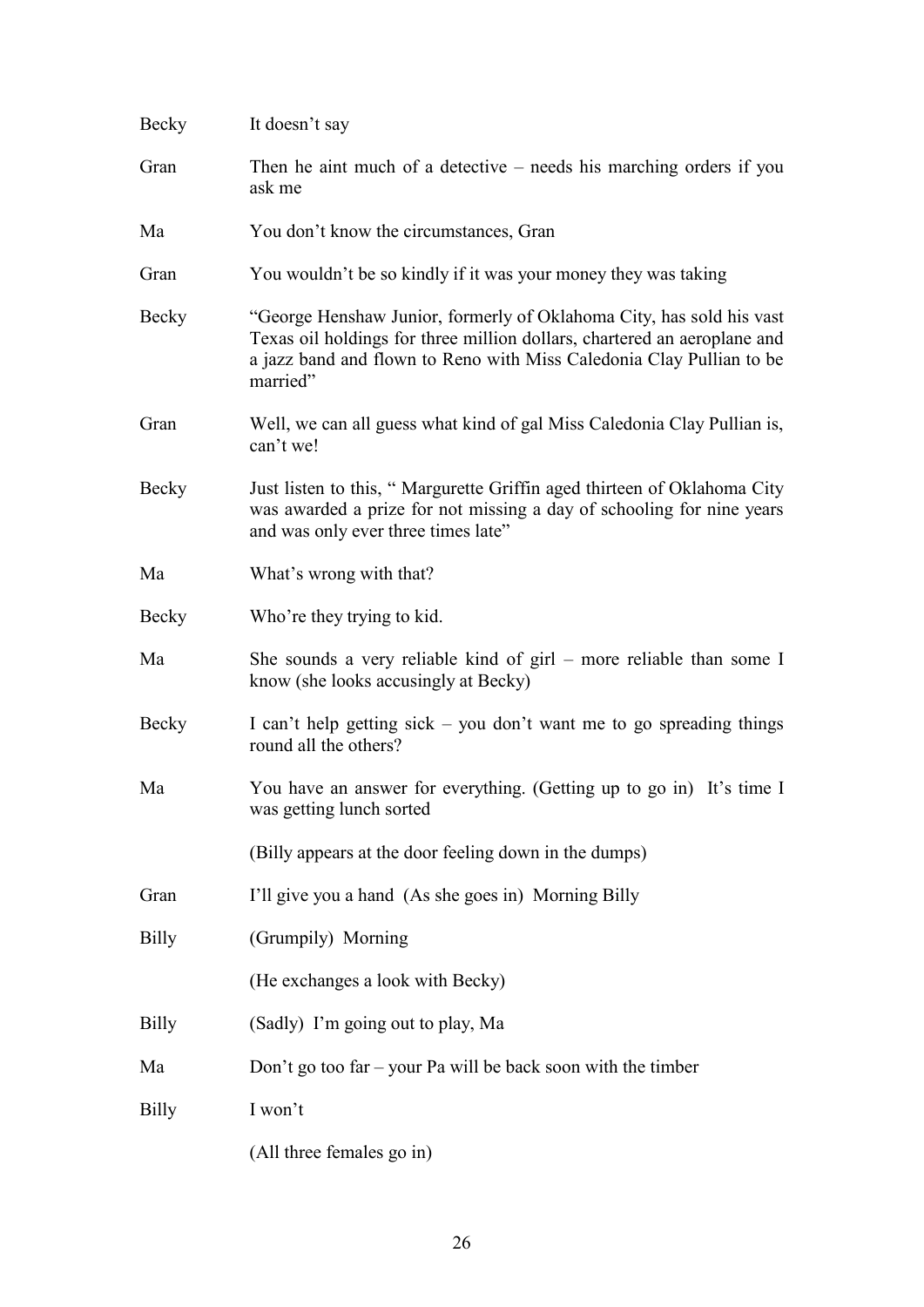| Peewee       | (Following) Can I come?                                                                                                    |
|--------------|----------------------------------------------------------------------------------------------------------------------------|
| Billy        | N <sub>o</sub>                                                                                                             |
| Peewee       | Why not?                                                                                                                   |
| Billy        | 'Cause you told on me – you're a snitch                                                                                    |
| Peewee       | I aint  did you get paddled?                                                                                               |
| <b>Billy</b> | What do you think?                                                                                                         |
| Peewee       | Did it hurt?                                                                                                               |
| Billy        | (Falsely) No                                                                                                               |
| Peewee       | Then why'd you come to bed bawling?                                                                                        |
| <b>Billy</b> | I wasn't $-$ I just had something in my eye $-$ now leave me alone, I got<br>some serious thinking to do                   |
|              | (Billy moves across the stage and every time he moves, Peewee moves<br>after him and stops to hide when Billy looks round) |
| <b>Billy</b> | I know you're following me, I can hear you                                                                                 |
| Peewee       | (From his hiding place) I aint                                                                                             |
| <b>Billy</b> | Yes you are                                                                                                                |
| Peewee       | (Coming out) What are thinking about?                                                                                      |
| <b>Billy</b> | Not telling you.                                                                                                           |
| Peewee       | Go on                                                                                                                      |
| <b>Billy</b> | You'd only snitch again                                                                                                    |
| Peewee       | I wouldn't  are you mad 'cause you got paddled?                                                                            |
| <b>Billy</b> | No  You might not be able to snitch on me soon                                                                             |
| Peewee       | Why not?                                                                                                                   |
| Billy        | Cause one of us might not be around here for too long                                                                      |
| Peewee       | Are you going somewhere?                                                                                                   |
| <b>Billy</b> | That'd be telling                                                                                                          |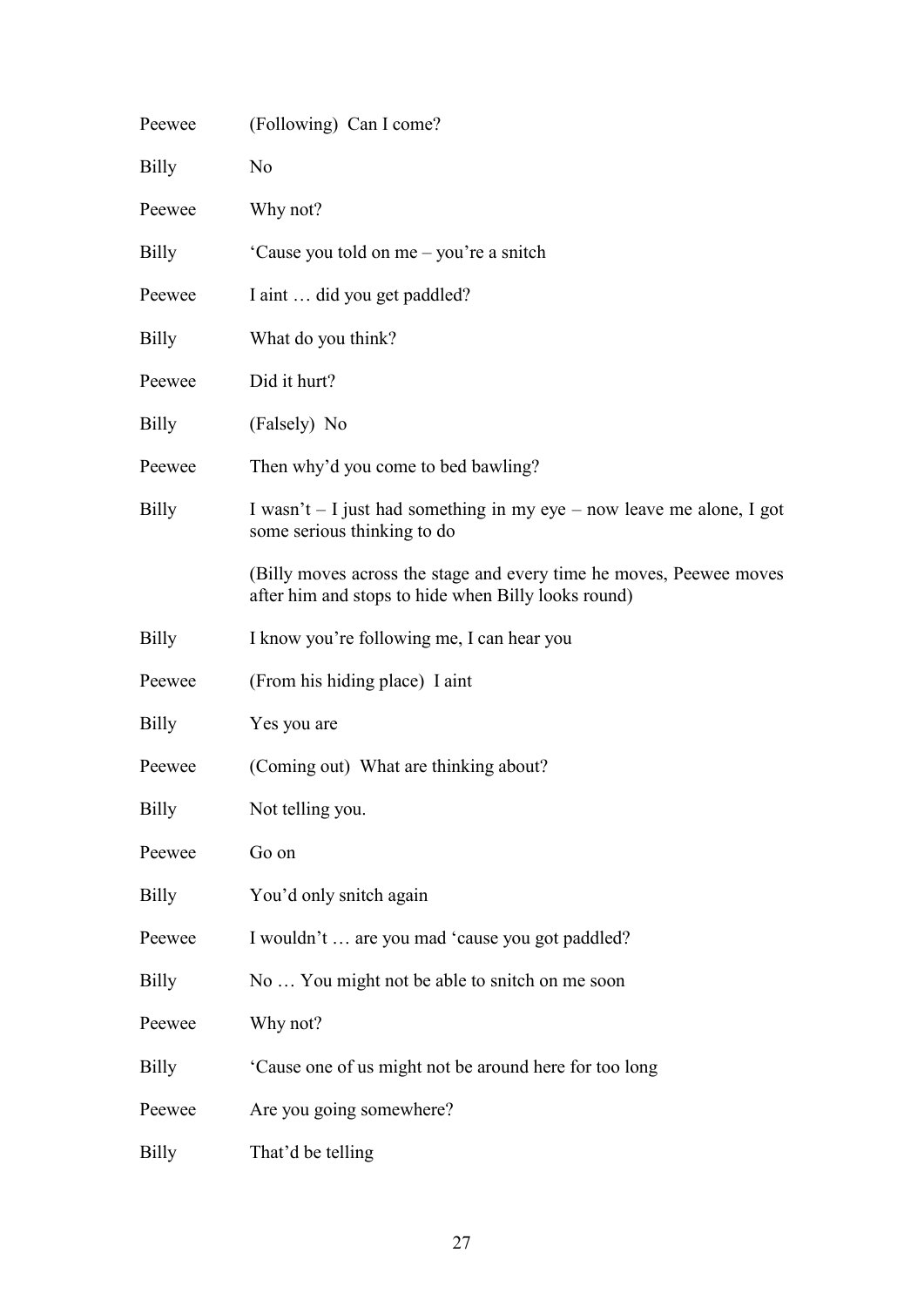| Peewee       | Where are you going?                                                                                                                                                                                                                                                        |
|--------------|-----------------------------------------------------------------------------------------------------------------------------------------------------------------------------------------------------------------------------------------------------------------------------|
| Billy        | Somewhere where you don't get paddled                                                                                                                                                                                                                                       |
| Peewee       | You mean California, don't you? Tell me about California again, Billy                                                                                                                                                                                                       |
| Billy        | I don't see why I should                                                                                                                                                                                                                                                    |
| Peewee       | Please, Billy – I'll let you borrow my special marble.                                                                                                                                                                                                                      |
|              | (They sit down)                                                                                                                                                                                                                                                             |
| Billy        | O.K. So what do you want to know?                                                                                                                                                                                                                                           |
| Peewee       | Everything, tell me all about it                                                                                                                                                                                                                                            |
| <b>Billy</b> | Well  Some folks say that it's the best place in the whole wide<br>world, the kind of place where you can walk along the street at any<br>time of the day or night and just reach up and pick whatever kind of<br>fruit that you want right off of the trees                |
| Peewee       | No?                                                                                                                                                                                                                                                                         |
| <b>Billy</b> | Its true  and the sun shines there almost every day                                                                                                                                                                                                                         |
| Peewee       | No?                                                                                                                                                                                                                                                                         |
| <b>Billy</b> | Except at night of course, then the rain comes - but when it does, it<br>only rains at night-time when everybody's asleep  and there's no<br>sandstorms, no hurricanes, no grasshoppers and everybody's got a nice<br>car to ride in.                                       |
| Peewee       | You're kidding?                                                                                                                                                                                                                                                             |
| <b>Billy</b> | That's what I heard                                                                                                                                                                                                                                                         |
| Peewee       | Do you still have to go to school?                                                                                                                                                                                                                                          |
| Billy        | I think so $-$ I aint sure about that $-$ but it can't be half as bad as it is<br>here                                                                                                                                                                                      |
| Peewee       | Tell me about the sea again.                                                                                                                                                                                                                                                |
| <b>Billy</b> | Well, there's these real pretty beaches all round the coast with sand and<br>rock pools and you can walk right down to the sea - its just lying there<br>all shining and sparkling in the sun and if you want to you can run and<br>jump and play in it as much as you want |
| Peewee       | Will the water be cold?                                                                                                                                                                                                                                                     |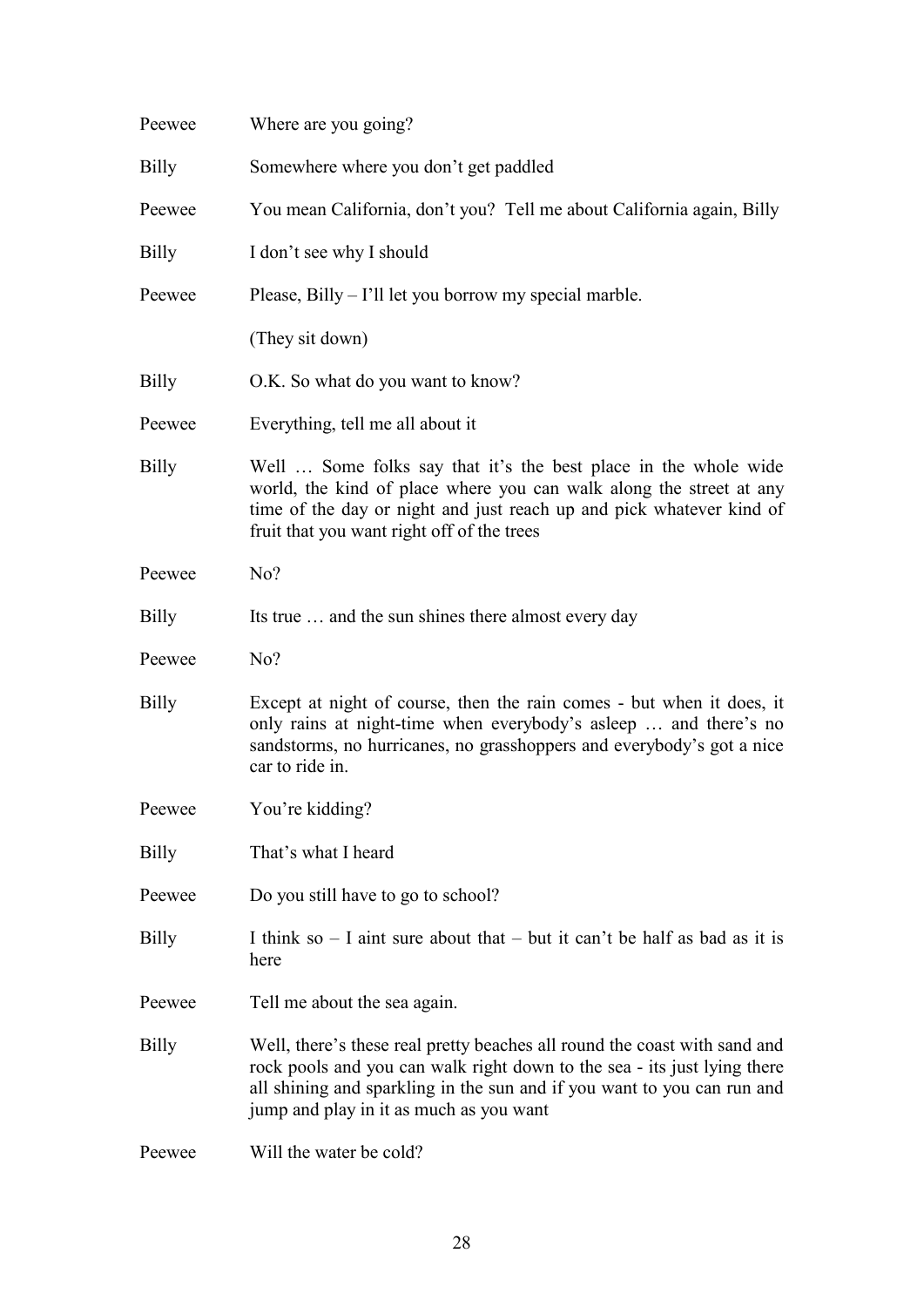| <b>Billy</b> | I don't know – I suppose not                                                                                                                                                     |
|--------------|----------------------------------------------------------------------------------------------------------------------------------------------------------------------------------|
| Peewee       | I'm going to go swimming every day                                                                                                                                               |
| <b>Billy</b> | When? When will you go swimming?                                                                                                                                                 |
| Peewee       | When we go there                                                                                                                                                                 |
| <b>Billy</b> | Who says we're going?                                                                                                                                                            |
| Peewee       | Lots of other folks are, so we might one day                                                                                                                                     |
|              | (Ma shouts from the house)                                                                                                                                                       |
| Ma           | Billy!                                                                                                                                                                           |
| <b>Billy</b> | Coming Ma  now what does she want.                                                                                                                                               |
|              | (As he goes into the house Peewee looks at the big tree)                                                                                                                         |
| Peewee       | It can't be that far away  you could probably se it if you was high<br>enough up                                                                                                 |
|              | (He goes to the tree side of the stage where unknown to us he is clipped<br>into a safety harness and we then see him begin to climb the back of<br>the tree as Billy comes out) |
| <b>Billy</b> | Hey! What are you doing?                                                                                                                                                         |
| Peewee       | I'm going to look for California - you can probably see it from up<br>there                                                                                                      |
| Billy        | Don't be stupid, Peewee – come on down                                                                                                                                           |
| Peewee       | It can't be that far                                                                                                                                                             |
| <b>Billy</b> | You'll hurt yourself - get down now - please!                                                                                                                                    |
| Peewee       | I'm O.K. - I'll tell you if I can see it                                                                                                                                         |
|              | (Billy is getting scared and runs back to shout into the house)                                                                                                                  |
| <b>Billy</b> | Ma!                                                                                                                                                                              |
|              | (She comes out with Gran and Becky and they stand together hardly<br>daring to look at Peewee who is getting higher and higher)                                                  |
| Ma           | Peewee! Come on down this minute!                                                                                                                                                |
| Peewee       | I'm OK, Ma – I'm just going to look to see if I can see California                                                                                                               |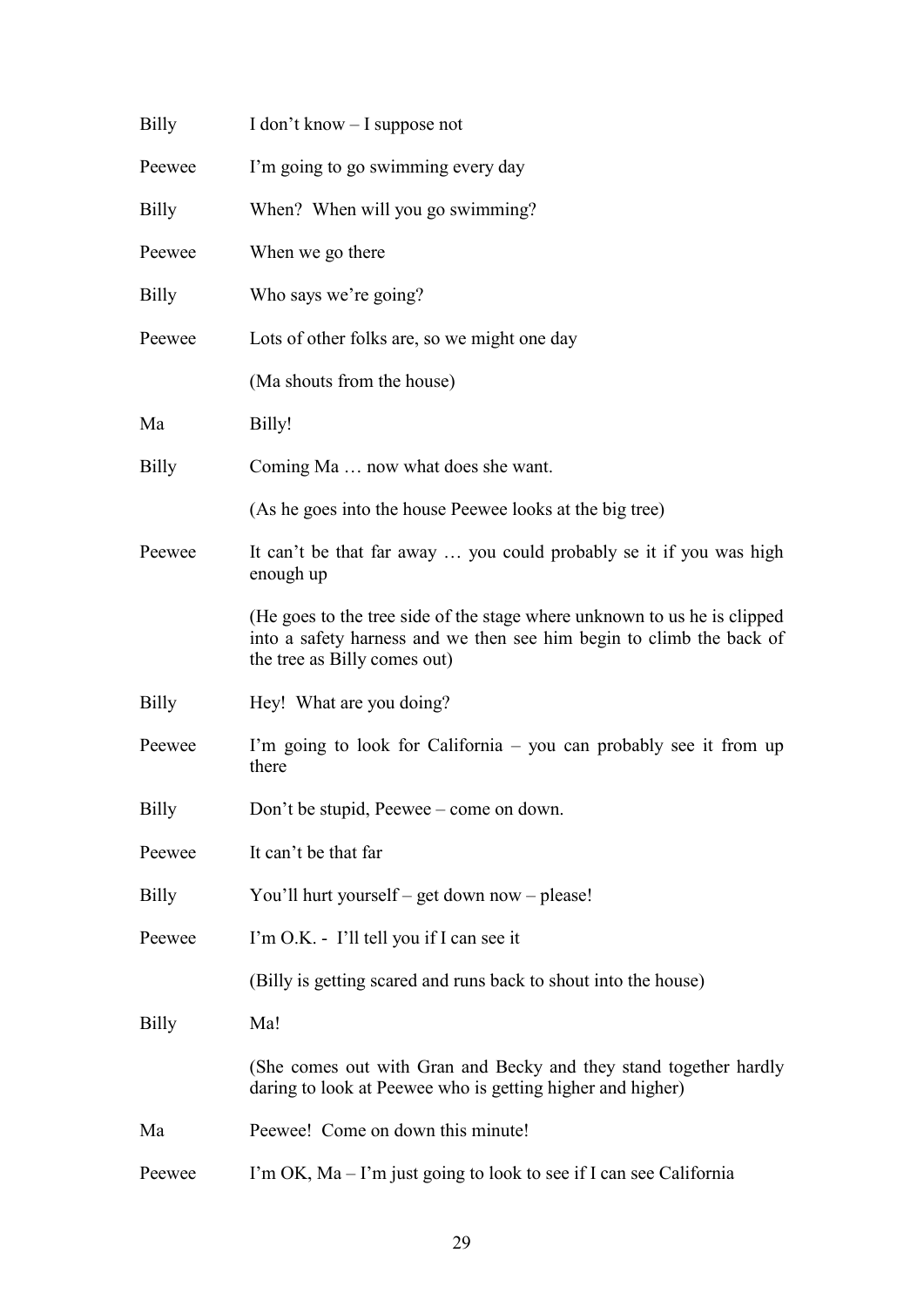| Ma     | Its too far away, silly $-$ you won't be able to see anything from up<br>there $-$ please come down                             |
|--------|---------------------------------------------------------------------------------------------------------------------------------|
|        | (They see his foot slip and all wince with fear)                                                                                |
| Gran   | Come on down, boy                                                                                                               |
| Becky  | You'll fall                                                                                                                     |
| Peewee | I wont, I'm a good climber – aren't I Billy? Billy will tell you what a<br>good climber I am                                    |
| Ma     | (To Billy) Can't you do something?                                                                                              |
|        | (Sound of a truck approaching down the drive, doors slamming and<br>Abe and Pa come running on)                                 |
| Pa     | (Looking at there frightened faces) What is it? What's going on?                                                                |
|        | (Ma points upwards)                                                                                                             |
| Pa     | Oh my God!                                                                                                                      |
|        | (While everyone is wondering what to do, Abe begins to go up the tree<br>after Peewee)                                          |
| Pa     | Just stay where you are Peewee, Abe's coming for you                                                                            |
| Peewee | I don't want to get down, I'm looking for California                                                                            |
|        | (Abe gets nearer)                                                                                                               |
| Ma     | That's it, careful Abe – you got him                                                                                            |
|        | (Abe helps Peewee back down to ground level where unknown to the<br>audience the safety harness is unfastened behind the scene) |
| Ma     | (Going to hold him but cross) You silly, silly boy – you had us all very<br>worried                                             |
| Peewee | I was OK                                                                                                                        |
| Pa     | You don't climb trees – understand?                                                                                             |
| Peewee | But you might be able to see -                                                                                                  |
| Pa     | And stop all this talk about California, I don't want to hear any more of<br>it                                                 |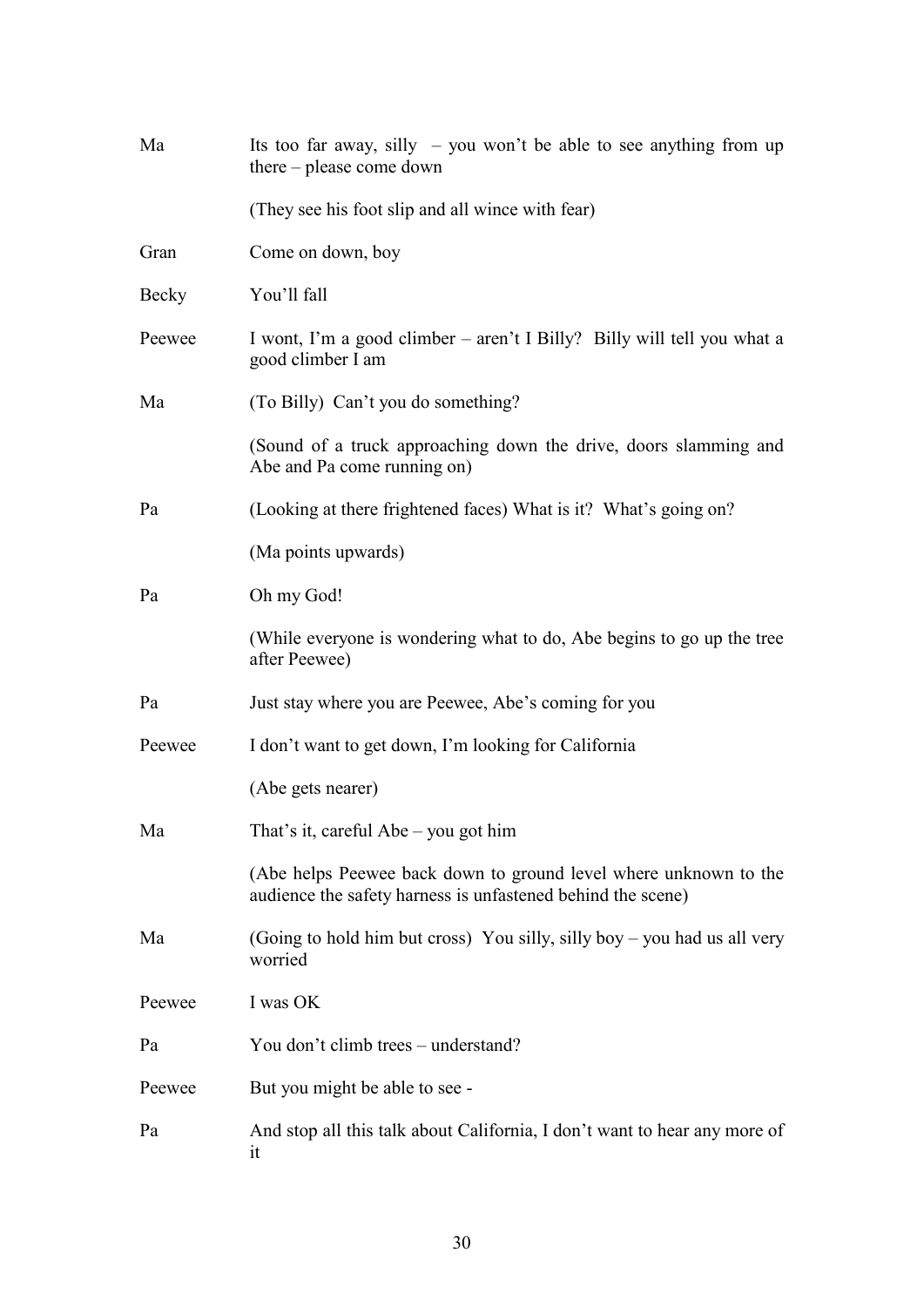| Peewee | But $-$ ?                                                                                                                                                                                                                              |
|--------|----------------------------------------------------------------------------------------------------------------------------------------------------------------------------------------------------------------------------------------|
| Pa     | No more! (Slapping Abe on the back) Thanks Abe, that's one that I<br>owe you                                                                                                                                                           |
| Ma     | (Looking off towards the truck) That's a fine stack of wood you got<br>there, Joe                                                                                                                                                      |
| Pa     | It took us a while to load it $-$ all we need now are some willing hands<br>to help us unload.                                                                                                                                         |
| Becky  | (Sullenly) I aint unloading no truck                                                                                                                                                                                                   |
| Pa     | Is that so?                                                                                                                                                                                                                            |
| Becky  | It's boring                                                                                                                                                                                                                            |
| Pa     | (Winking to Ma) Then I guess we'll just have to leave it where it is.                                                                                                                                                                  |
| Ma     | (Knowingly) You will                                                                                                                                                                                                                   |
| Becky  | (Sensing there's something going on between them) Why? What were<br>you going to do with it?                                                                                                                                           |
| Pa     | It was just to make a room for you at the back of the house but if you<br>don't want to help us then it don't matter                                                                                                                   |
| Becky  | My own room? You're teasing me?                                                                                                                                                                                                        |
| Ma     | He isn't                                                                                                                                                                                                                               |
| Becky  | Oh Pa, of course I'll help you! Come on Billy, Peewee, let's get this<br>stuff off the truck                                                                                                                                           |
| Gran   | You soon changed your tune                                                                                                                                                                                                             |
| Becky  | Come on, let's get it unloaded  my own room!  I can hardly wait<br>it's so exciting  I'll have to decide what colours to have and<br>everything – and curtains, I'll have to make some curtains (she<br>continues in this vein)        |
|        | (Ad libbing, they all start to carry on pieces of timber – Becky and<br>Billy come on with a piece, holding it high and at the end comes<br>Peewee with his hand in the air just touching it and thinking he's<br>helping to carry it) |
| Billy  | Where are we putting it, Pa?                                                                                                                                                                                                           |
| Pa     | Round the back, out of the way                                                                                                                                                                                                         |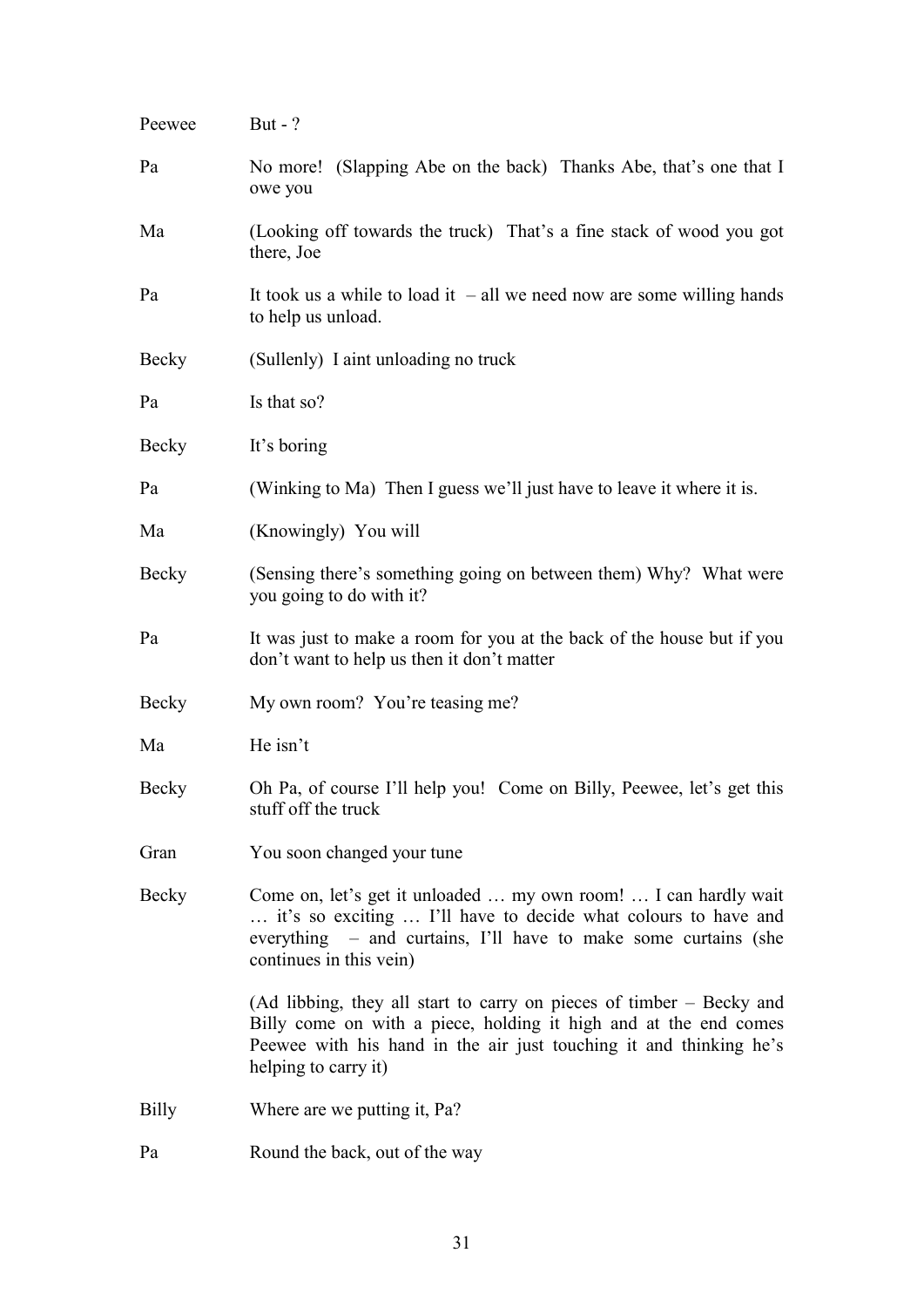(They take it behind the house)

| Gran         | D'you want me to lend a hand?                                                                                                        |
|--------------|--------------------------------------------------------------------------------------------------------------------------------------|
| Ma           | No thanks, Gran, we got enough here - thanks for offering                                                                            |
| Gran         | I'll make myself useful and put some coffee on (she goes in)                                                                         |
|              | (They all continue to unload the truck – ad libbing as they go)                                                                      |
| Becky        | Do you think blue would be OK for the curtains?                                                                                      |
|              | (Billy and Becky come on arguing over one piece)                                                                                     |
| <b>Billy</b> | Hey! I was carrying that piece                                                                                                       |
| Becky        | No you weren't $-$ go find your own                                                                                                  |
| <b>Billy</b> | Pa, tell her to stop taking my pieces                                                                                                |
| Pa           | It don't matter who carries what piece, as long as it gets carried                                                                   |
| Ma           | (To Peewee) I need somebody big and strong to help me, Peewee                                                                        |
| Peewee       | (Strutting) Then I'm your man!                                                                                                       |
| Pa           | You sure you can manage all that, Abe?                                                                                               |
|              | (Abe nods and grunts)                                                                                                                |
|              | (Becky is carrying a piece when she hears a noise and stops to look –<br>we hear the sound of Spenk's Model T coming down the track) |
| Becky        | $Oh - oh$ , I smell trouble                                                                                                          |
| Ma           | Who is it? (She realises) Oh no!                                                                                                     |
| Pa           | (Following their gaze) Let me handle this – don't anybody speak unless<br>you have to.                                               |
|              | (Sound of a car stopping, car door slamming as Spenk approaches)                                                                     |
| Cornelius    | Well, well  So what do we have here?                                                                                                 |
| Pa           | Just moving a little timber, Mr Spenk                                                                                                |
| Cornelius    | So I see                                                                                                                             |
|              | (He walks round the back of the house and then looks back at the<br>truck)                                                           |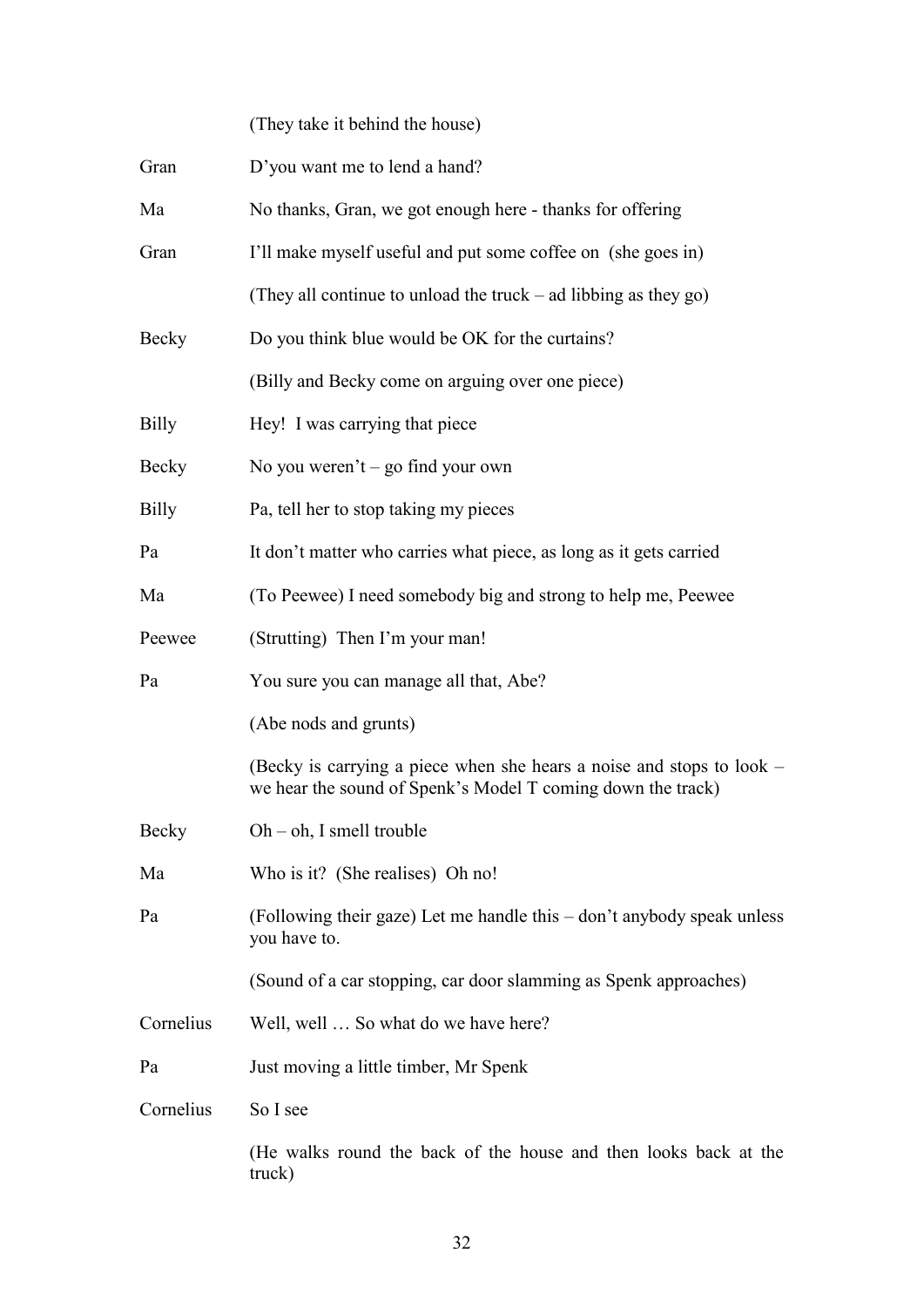|           | That's a pretty big pile you're bringing in there  there's all kinds of<br>things you could do with a stack like that  fence-mending perhaps<br>or firewood  or even construction?                                                                                                                                                                                                                                                                                                                           |
|-----------|--------------------------------------------------------------------------------------------------------------------------------------------------------------------------------------------------------------------------------------------------------------------------------------------------------------------------------------------------------------------------------------------------------------------------------------------------------------------------------------------------------------|
|           | (Pa looks nervous)                                                                                                                                                                                                                                                                                                                                                                                                                                                                                           |
|           | There wouldn't be anything that you'd forgotten to tell me,<br>Macdonald?                                                                                                                                                                                                                                                                                                                                                                                                                                    |
| Pa        | How'd you mean?                                                                                                                                                                                                                                                                                                                                                                                                                                                                                              |
| Cornelius | Something a tenant should perhaps be asking of his landlord?                                                                                                                                                                                                                                                                                                                                                                                                                                                 |
| Pa        | I don't follow                                                                                                                                                                                                                                                                                                                                                                                                                                                                                               |
| Cornelius | It aint just you that the guy at the wood yard owes favours to $-$ only my<br>favours are bigger than the one he owes you.                                                                                                                                                                                                                                                                                                                                                                                   |
| Pa        | (Realising the game is up) I was gonna tell you Mr Spenk.                                                                                                                                                                                                                                                                                                                                                                                                                                                    |
| Cornelius | Tell? Tell? Don't you mean "Ask"? You aint in any position to be<br>"telling" me anything.                                                                                                                                                                                                                                                                                                                                                                                                                   |
| Pa        | I meant "ask."                                                                                                                                                                                                                                                                                                                                                                                                                                                                                               |
| Cornelius | So why don't you just go ahead and ask me.                                                                                                                                                                                                                                                                                                                                                                                                                                                                   |
| Pa        | What? Now?                                                                                                                                                                                                                                                                                                                                                                                                                                                                                                   |
| Cornelius | Aint no time like the present.                                                                                                                                                                                                                                                                                                                                                                                                                                                                               |
| Pa        | (Looking around nervously) Well, we $-$ I mean "I" - was going to ask<br>you if it was OK for us to put an extra room on the back of the building<br>(he begins to rabbit-on nervously) because Becky's in need of<br>somewhere of her own, now that she's getting more growed up and<br>what with the two boys being in the same room as her I thought that -                                                                                                                                               |
| Cornelius | NO!                                                                                                                                                                                                                                                                                                                                                                                                                                                                                                          |
| Pa        | You mean -?                                                                                                                                                                                                                                                                                                                                                                                                                                                                                                  |
| Cornelius | I mean it aint OK  Are you hearing me? When I heard that you was<br>planning to do some building work without even paying me the<br>courtesy of asking $-$ me, who's the actual owner of the property $-$ I just<br>couldn't believe what I was hearing  not only do you owe me several<br>months in back-rent, you take in lodgers without having the courtesy to<br>ask me and now you have the impudence to be making plans to make<br>alterations to the building without even bothering to consult me - |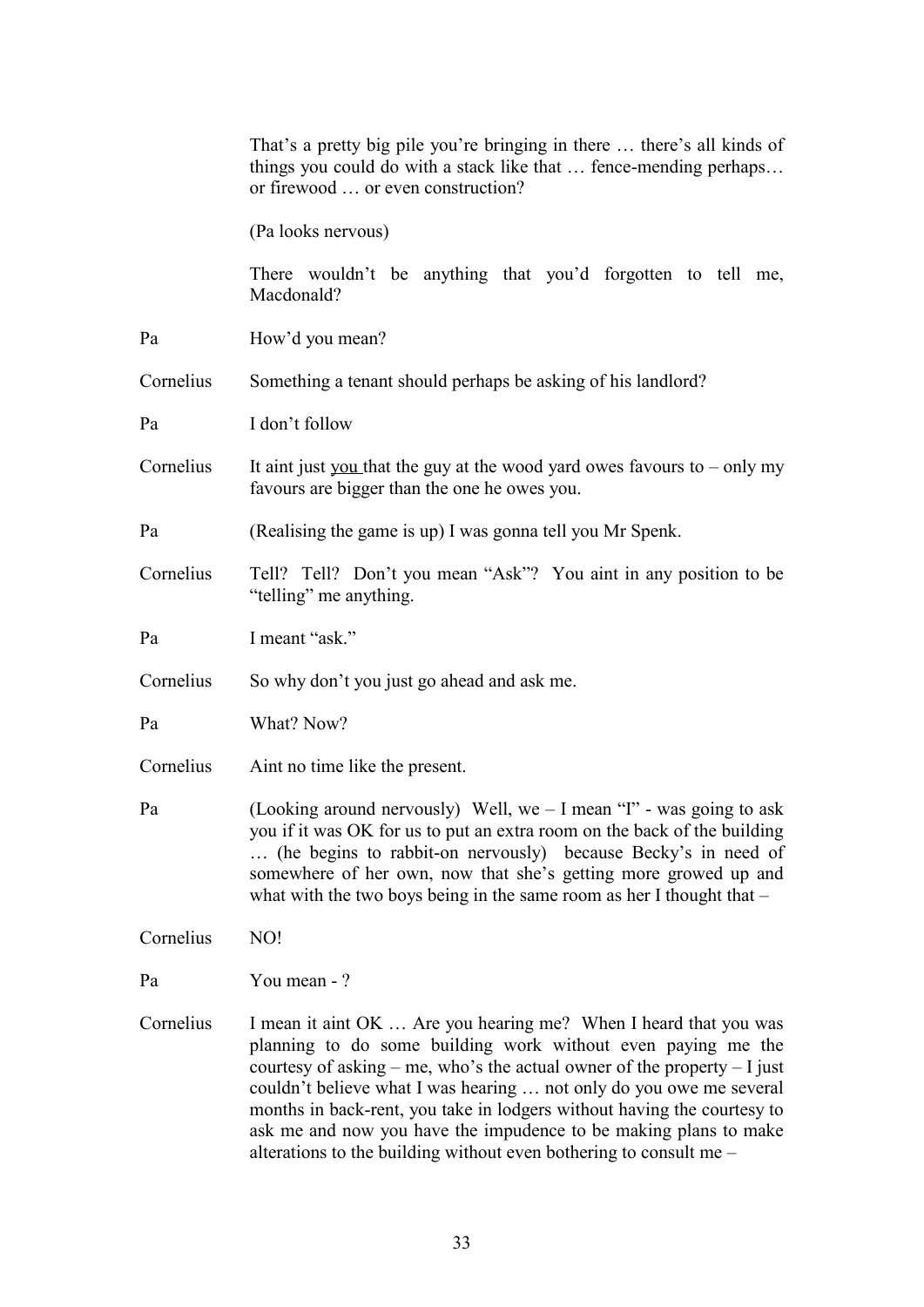| Pa           | I was going to ask you, Mr Spenk                                                                                                                                                                                                                                                                                                                                                       |
|--------------|----------------------------------------------------------------------------------------------------------------------------------------------------------------------------------------------------------------------------------------------------------------------------------------------------------------------------------------------------------------------------------------|
| Cornelius    | After the event no doubt                                                                                                                                                                                                                                                                                                                                                               |
| Ma           | Can I just have a word - ?                                                                                                                                                                                                                                                                                                                                                             |
| Cornelius    | No you can't – you'll speak when you're spoken to – (pointing to Pa)<br>This here's the man who signed the tenancy agreement and it's him<br>that I'm talking to                                                                                                                                                                                                                       |
| Pa           | (Worried) What're you going to do?                                                                                                                                                                                                                                                                                                                                                     |
| Cornelius    | Do? I don't rightly know at the moment. I just wanted to see if my<br>information was correct  and now that I see it is, I don't rightly know<br>what I should be doing.                                                                                                                                                                                                               |
| Pa           | It won't happen again.                                                                                                                                                                                                                                                                                                                                                                 |
| Cornelius    | You're darned right it won't  I'm too all-fired up at the moment to<br>be able to think straight, what with my boy and everything  I know<br>what I should do but I'm going to take myself off now and try and calm<br>down a little  but there's one thing you've got to understand – you<br>don't put a nail in a piece of timber here without asking me first $-$ is<br>that clear? |
| Pa           | Very clear, Mr Spenk.                                                                                                                                                                                                                                                                                                                                                                  |
|              | (Spenk stomps off, slamming the car door and we hear him driving off)                                                                                                                                                                                                                                                                                                                  |
| Ma           | I could really get to dislike that man.                                                                                                                                                                                                                                                                                                                                                |
| Gran         | I know just what you mean.                                                                                                                                                                                                                                                                                                                                                             |
| Becky        | Does that mean I can't have my own room now, Pa?                                                                                                                                                                                                                                                                                                                                       |
| Pa           | (Demoralized) What do you think?                                                                                                                                                                                                                                                                                                                                                       |
| Ma           | I wouldn't care if it made any difference to him, he's only doing it out<br>of cussedness.                                                                                                                                                                                                                                                                                             |
| <b>Billy</b> | What are we gonna do with all the wood, Pa?                                                                                                                                                                                                                                                                                                                                            |
| Pa           | Well one thing's for certain $-$ I sure as hell aint taking it back!                                                                                                                                                                                                                                                                                                                   |
|              | (Lights down – more music from the twenties)                                                                                                                                                                                                                                                                                                                                           |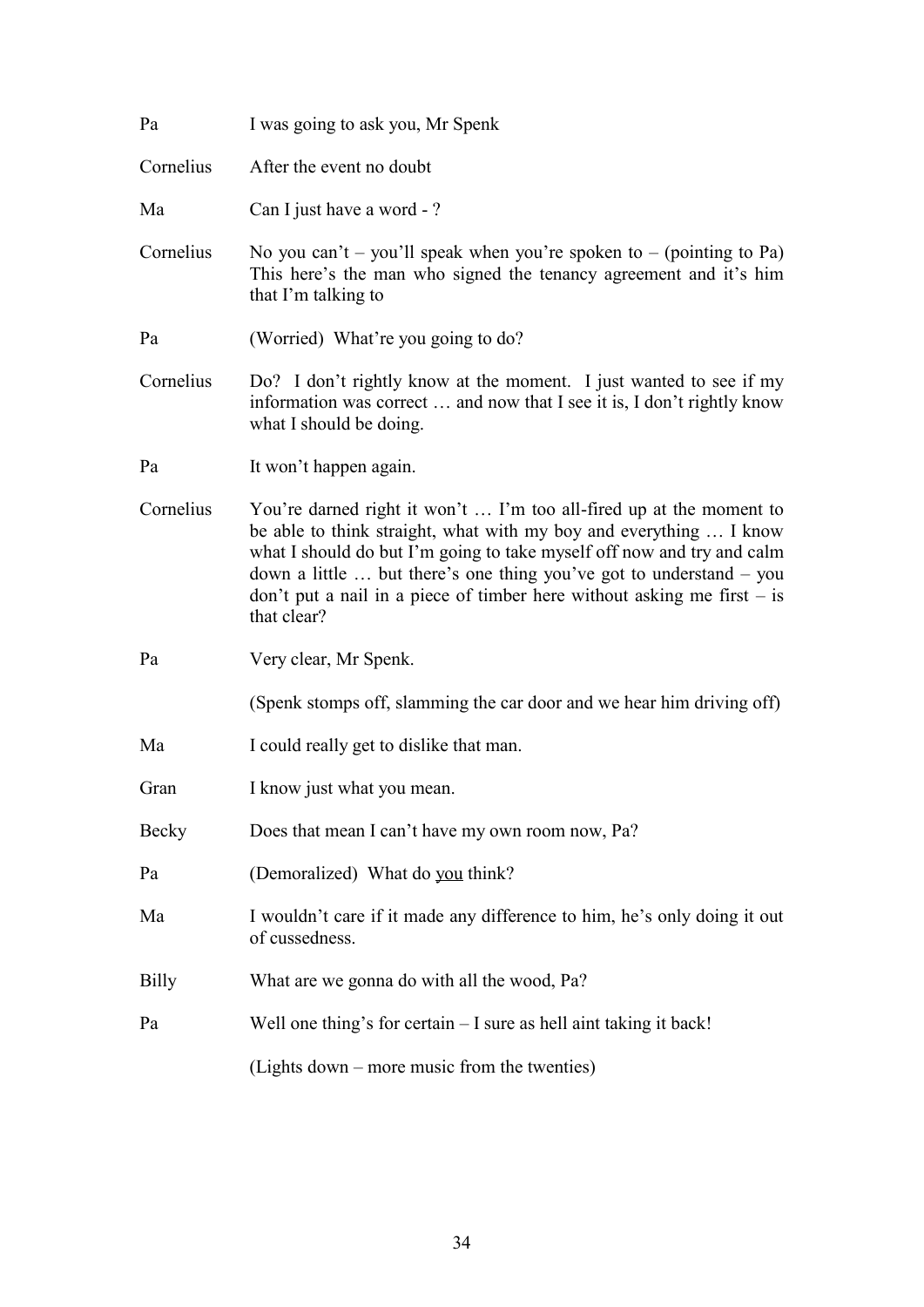(**SCENE 3** – **Later the same day -** Pa and Abe are just finishing the unloading on their own. Pa drops his last pieces round the back and is walking back to the truck while Abe is carrying the last load towards the back of the house)

Pa Is that the last, Abe? (Abe grunts and shows one finger) One more load? (Abe nods) Pa I'll leave it with you. (Sitting on the porch and wiping his brow) That's just about done me in … I don't know what we're gonna do with it all but I 'xpect we'll find a use Ma (Appearing at the door) How's about a wooden box for good old Mr Spenk? Pa (Laughing) He'd probably be sitting up in that telling us we should've had his permission before we built it! (They both chuckle) Ma What do you think he'll do? Pa I don't know but it's too late to worry about it now – what's done is done. You was the one who wanted to build it first and ask permission after. Ma Yes but you agreed with me Pa I don't recall I had any choice in the matter. Ma Of course you did – you're the man of the house Pa Yeah, and you got a way of getting me to do things I don't want to do. Ma Are you saying that I nag you? Pa It's more cute than that  $-\frac{1}{2}$  have the ideas and then you have a way of turning things round so you make me think its me that's had them in the first place. Ma (Coquettishly) Now would I do such a thing? Pa You're darned right you would

(She smiles and he smiles back)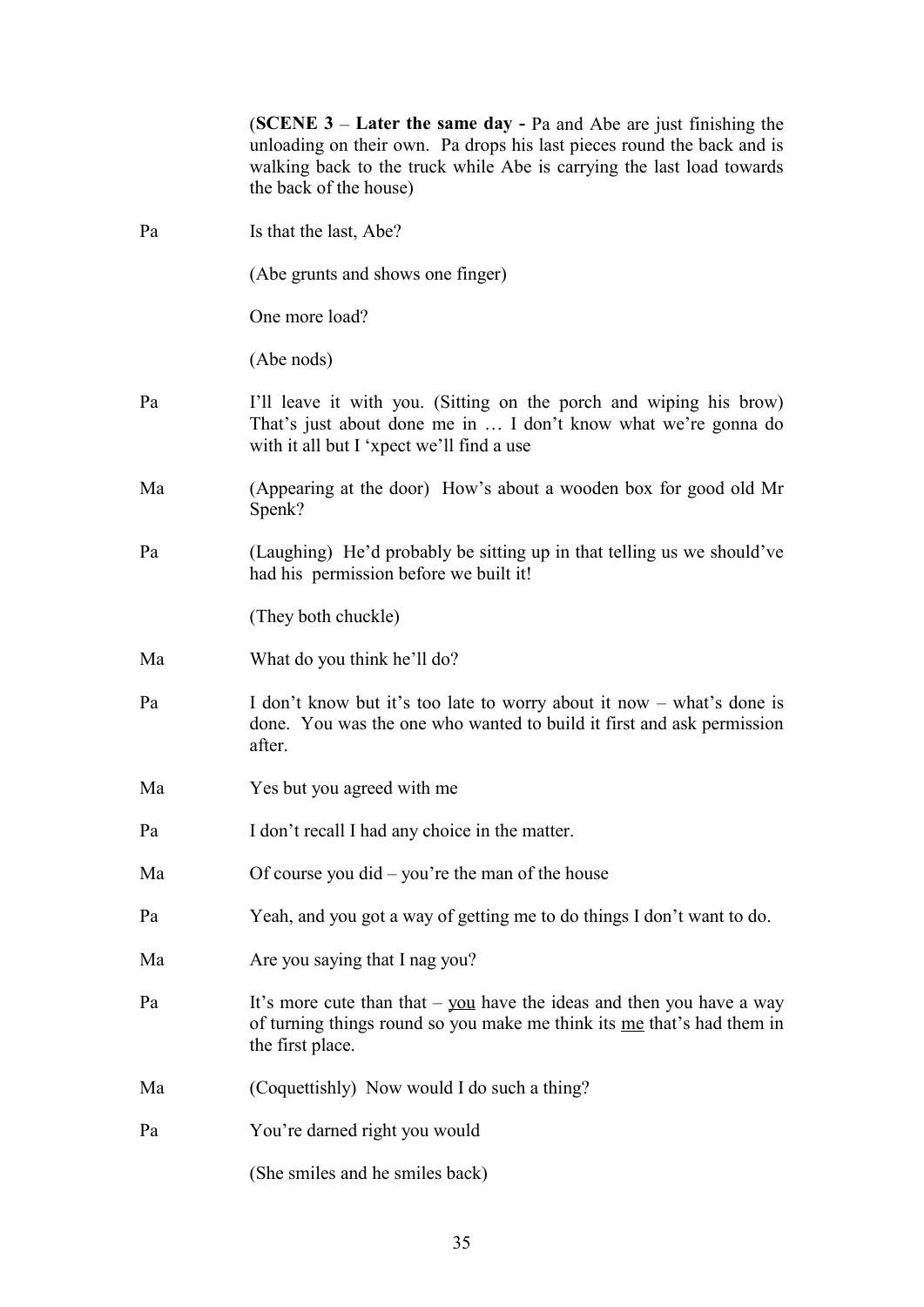| Ma | I'll tell you what, we'll have a word with his brother. He's coming by<br>this afternoon to give Gran her check-up.                                                                     |
|----|-----------------------------------------------------------------------------------------------------------------------------------------------------------------------------------------|
| Pa | I still don't get it you know.                                                                                                                                                          |
| Ma | What?                                                                                                                                                                                   |
| Pa | How two fellahs can look so alike and turn out to be so different.                                                                                                                      |
| Ma | It's because they're twins, Joe, what do you expect?                                                                                                                                    |
| Pa | Yeah but the one's a doctor and a real nice guy and the other's the<br>nastiest money-grabbing varmint you could wish to meet                                                           |
| Ma | Well you aint made the same as your own brother                                                                                                                                         |
| Pa | No, but it's hard to believe they've even got the same mother  If he's<br>coming by to see to your Ma can you ask him if there's anything he can<br>give her to quieten her down a mite |
| Ma | (Shocked) I beg your pardon?                                                                                                                                                            |
| Pa | You know what I mean – some days she's more ornery than a<br>rattlesnake with a sore head and it's generally me that's in the firing<br>line.                                           |
| Ma | That's my mother you're talking about                                                                                                                                                   |
| Pa | I know, but she don't have to go bad-mouthing me off to everybody<br>that she meets.                                                                                                    |
| Ma | She just speaks her mind                                                                                                                                                                |
| Pa | And her mind is generally that I aint good enough for the likes of you.                                                                                                                 |
| Ma | Well maybe she's right                                                                                                                                                                  |
| Pa | Oh yeah? Then how come you stayed around for so long?                                                                                                                                   |
| Ma | Somebody's got to keep you on the straight and narrow.                                                                                                                                  |
| Pa | You surely do that, all right                                                                                                                                                           |
|    | (Pause)                                                                                                                                                                                 |
| Ma | I've asked Becky to make us some more coffee.                                                                                                                                           |
| Pa | Thanks                                                                                                                                                                                  |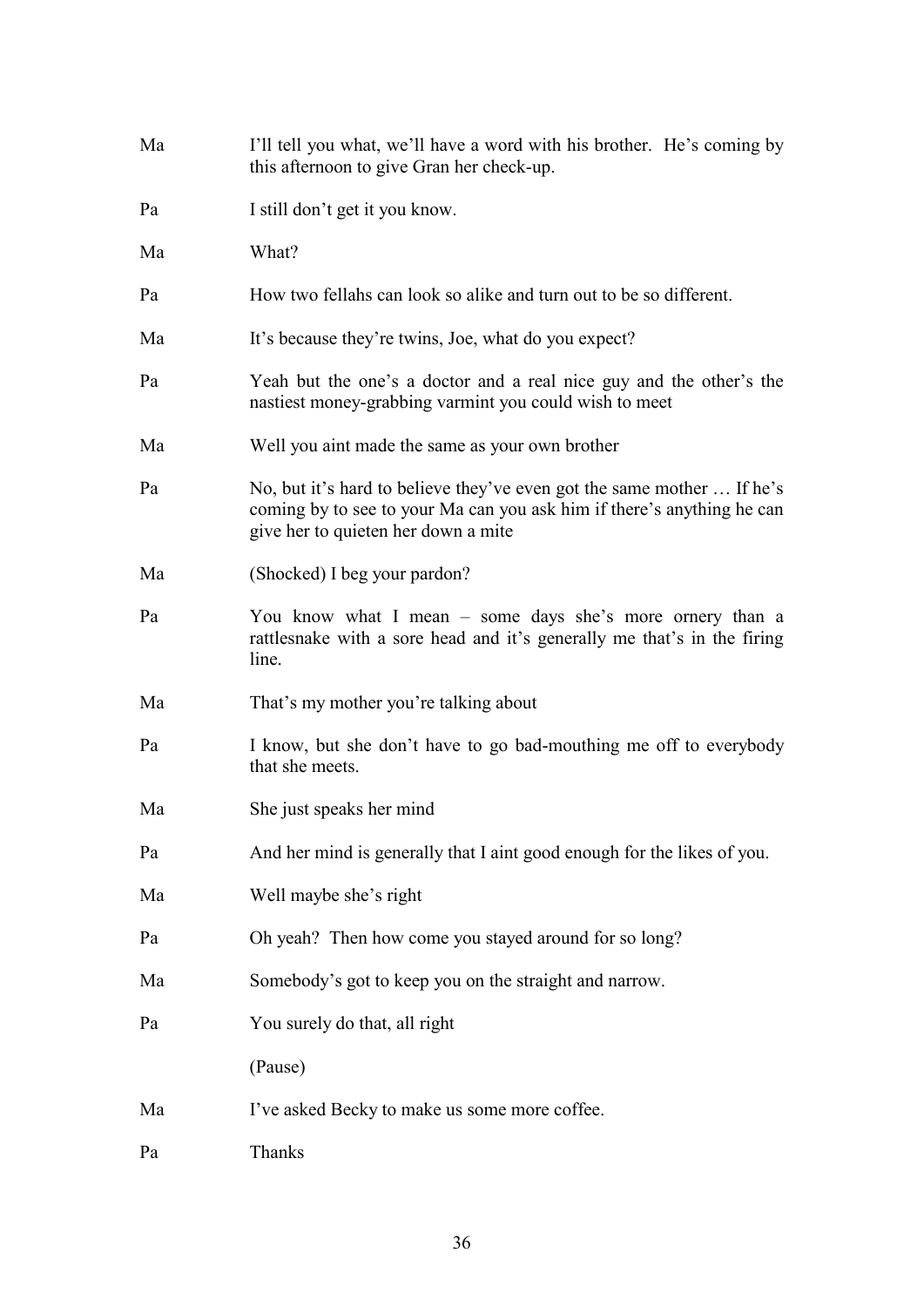| Ma    | (Seeing Abe carrying the last load) Abe looks like he's earning his<br>keep                          |
|-------|------------------------------------------------------------------------------------------------------|
| Pa    | I don't know what I'd've done with out him. He's as strong as an ox.                                 |
| Ma    | Then why don't you let him stay?                                                                     |
| Pa    | What? You mean take him on permanent?                                                                |
| Ma    | Why not?                                                                                             |
| Pa    | You know why not $-$ 'cause we aint got the money to pay him, that's<br>why.                         |
| Ma    | I don't think he'd mind, as long as he got his keep.                                                 |
| Pa    | You're forgetting one thing - Spenk said we couldn't take in any<br>guests.                          |
| Ma    | But he wouldn't be a paying guest, would he?                                                         |
| Pa    | I suppose not.                                                                                       |
| Ma    | Well there you are then.                                                                             |
| Pa    | There you $\text{go}$ – doing it again                                                               |
| Ma    | Doing what?                                                                                          |
| Pa    | Doing my thinking for me $-$ if I want to ask him to stay, I'll ask him -<br>when I'm good and ready |
| Ma    | Please yourself                                                                                      |
|       | (Becky arrives with the coffee)                                                                      |
| Pa    | That's just what I need                                                                              |
| Becky | Be careful Pa, it's still hot                                                                        |
| Pa    | She's a good girl you know  one day she's gonna make somebody a<br>great wife.                       |
| Becky | Like mom, you mean?                                                                                  |
| Pa    | I aint answering that in case I incriminate myself.                                                  |
|       | (Abe arrives)                                                                                        |
| Pa    | Come and take the weight off your feet, Abe                                                          |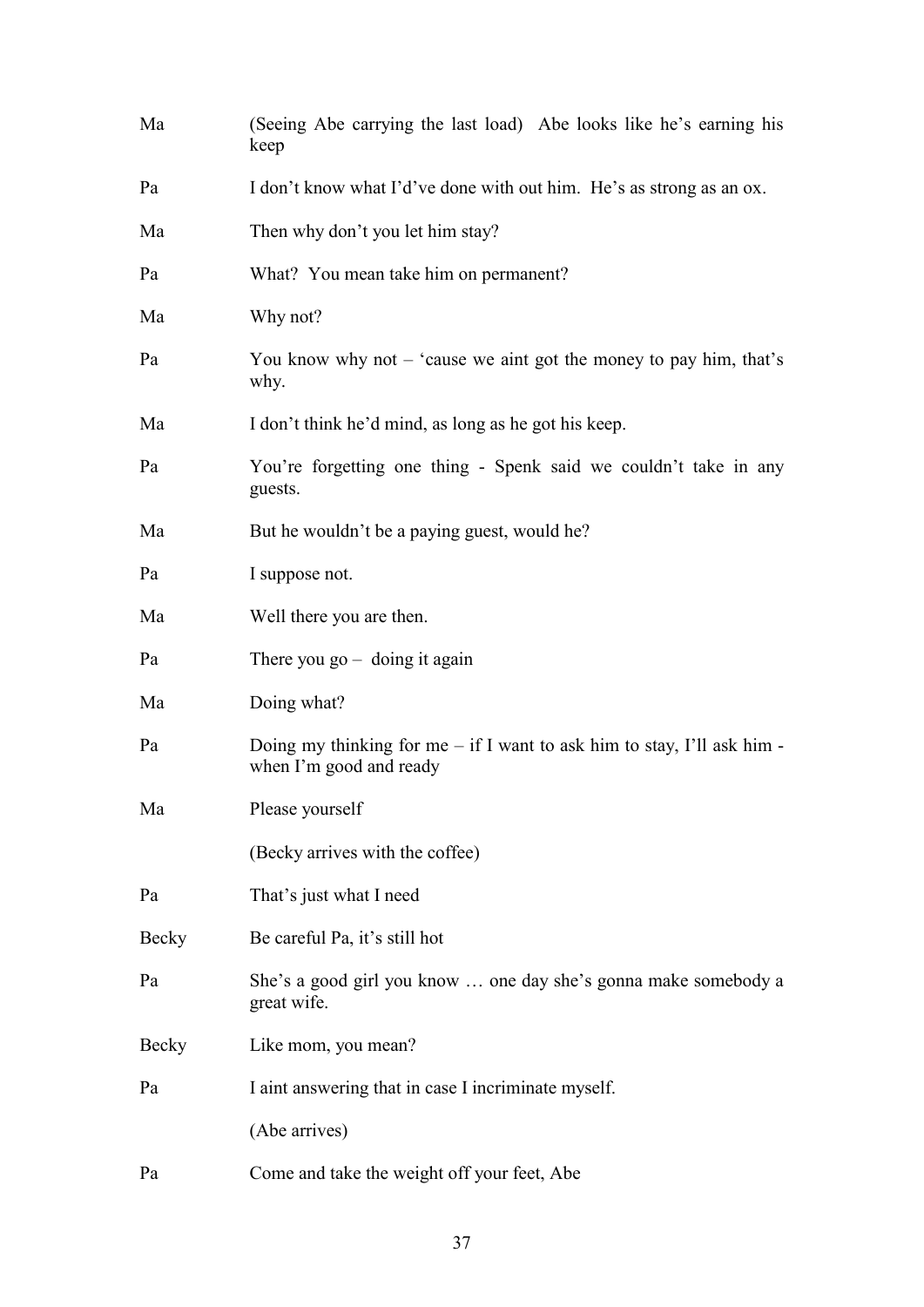| Ma | 'You want a coffee?                                                                                                                                               |
|----|-------------------------------------------------------------------------------------------------------------------------------------------------------------------|
|    | (He nods)                                                                                                                                                         |
| Pa | Help yourself                                                                                                                                                     |
|    | (He does so)                                                                                                                                                      |
| Pa | I reckon that's a job well done.                                                                                                                                  |
|    | (Abe nods and grunts)                                                                                                                                             |
| Pa | The one thing about timber – you can always find a use for it – though<br>I can't say what for right now.                                                         |
| Ma | (To Abe) We were just talking about you, Abe                                                                                                                      |
|    | (Abe looks worried)                                                                                                                                               |
|    | Don't look so worried – it's nothing you've done  (Glancing at Pa) I<br>think there's something that Joe wants to ask you                                         |
|    | (Joe gives her a look for setting him up)                                                                                                                         |
| Pa | Is there? Oh yes – well we was – I mean " $\mathbf{I}$ " was wondering, Abe, if<br>you'd like to stay round for a while and help us out? On a temporary<br>basis? |
|    | (He nods keenly)                                                                                                                                                  |
|    | There's only one problem $-$ we don't have the money to pay you<br>proper wages                                                                                   |
|    | (Abe signals he doesn't mind)                                                                                                                                     |
|    | But you'd have a roof over your head and food in your belly                                                                                                       |
| Ma | Joe says you've been working real hard – what do you say?                                                                                                         |
|    | (Abe thinks and then gets out his bible and flicks though it then shows<br>it to them)                                                                            |
|    | What? What are you showing me?                                                                                                                                    |
|    | (She reads) " A good name is better than precious ointment" - it is,<br>Abe, and you surely have that with us.                                                    |
|    | (Abe writes something on his paper and shows Ma)                                                                                                                  |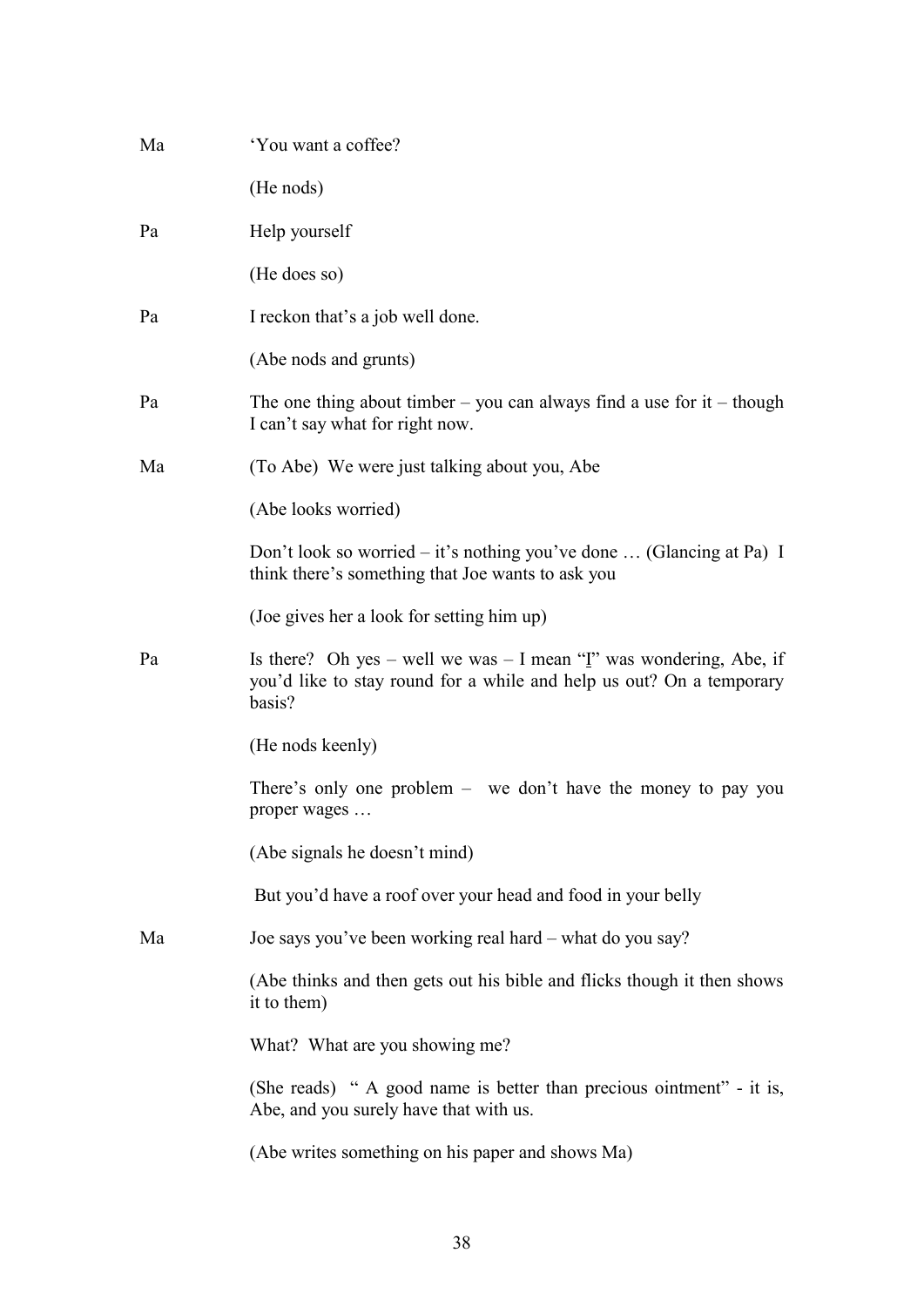|          | What's that? Spenk? Don't you worry about him. If he sticks his nose<br>in, I'll just get Joe to tell him you're still a guest. |
|----------|---------------------------------------------------------------------------------------------------------------------------------|
|          | (Abe nods knowingly but Joe doesn't look so sure at the thought of<br>facing up to Spenk)                                       |
| Pa       | (To Becky) If Abe's going to be staying around a while, perhaps you<br>ought to show him where everything is.                   |
| Becky    | O.K. (To Abe) It won't take long, you can finish that later                                                                     |
|          | (He nods, grunts and puts down his coffee)                                                                                      |
|          | Let's go then                                                                                                                   |
|          | (They go off)                                                                                                                   |
|          | (Gran emerges)                                                                                                                  |
| Gran     | (Unhappy) Is he still here?                                                                                                     |
| Ma       | Yes and he's going to be here a might longer. We've just asked him to<br>help us out awhile                                     |
| Gran     | You've done what? On your own heads be it.                                                                                      |
| Pa       | What've you got against him?                                                                                                    |
| Gran     | You know what I got against him.                                                                                                |
| Ma       | Times are changing now, Ma                                                                                                      |
| Gran     | Yeah, well I aint.                                                                                                              |
|          | (Sound of a Model T coming down the track)                                                                                      |
| Pa       | We got some company                                                                                                             |
| Ma       | It's the Doc                                                                                                                    |
| Pa       | He's come to give you your check-up, Gran                                                                                       |
| Gran     | I don't need no check-up. I'll be here long after he's gone.                                                                    |
| Ma       | Just behave yourself and do what the doctor says.                                                                               |
|          | (Sound of Model T stopping & door opening and closing)                                                                          |
| Franklyn | Howdee folks! I hope I find you all well and hearty                                                                             |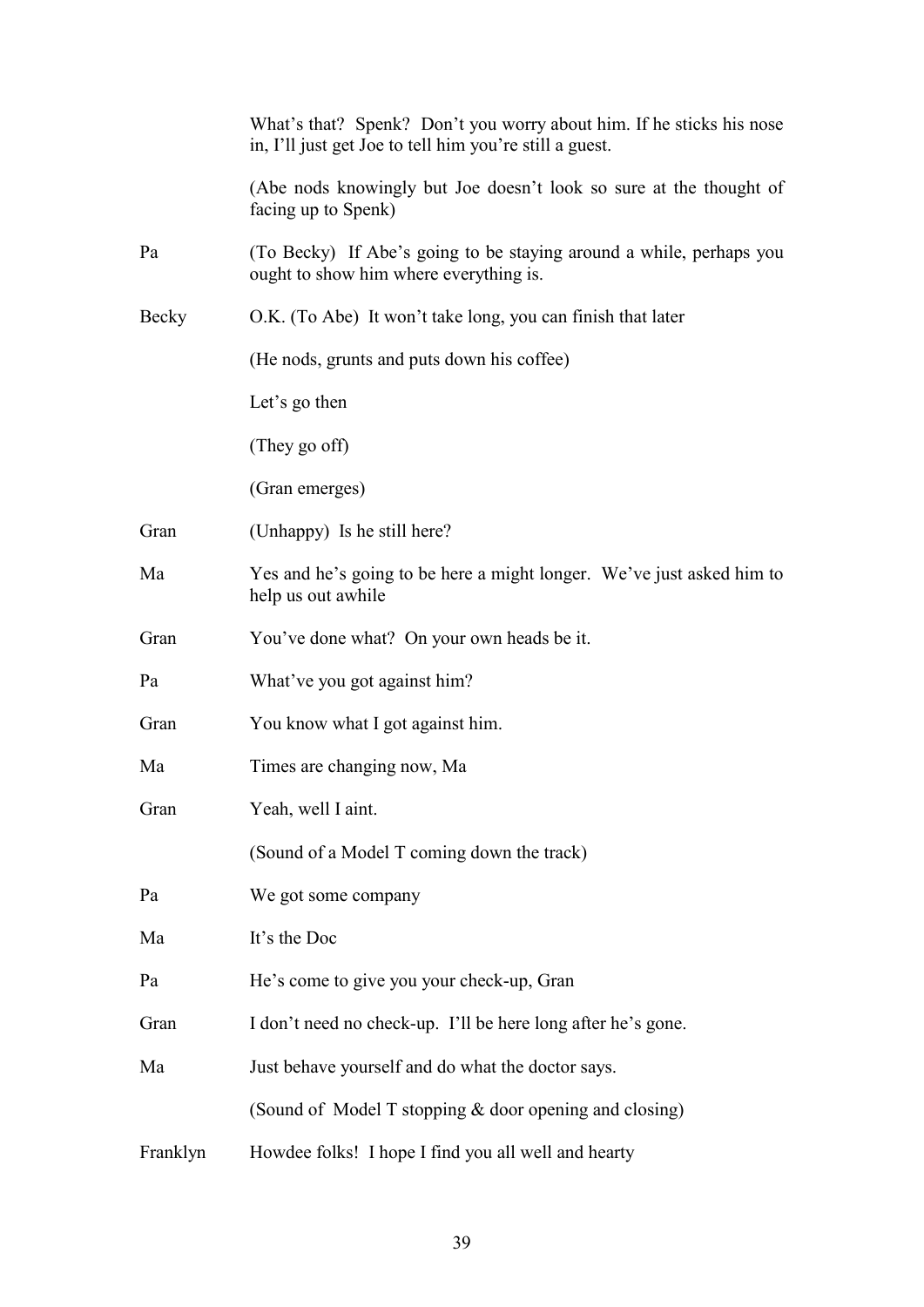| Gran     | Damned stupid thing for a doctor to say! If we was all well and hearty<br>we wouldn't be needing no doctors and you'd be out of a job – which<br>you should be, for all the good that you do |
|----------|----------------------------------------------------------------------------------------------------------------------------------------------------------------------------------------------|
| Ma       | That's no way to talk to the doctor, Gran                                                                                                                                                    |
| Gran     | If he didn't want to hear the truth, he shouldn't have come                                                                                                                                  |
| Franklyn | That's OK, Mrs Macdonald, I don't pay your Ma no heed                                                                                                                                        |
| Gran     | And that's good too because I don't pay you none neither.                                                                                                                                    |
| Ma       | He's come all this way to see you, Ma, just try and keep a civil tongue<br>in your head.                                                                                                     |
| Gran     | Did I ask him to come to see me?                                                                                                                                                             |
| Ma       | No but -                                                                                                                                                                                     |
| Gran     | So give me one good reason why I should be civil.                                                                                                                                            |
| Pa       | I think maybe you should just take Gran inside and give he the once<br>over                                                                                                                  |
| Gran     | You talk like I was one of your animals. What if I don't want the once<br>over?                                                                                                              |
| Ma       | Just do as he says, Ma, for once in your life and let the doctor examine<br>you                                                                                                              |
| Gran     | (Testily to the doc) Have you warmed your hands?                                                                                                                                             |
| Doc      | They're as warm as they're ever gonna be                                                                                                                                                     |
| Gran     | O.K. but I want you to understand I'm doing this under protest                                                                                                                               |
| Ma       | Yes Ma                                                                                                                                                                                       |
|          | (The doc and Gran go in)                                                                                                                                                                     |
| Pa       | I see now who it is you take after.                                                                                                                                                          |
| Ma       | She doesn't mean any harm, it's just her way.                                                                                                                                                |
| Pa       | If I get like that just take me out in the yard and put me out of my<br>misery                                                                                                               |
| Ma       | Will that be today or tomorrow?                                                                                                                                                              |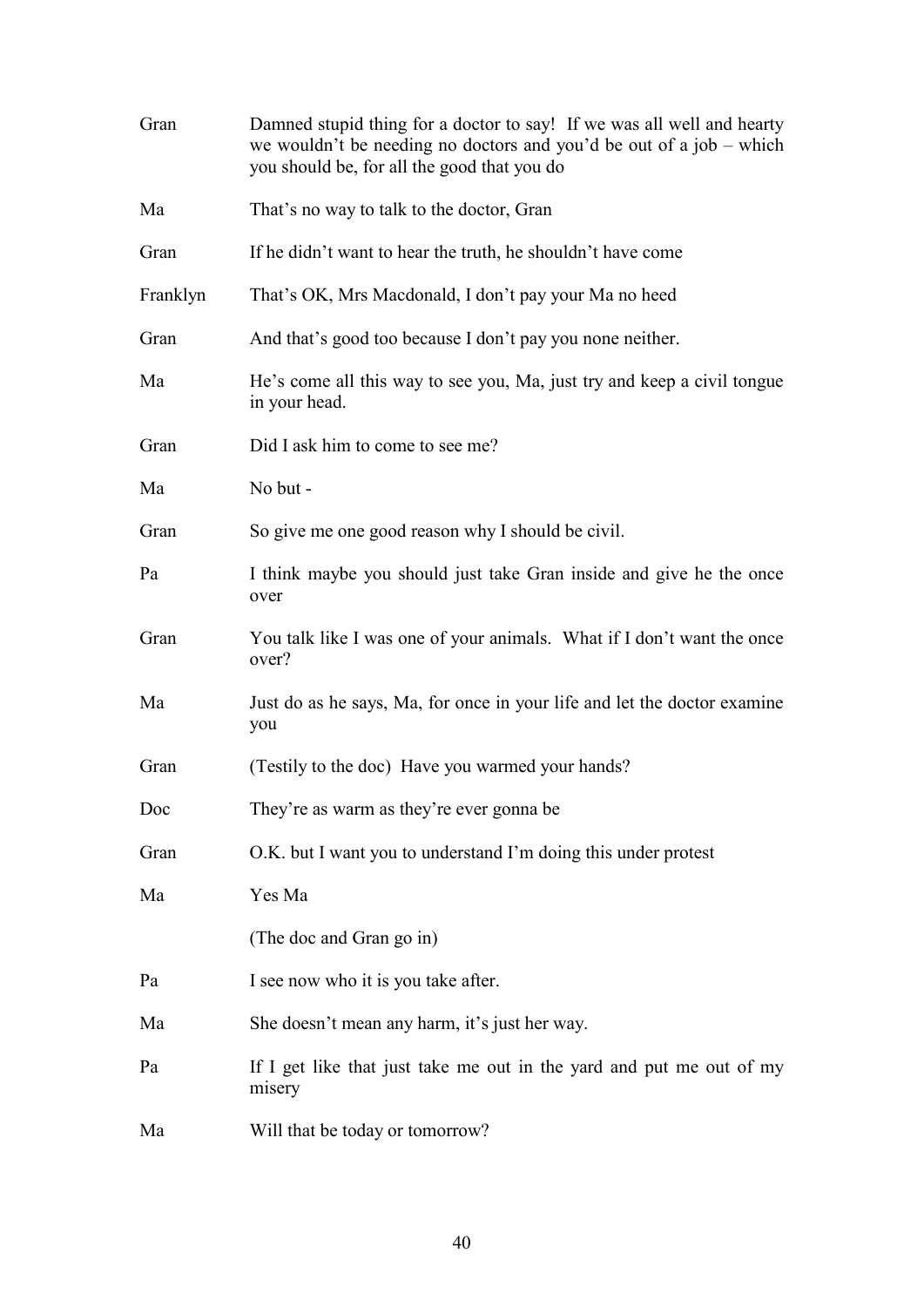| Pa    | (Getting up to go) I've got some business to attend to, I'll be seeing<br>you later                                                                                        |
|-------|----------------------------------------------------------------------------------------------------------------------------------------------------------------------------|
| Ma    | Where're you going?                                                                                                                                                        |
| Pa    | I got to go over to Butler's place - I need to do the top field but I got<br>some trouble with the tractor so I thought I'd see if he'll let me borrow<br>his for a while. |
| Ma    | You think he'll lend it 'you.                                                                                                                                              |
| Pa    | I don't see why not. He's loaned me things before and me him.                                                                                                              |
| Ma    | O.K., then. See you later                                                                                                                                                  |
|       | (Pa exits and she goes into the house.)                                                                                                                                    |
|       | (The stage lights go down briefly and come back up to indicate a<br>Passage of time)                                                                                       |
|       | (Becky and Abe return from their tour)                                                                                                                                     |
| Becky | And that's about all there is. It aint much but it's home.                                                                                                                 |
|       | (Abe nods and grunts a "thank you")                                                                                                                                        |
|       | Speaking of which, where's your home, Abe? Where're you from?                                                                                                              |
|       | (Abe turns away and doesn't answer)                                                                                                                                        |
|       | (She reaches for a pocket) I got a paper and pencil if you want to write<br>it down                                                                                        |
|       | (Abe turns away)                                                                                                                                                           |
|       | What's up?  Why're you looking at me like that? Everybody's got a<br>home. No reason why you should be any different.                                                      |
|       | (He doesn't want to know)                                                                                                                                                  |
|       | There's nothing to be ashamed of, we all have to come from<br>somewhere                                                                                                    |
|       | (He still isn't interested)                                                                                                                                                |
|       | Are your parents still alive?                                                                                                                                              |
|       | (Abe is showing signs of stress at some memory)                                                                                                                            |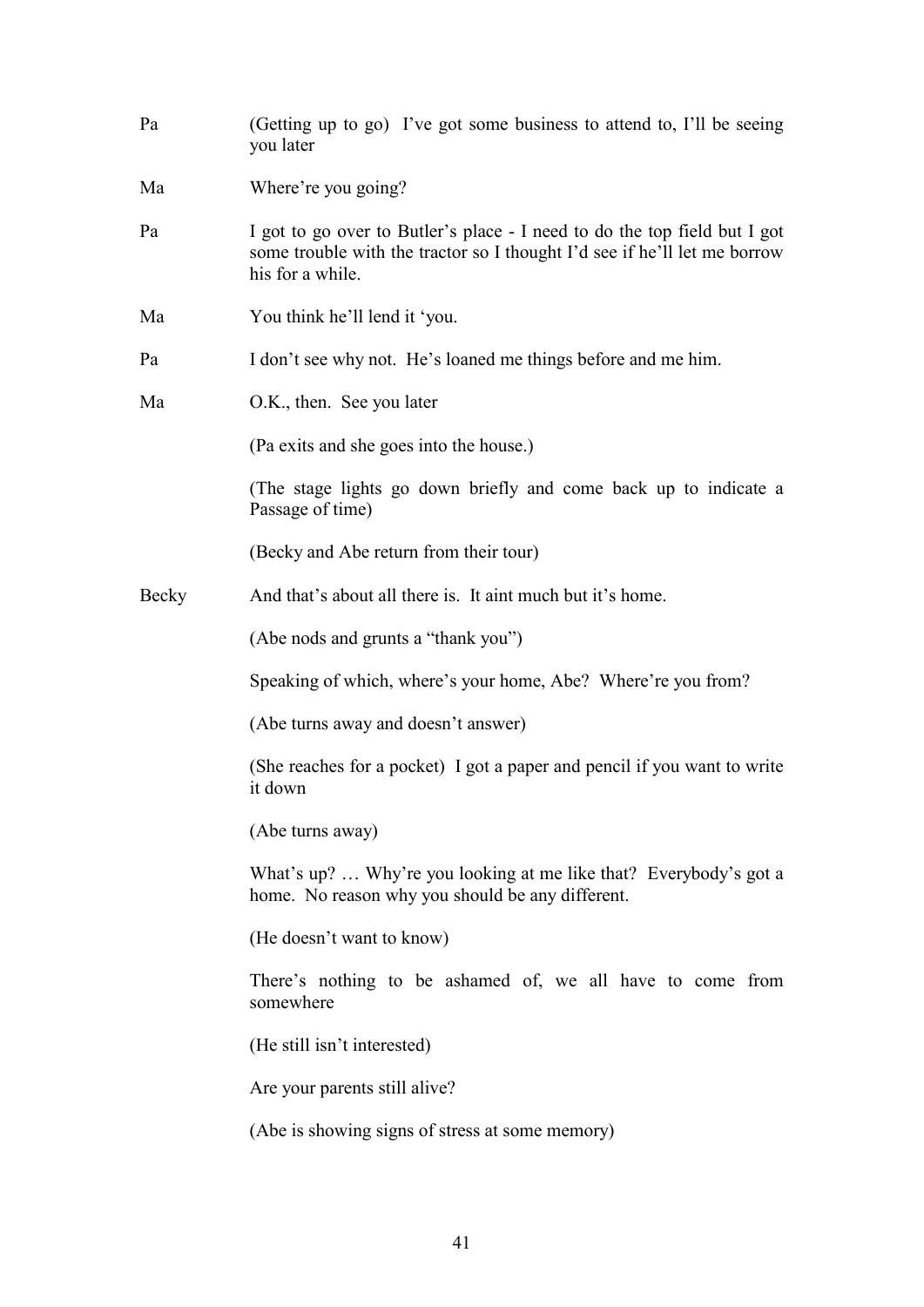|          | What's wrong? Are you O.K.?  I'm sorry if I've upset you but I was<br>just wondering  I won't mention it again                                                                                                                                                                                                                                                                                                                                                                                        |
|----------|-------------------------------------------------------------------------------------------------------------------------------------------------------------------------------------------------------------------------------------------------------------------------------------------------------------------------------------------------------------------------------------------------------------------------------------------------------------------------------------------------------|
|          | (Abe goes off into the barn)                                                                                                                                                                                                                                                                                                                                                                                                                                                                          |
|          | (The situation is relieved by the doctor and Ma coming out of the house<br>after the examination)                                                                                                                                                                                                                                                                                                                                                                                                     |
| Ma       | Well what's the prognosis, doc?                                                                                                                                                                                                                                                                                                                                                                                                                                                                       |
| Franklyn | She's got the heart of a woman half her age and a tongue to match                                                                                                                                                                                                                                                                                                                                                                                                                                     |
| Ma       | I'm sorry about that. I've given up trying to control her                                                                                                                                                                                                                                                                                                                                                                                                                                             |
|          | (Sound of Joe's truck coming back down the track and stopping)                                                                                                                                                                                                                                                                                                                                                                                                                                        |
| Franklyn | (Seeing truck coming) You can pass the good news on to your<br>husband. (With a twinkling smile) Tell him she's got many good<br>years left in her yet                                                                                                                                                                                                                                                                                                                                                |
| Ma       | (Sarcastically) I'm sure he'll be pleased to hear it                                                                                                                                                                                                                                                                                                                                                                                                                                                  |
| Franklyn | Well unless there's anything else, I'd better be off                                                                                                                                                                                                                                                                                                                                                                                                                                                  |
|          | (Enter Joe)                                                                                                                                                                                                                                                                                                                                                                                                                                                                                           |
| Ma       | The doc says that Ma's just fine                                                                                                                                                                                                                                                                                                                                                                                                                                                                      |
| Pa       | (Downbeat) Great.                                                                                                                                                                                                                                                                                                                                                                                                                                                                                     |
| Ma       | (Giving him a meaningful look) Was there anything else that you<br>wanted to ask him?                                                                                                                                                                                                                                                                                                                                                                                                                 |
| Pa       | Was there? Oh yeah, there was the one thing, doc. We had a run-in<br>with your brother a while back. We was going to put a room up at the<br>back of the house for young Becky but we sort of forgot to ask him.                                                                                                                                                                                                                                                                                      |
| Franklyn | He wouldn't like that                                                                                                                                                                                                                                                                                                                                                                                                                                                                                 |
| Pa       | He didn't $-$ he got pretty mad with us. We was a bit concerned about<br>what he might do about it and wondered if you could perhaps put in a<br>good word for us – we didn't mean no harm.                                                                                                                                                                                                                                                                                                           |
| Franklyn | I'll do what I can but he's not an easy man when it comes to<br>persuading. He's got something inside that needs for him to be in<br>control all the time. When we were kids he was just the same - he was<br>the one who always had to be top dog and it's the same now with his<br>own kid – Jeremiah's been brought up real strict – he wouldn't allow<br>him to play with his toys around the house like other kids – he had to<br>keep them all in one corner - that's the kind of fellah he is. |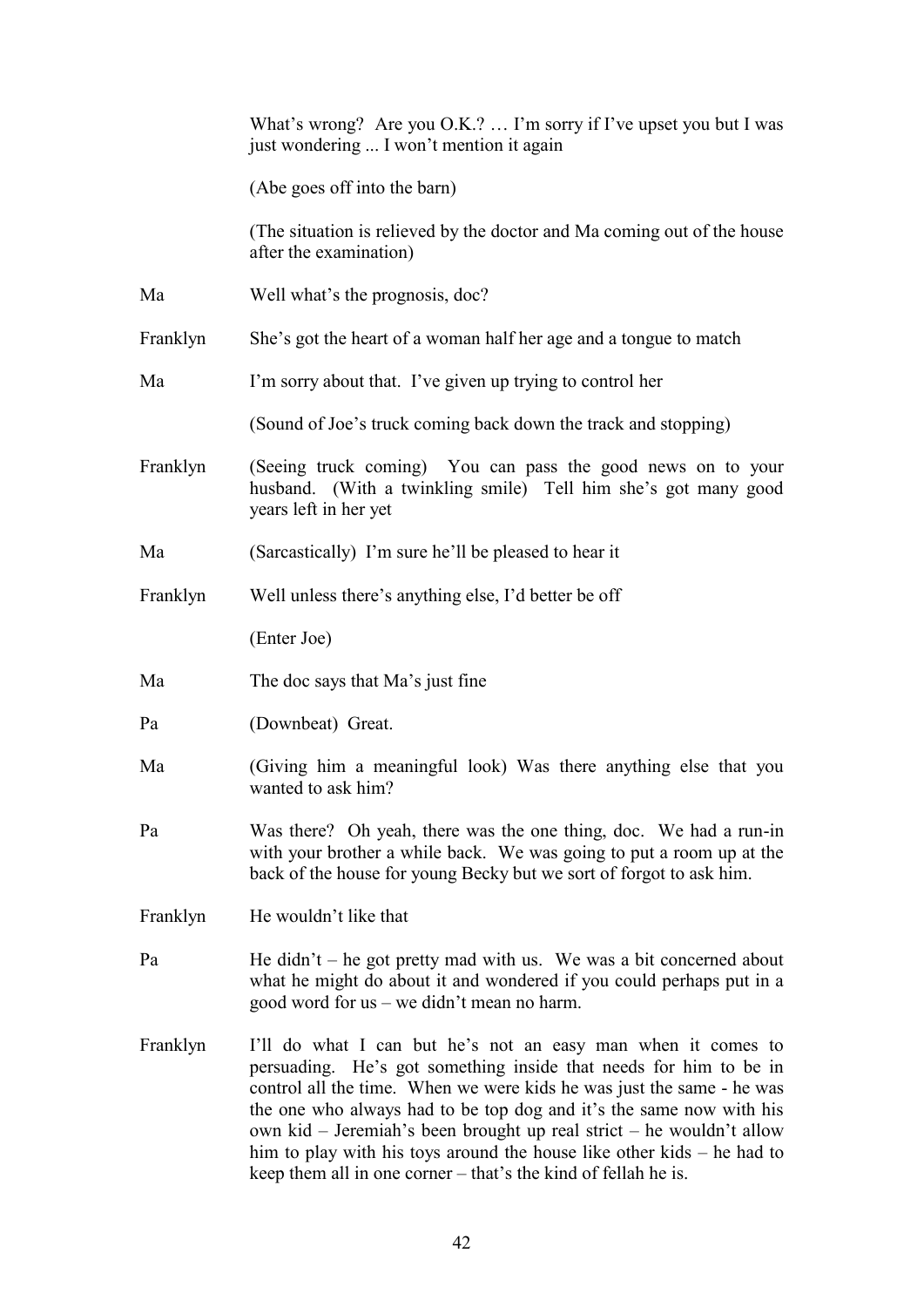| Ma           | If you could just do what you can.                                                                                                                                              |
|--------------|---------------------------------------------------------------------------------------------------------------------------------------------------------------------------------|
| Franklyn     | I'll do my best – be seeing you folks!                                                                                                                                          |
| Both         | Bye                                                                                                                                                                             |
|              | (They wave him off)                                                                                                                                                             |
| Pa           | So your Ma's fit and well?                                                                                                                                                      |
| Ma           | It seems so                                                                                                                                                                     |
| Pa           | Well I suppose you can't win 'em all                                                                                                                                            |
| Ma           | Joe!                                                                                                                                                                            |
| Pa           | (To Becky) And how's my favourite girl?                                                                                                                                         |
| Becky        | (Unconvincing) O.K.                                                                                                                                                             |
| Pa           | What's up with you?                                                                                                                                                             |
| <b>Becky</b> | I showed Abe round the farm like you told me, then when we got back<br>I started to ask him where he'd come from and about his family and he<br>went all funny on me.           |
| Ma           | How do you mean "funny"? I thought he couldn't talk.                                                                                                                            |
| <b>Becky</b> | He didn't need to talk for me to know there was something bothering<br>There's something not right there. I offered him a paper and<br>him.<br>pencil but he wasn't interested. |
| Pa           | Maybe he's like me and has trouble with his writing or maybe you're<br>just imagining it                                                                                        |
| Becky        | I'm not $-$ he just shut down on me.                                                                                                                                            |
| Pa           | Some folks don't like talking about their family                                                                                                                                |
| Ma           | Whatever it is, it's none of our business. If he wants to tell you<br>anything he'll do it when he's good and ready. You're forgetting that<br>we're total strangers to him.    |
| <b>Becky</b> | I suppose so.                                                                                                                                                                   |
|              | (Becky goes in)                                                                                                                                                                 |
| Ma           | Did you sort out your business?                                                                                                                                                 |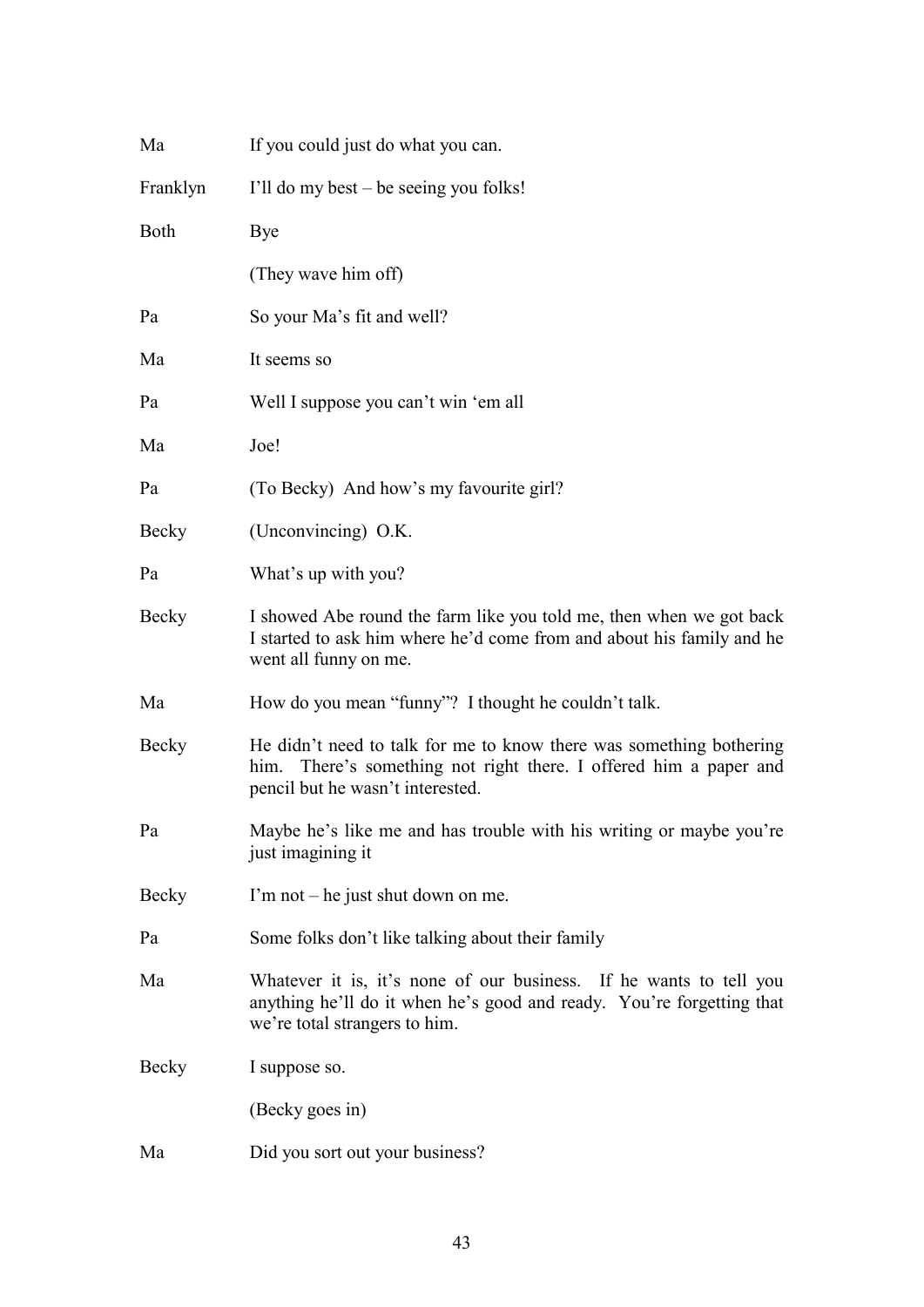| Pa | As a matter of fact I didn't. Will you listen to this - Butler said that the<br>last time I borrowed his tractor and took it back it started going wrong<br>on him so he's decided he won't lend it me no more.                                                                                                |
|----|----------------------------------------------------------------------------------------------------------------------------------------------------------------------------------------------------------------------------------------------------------------------------------------------------------------|
| Ma | No?                                                                                                                                                                                                                                                                                                            |
| Pa | That's what he says but it was working fine when I returned it.                                                                                                                                                                                                                                                |
| Ma | Are you sure?                                                                                                                                                                                                                                                                                                  |
| Pa | Sure I'm sure.                                                                                                                                                                                                                                                                                                 |
| Ma | That isn't very neighbourly                                                                                                                                                                                                                                                                                    |
| Pa | Precisely my thoughts.                                                                                                                                                                                                                                                                                         |
| Ma | What'll you do?                                                                                                                                                                                                                                                                                                |
| Pa | I don't know. I still got that old horse plough out the back – I thought I<br>might put you in the harness.                                                                                                                                                                                                    |
| Ma | That isn't funny                                                                                                                                                                                                                                                                                               |
| Pa | No, it aint but if I didn't laugh, I'd cry                                                                                                                                                                                                                                                                     |
|    | (Pause as Pa feels the weight of the problems building up on him)                                                                                                                                                                                                                                              |
|    | Did you ever get the feeling, Mattie, that somebody up there is trying<br>to tell you something?                                                                                                                                                                                                               |
| Ma | Can't you fix the tractor?                                                                                                                                                                                                                                                                                     |
| Pa | I could if I knew what was wrong with it                                                                                                                                                                                                                                                                       |
|    | (He can keep it in no longer and begins to break down, putting his hand<br>up to cover his eyes and turning away)                                                                                                                                                                                              |
| Ma | (She goes to put her arms round him) Hey, hey, there's no need for<br>that                                                                                                                                                                                                                                     |
| Pa | (Sniffling) I'm sorry but it just feels sometimes like I'm banging my<br>head against a brick wall – first one thing goes wrong and then another,<br>the bills keep on coming in, Spenk wants his money and I don't know<br>where in God's name it's going to end  I've tried, Mattie, I really<br>have tried. |
| Ma | (Comforting him) Yes, of course you've tried.                                                                                                                                                                                                                                                                  |
| Pa | It aint that I'm bad at farming, it's just the way things keep going,<br>things I can't control                                                                                                                                                                                                                |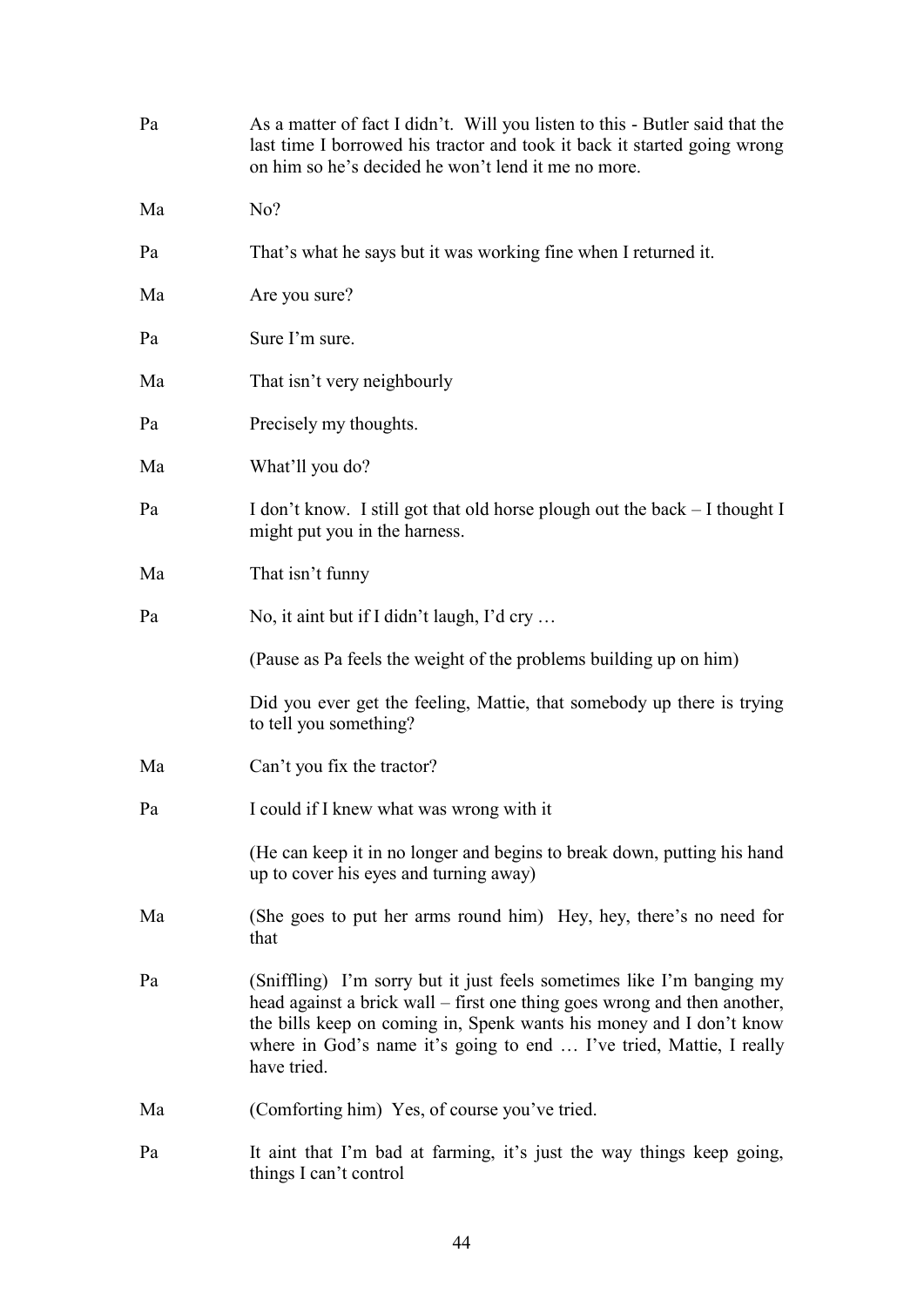| Ma   | You're not the only one, love                                                                                                                                                              |
|------|--------------------------------------------------------------------------------------------------------------------------------------------------------------------------------------------|
| Pa   | I know I aint but that don't make it feel any better $-$ I just wanted a<br>good life for the kids – what kind of a life are we giving them here?                                          |
| Ma   | They've got love, Joe, that's the main thing $-$ they got us - it doesn't<br>matter about all the other things as long you've got love.                                                    |
| Pa   | You can't eat love, you can't spend it down at the grocery store.                                                                                                                          |
| Ma   | Something'll turn up                                                                                                                                                                       |
| Pa   | You always say that that but it never does, things just keep going from<br>bad to worse.                                                                                                   |
| Ma   | You got to believe, Joe, you got to hold onto your faith                                                                                                                                   |
| Pa   | (Hesitant) There are times Mattie                                                                                                                                                          |
| Ma   | What times?                                                                                                                                                                                |
| Pa   | Times when I get so low that I start thinking that there's only one way<br>out.                                                                                                            |
| Ma   | (Realising what he's saying and getting cross with him)<br>Joe<br>Macdonald! Don't you ever let me hear you talking like that!                                                             |
| Pa   | I'm sorry but I don't have the belief that you got, Mattie $-$ I just don't<br>have your strength  hold me, love (she does so) – hold me tight – let<br>me feel the strength that you got. |
|      | (She hugs him as the stage lights go down $-$ sad music from the<br>twenties)                                                                                                              |
|      | (SCENE 4 - The next day - Ma has decided to assemble the rest of<br>the family while Pa and Abe are away fixing the tractor. Gran sits on<br>her rocker doing her knitting)                |
| Ma   | (To Gran) Have you seen Joe?                                                                                                                                                               |
| Gran | I think him and the black fellah went up the field to try and sort out the<br>tractor. He didn't look very happy though. Has he got something on<br>his mind?                              |
| Ma   | You might say.                                                                                                                                                                             |
| Gran | Money problems?                                                                                                                                                                            |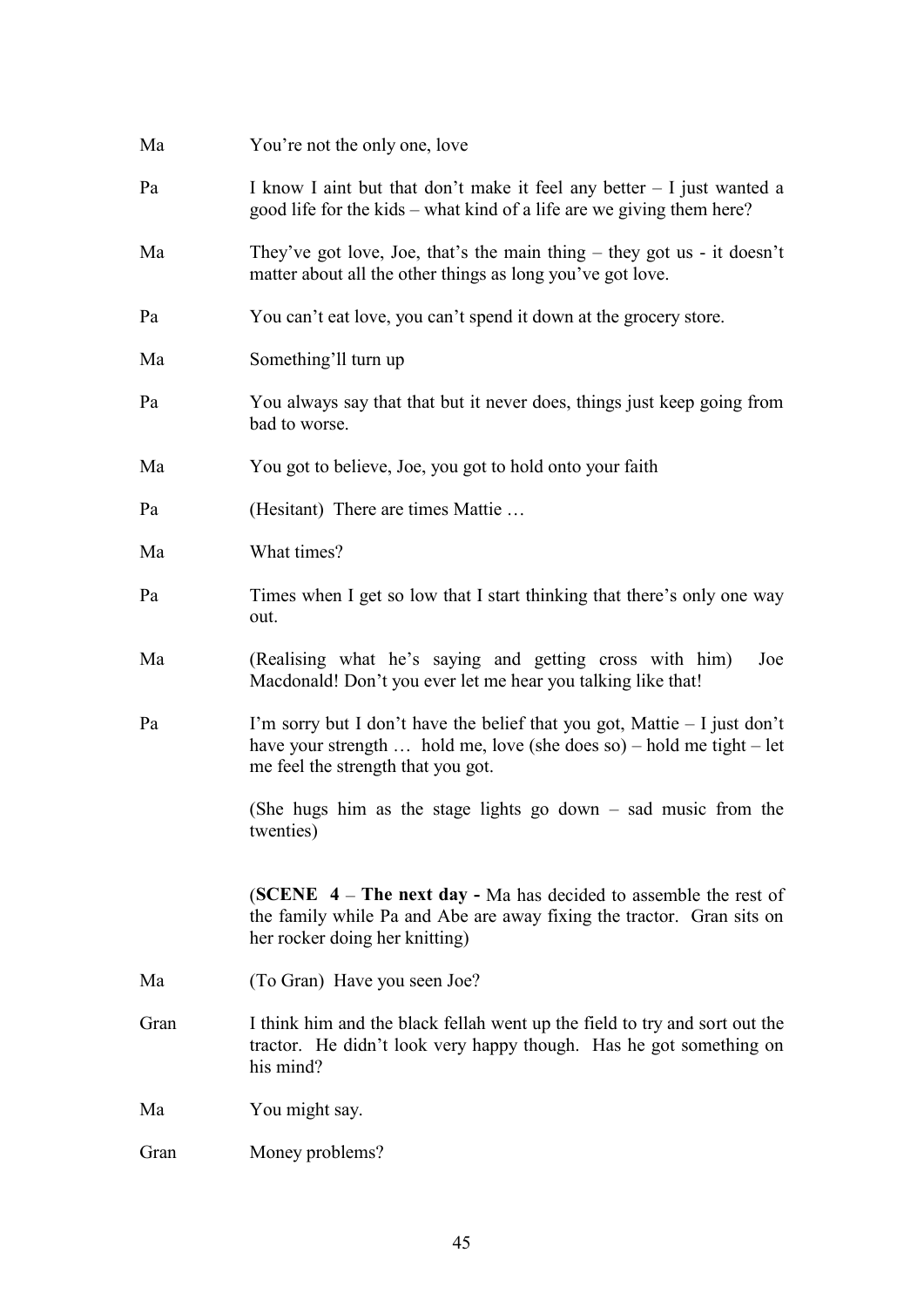| Ma           | Amongst other things – and don't you dare say, "I told you so." That's<br>not the kind of encouragement that we need right now. |
|--------------|---------------------------------------------------------------------------------------------------------------------------------|
| Gran         | You wouldn't listen to me back then.                                                                                            |
| Ma           | No, and I don't intend to start now.                                                                                            |
| Gran         | If you'd married Stanley Macshane, like I told you, you'd've been a<br>wealthy woman by now.                                    |
| Ma           | Well I didn't, so there's an end to it. And you don't measure happiness<br>solely by the amount of money that you have.         |
| Gran         | No, but it sure helps                                                                                                           |
| Ma           | I'm going to look for Billy and Peewee. If Becky shows up, tell her to<br>stay here.                                            |
| Gran         | O.K.                                                                                                                            |
|              | (Ma goes off to look for the boys)                                                                                              |
|              | (Pause while Gran knits)                                                                                                        |
|              | (Becky appears at the door with some dress material in her hand)                                                                |
| Becky        | Have you seen Ma, Gran?                                                                                                         |
| Gran         | She's just gone to look for the boys $-$ she said for you to stay here for<br>some reason.                                      |
| Becky        | Aw! I've got to get this dress finished and the stupid sewing machine<br>keeps playing up on me.                                |
| Gran         | You got to know how to use it – go easy on the treadle and talk to it<br>nicely                                                 |
| <b>Becky</b> | Don't be silly – what good is talking to a machine?                                                                             |
| Gran         | It don't go wrong for me.                                                                                                       |
| <b>Becky</b> | That's because it's almost as old as you and you know how to use it.                                                            |
| Gran         | If you must know, it's older – and it was second hand when I got it                                                             |
| <b>Becky</b> | (Going in) Tell Ma I'll be in the parlour with the stupid machine if she<br>wants me                                            |
|              | (Gran knits)                                                                                                                    |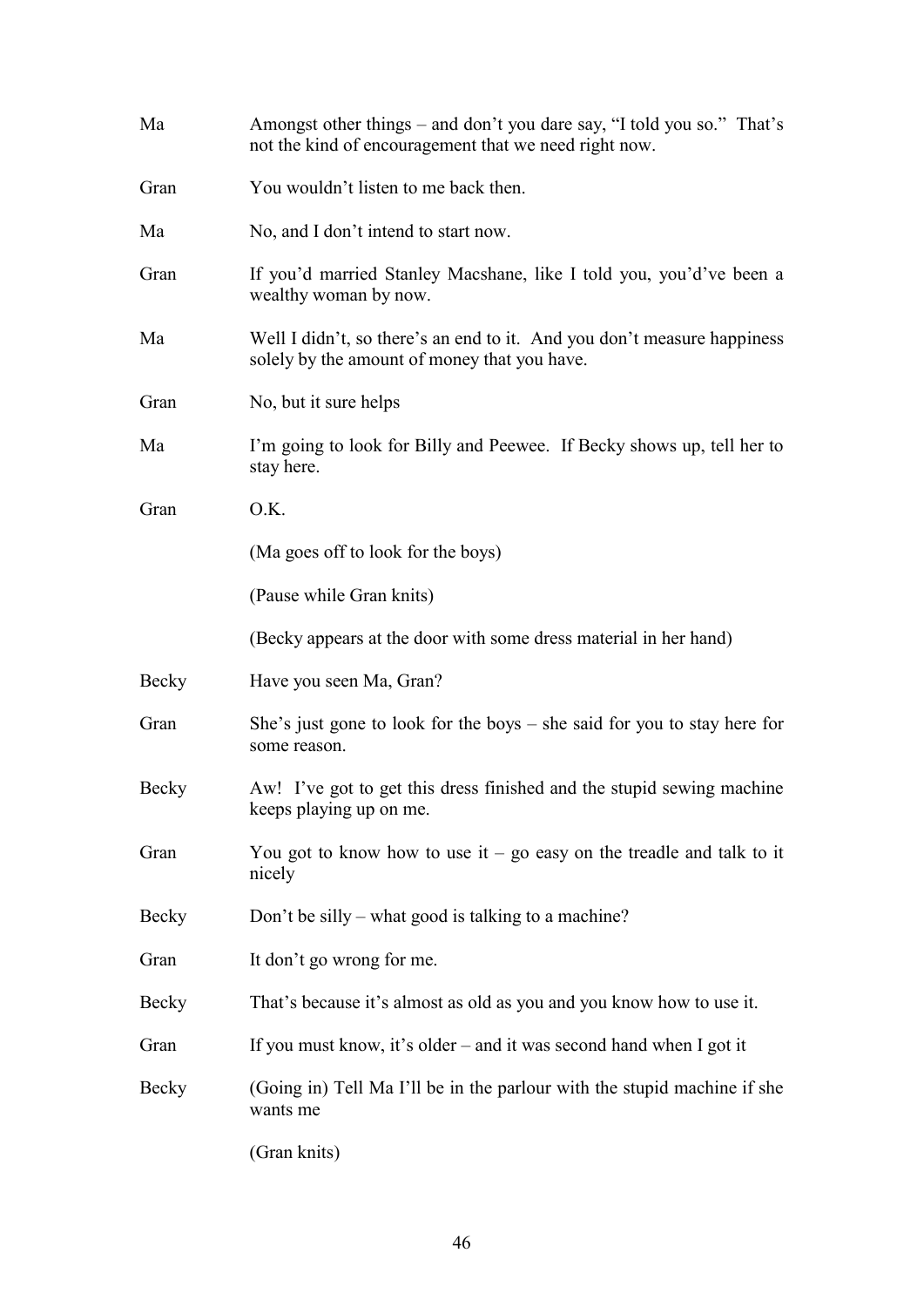|              | (Enter Billy and Peewee who is holding his knee)                                                                               |
|--------------|--------------------------------------------------------------------------------------------------------------------------------|
| <b>Billy</b> | Hi Gran. Where's mom?                                                                                                          |
| Gran         | She's just gone looking for the two of you. (To Peewee) What've you<br>done to your leg?                                       |
| <b>Billy</b> | He's scraped it                                                                                                                |
| Peewee       | (Moaning) It hurts                                                                                                             |
| Gran         | I can see it hurts. I asked you what you'd done to it.                                                                         |
| Billy        | He was climbing trees again and scuffed his knee.                                                                              |
| Gran         | Is it bleeding?                                                                                                                |
| Peewee       | It feels like it                                                                                                               |
| Gran         | Let me see – come over here                                                                                                    |
|              | (She examines it)                                                                                                              |
|              | It aint nothing but a scratch. Go and rub it with the dishcloth                                                                |
|              | (They go in)                                                                                                                   |
|              | Kids!                                                                                                                          |
|              | (Ma returns)                                                                                                                   |
| Gran         | You've just missed them - they're all inside - Becky's wrestling with<br>the sewing machine and Billy's gone to tend to Peewee |
| Ma           | What's he done?                                                                                                                |
| Gran         | Scratched his knee but he's moaning like it was broken in three places.                                                        |
|              | (Ma goes in)                                                                                                                   |
| Gran         | (Reminiscing to herself) It don't seem long since that it was you who<br>was scuffing knees and me doing the nursing.          |
|              | (She knits a little more)                                                                                                      |
|              | (Ma begins to usher the three protesting children out onto the porch)                                                          |
| Becky        | But I haven't finished -                                                                                                       |
| Ma           | You can finish it later                                                                                                        |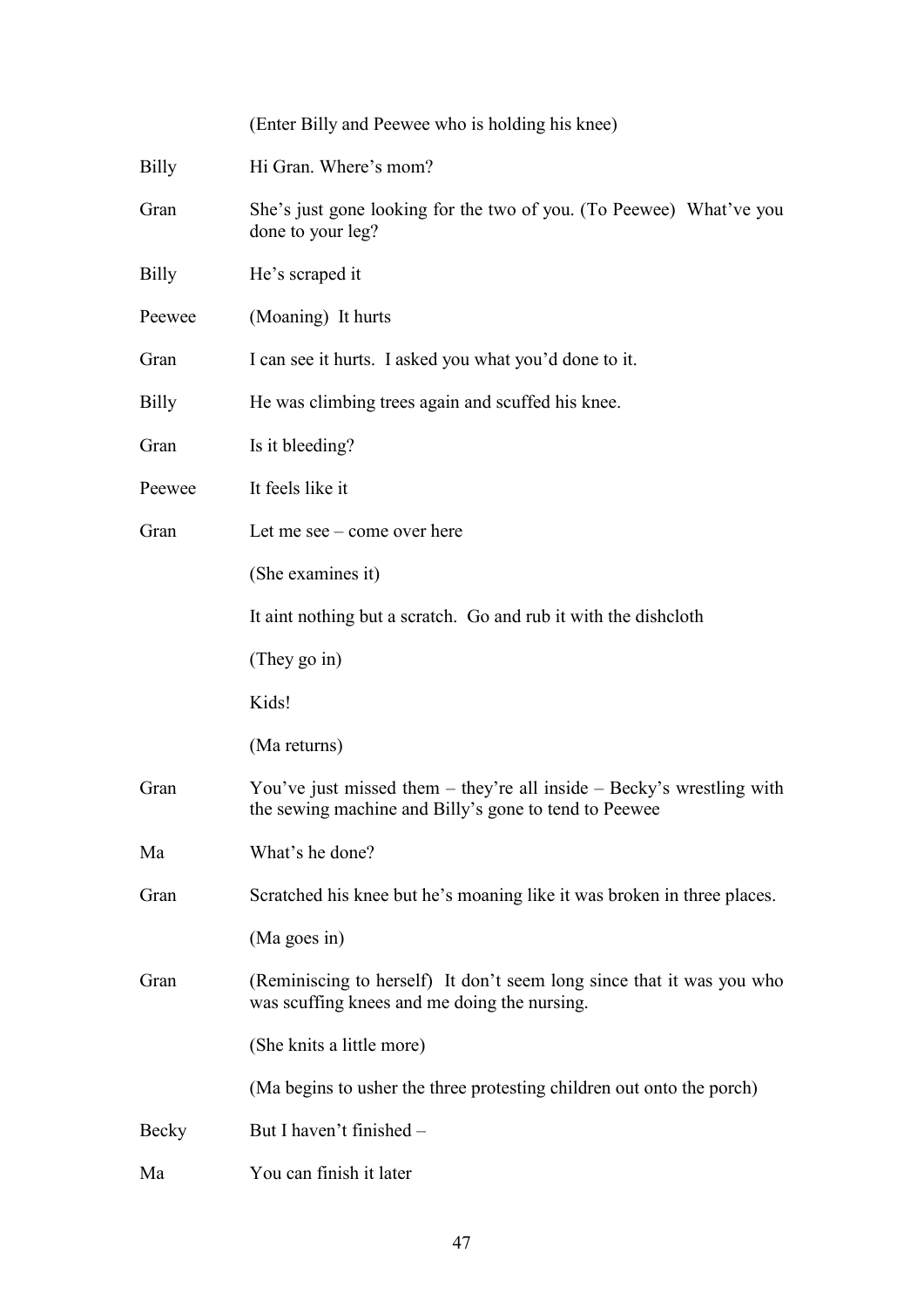| Peewee       | I need to lie down                                                                                                                                                                               |
|--------------|--------------------------------------------------------------------------------------------------------------------------------------------------------------------------------------------------|
| Ma           | You can lie down when you've heard what I've got to say to you                                                                                                                                   |
| Gran         | Are we having a meeting?                                                                                                                                                                         |
| Ma           | You might say                                                                                                                                                                                    |
| Billy        | A family meeting?                                                                                                                                                                                |
| Ma           | Yes                                                                                                                                                                                              |
| Becky        | What about Pa?                                                                                                                                                                                   |
| Ma           | That's what the meeting's about  now sit down all of you and just<br>listen  your Pa's not been feeling too well lately, what with all the<br>problems he's got and things going wrong for him – |
| <b>Billy</b> | Like the tractor.                                                                                                                                                                                |
| Ma           | Yes, like the tractor  and it's my opinion that he's in need of some<br>kind of a pick-me-up                                                                                                     |
| Becky        | You mean some medicine?                                                                                                                                                                          |
| Ma           | No, I don't mean medicine, I mean a different sort of pick-me-up –<br>he's in need of something to lift his spirits.                                                                             |
| Peewee       | I could tell him one of my jokes                                                                                                                                                                 |
| Ma           | That's kind of you but not quite what I had in mind, Peewee                                                                                                                                      |
| Peewee       | It's a real funny one.                                                                                                                                                                           |
| <b>Billy</b> | Don't bother.                                                                                                                                                                                    |
| Gran         | What did you have in mind?                                                                                                                                                                       |
| Ma           | I don't know, I thought that you (indicates all of them) might come up<br>with some ideas.                                                                                                       |
| Billy        | I could try and be good for a while                                                                                                                                                              |
| Becky        | You'd find that very difficult                                                                                                                                                                   |
| Billy        | I could lend him my special marble                                                                                                                                                               |
| Ma           | I'm sure he'd appreciate that, Peewee, but there must be something<br>else, something different we could do                                                                                      |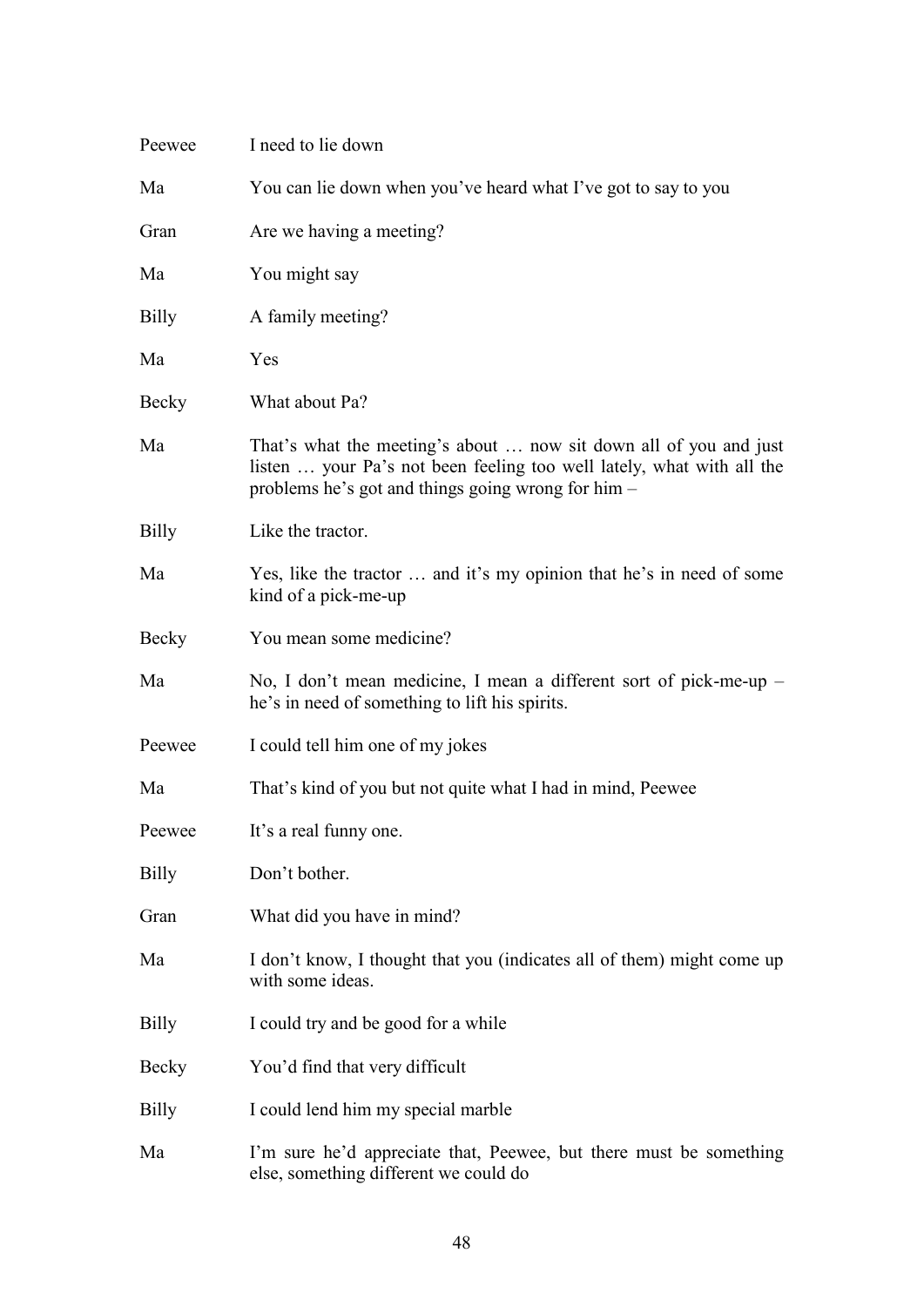| Gran         | How long is it till his birthday?                                                                                                                             |
|--------------|---------------------------------------------------------------------------------------------------------------------------------------------------------------|
| Ma           | Not till October 29th – why?                                                                                                                                  |
| Gran         | I know what you could do but you'd have to find some money from<br>somewhere                                                                                  |
| <b>Becky</b> | What's that, Gran?                                                                                                                                            |
| Gran         | You could take him to that new-fangled picture show that's on in town.                                                                                        |
| Becky        | The talkie! Yes! That's great idea.                                                                                                                           |
| <b>Billy</b> | Yeah!                                                                                                                                                         |
| Peewee       | Yeah!                                                                                                                                                         |
| Becky        | Can we Ma?                                                                                                                                                    |
| Ma           | I don't know about that I don't know if we could raise the money for<br>that.                                                                                 |
| <b>Billy</b> | I've got some you could have  just a minute                                                                                                                   |
|              | (He rushes inside)                                                                                                                                            |
| Peewee       | And I've got some in my moneybox                                                                                                                              |
|              | (He too goes in)                                                                                                                                              |
| Becky        | I'll go and see what I can find.                                                                                                                              |
|              | (Becky goes in)                                                                                                                                               |
| Ma           | Now look what you've started                                                                                                                                  |
| Gran         | Well, you did ask for ideas.                                                                                                                                  |
| Ma           | Will you be coming with us?                                                                                                                                   |
| Gran         | No way. There's no way you're getting me into that truck $-$ but I<br>reckon I might be able to find a few dollars stashed away that you<br>don't know about. |
| Billy        | (Running back, gives her some coins) There you go!                                                                                                            |
| Peewee       | (Coming back with his offering) That's all I got – I thought I had more                                                                                       |
| <b>Becky</b> | I guess you can have this too (Offers money)                                                                                                                  |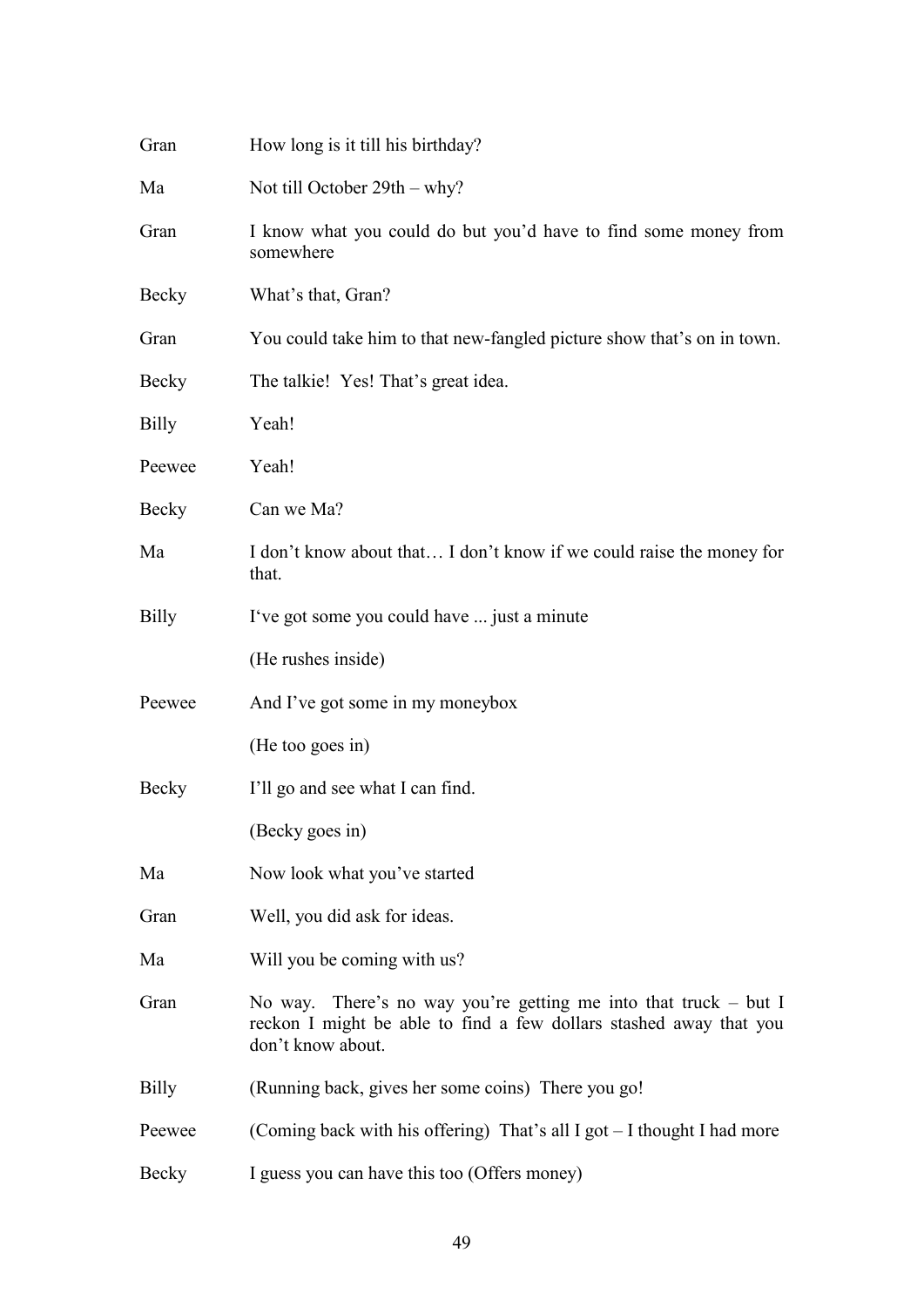| But Becky-?                                                                                                                                                                                                                                                                                                                                                                                                                                                                                                                                                                                                                                                                                                                                                                                                                                                                                                                                                                                                                                                                                                                      |
|----------------------------------------------------------------------------------------------------------------------------------------------------------------------------------------------------------------------------------------------------------------------------------------------------------------------------------------------------------------------------------------------------------------------------------------------------------------------------------------------------------------------------------------------------------------------------------------------------------------------------------------------------------------------------------------------------------------------------------------------------------------------------------------------------------------------------------------------------------------------------------------------------------------------------------------------------------------------------------------------------------------------------------------------------------------------------------------------------------------------------------|
| I was saving it to buy new shoes for the speaking contest but I guess I<br>can make do with the old ones.                                                                                                                                                                                                                                                                                                                                                                                                                                                                                                                                                                                                                                                                                                                                                                                                                                                                                                                                                                                                                        |
| (To all of them) You <u>are</u> good.                                                                                                                                                                                                                                                                                                                                                                                                                                                                                                                                                                                                                                                                                                                                                                                                                                                                                                                                                                                                                                                                                            |
| And I'll try and be on my best behaviour but I can't promise.                                                                                                                                                                                                                                                                                                                                                                                                                                                                                                                                                                                                                                                                                                                                                                                                                                                                                                                                                                                                                                                                    |
| How're you going to get Pa to go? You know he don't like spending<br>money on pictures – even fancy talking ones                                                                                                                                                                                                                                                                                                                                                                                                                                                                                                                                                                                                                                                                                                                                                                                                                                                                                                                                                                                                                 |
| You leave that to me $\ldots$ and no blabbing about this, do you hear? $-$<br>this is <u>our</u> secret.                                                                                                                                                                                                                                                                                                                                                                                                                                                                                                                                                                                                                                                                                                                                                                                                                                                                                                                                                                                                                         |
| (The lights go down for a scene change but a spot stays on Gran doing<br>her knitting. While the rest are putting on jackets and combing hair for<br>the visit to the picture house, she reminisces to herself)                                                                                                                                                                                                                                                                                                                                                                                                                                                                                                                                                                                                                                                                                                                                                                                                                                                                                                                  |
| "Can't fix the tractor" indeed  I've never heard the like  when me<br>and Grandpa started in farming all those years back, there wasn't any<br>tractors  you didn't have any of this trouble with a team of horses<br>a horse was pleased to see you in the morning and it learned all the<br>routines of the place  I never heard of a tractor being pleased to see<br>you  a horse starts on time in all weathers and keeps going all day<br>without the need for spare parts or gasoline, all it needs is a bit of feed<br>and some water  and you can use the muck that it produces on the<br>land  you can control them a lot easier than you can tractors<br>Grandpa was one of the best horse-ploughers in the state in his day<br>won no end of prizes  he could start a furrow with Major and<br>Trooper and that furrow would stretch into the distance as straight as a<br>die  I don't know how he did it but he did  these machines they<br>have today are the cause of all the problems  dust blowing around<br>everywhere  it didn't happen in my day  where's it all going to<br>end? That's what I want to know |
| (Scene 5 - The same - Later that day- Lights up again. Pa comes on<br>to sit at the table with Gran. He has on a collar, tie and jacket and is<br>wriggling about, feeling very uncomfortable. Abe sits nearby on the<br>edge of the porch reading his bible)                                                                                                                                                                                                                                                                                                                                                                                                                                                                                                                                                                                                                                                                                                                                                                                                                                                                    |
| (To Pa) What the deuce is wrong with you? You're wriggling about<br>like you had ants in your pants.                                                                                                                                                                                                                                                                                                                                                                                                                                                                                                                                                                                                                                                                                                                                                                                                                                                                                                                                                                                                                             |
| There aint nothing wrong with me, it's this darned shirt and tie $-1$ aint<br>used to wearing them $-$ it feels like it's cutting me in half.                                                                                                                                                                                                                                                                                                                                                                                                                                                                                                                                                                                                                                                                                                                                                                                                                                                                                                                                                                                    |
| What's the big occasion?                                                                                                                                                                                                                                                                                                                                                                                                                                                                                                                                                                                                                                                                                                                                                                                                                                                                                                                                                                                                                                                                                                         |
|                                                                                                                                                                                                                                                                                                                                                                                                                                                                                                                                                                                                                                                                                                                                                                                                                                                                                                                                                                                                                                                                                                                                  |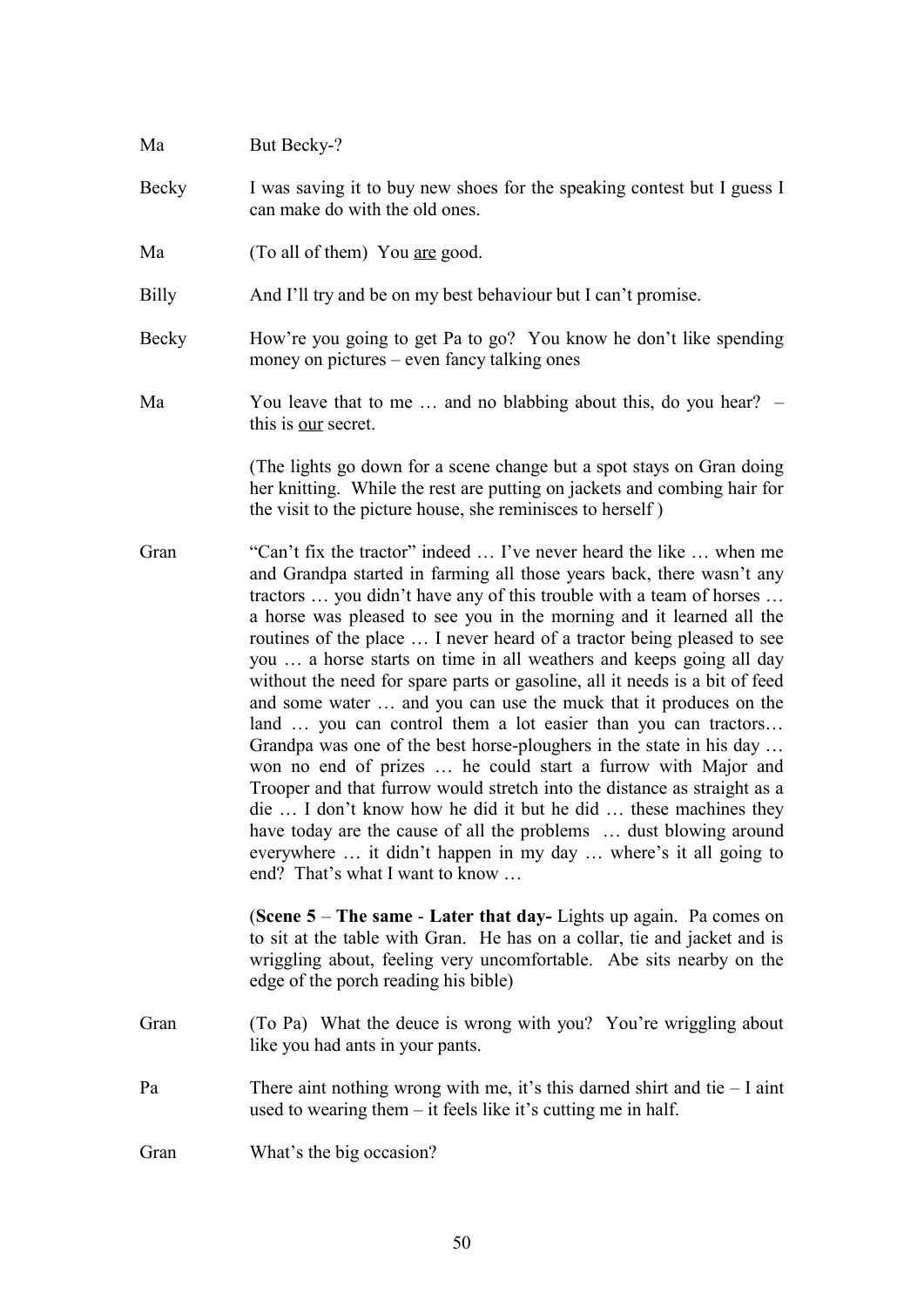| Pa           | Mattie says we're going to some church social but I don't recall<br>nobody saying nothing to me about any social.                  |
|--------------|------------------------------------------------------------------------------------------------------------------------------------|
| Gran         | That's because you don't listen to people                                                                                          |
| Pa           | I do but I don't listen to gossip  How come you aint joining us?                                                                   |
| Gran         | 'Cause I aint travelling in no motor vehicle – they're the devil's work.                                                           |
| Pa           | They're fine when they're working $-$ it's when they go wrong that's<br>the problem.                                               |
| Gran         | Didn't you manage to fix the tractor?                                                                                              |
| Pa           | No, me and Abe have taken off every bit we can take off but we still<br>can't get it to work.                                      |
| Gran         | If Grandpa had been around he'd have fixed it                                                                                      |
| Pa           | Yeah, well he aint                                                                                                                 |
|              | (The children all troop out one after the other grinning at each other<br>and trying hard to keep their secret)                    |
| Gran         | Will you look at this lot – butter wouldn't melt in their mouths                                                                   |
| <b>Billy</b> | 'You ready Pa?                                                                                                                     |
| Pa           | Sure, I'm ready  what're you all grinning for?                                                                                     |
| Becky        | Nothing. We aren't used to seeing you all dolled up                                                                                |
| Pa           | How long have you known about this church social?                                                                                  |
| Becky        | Ages ago – you must be losing your memory (she smiles at the others)                                                               |
| Pa           | You could be right                                                                                                                 |
|              | (Ma appears)                                                                                                                       |
| Ma           | O.K. Is everybody ship-shape?                                                                                                      |
| Peewee       | I'm Peewee shaped!                                                                                                                 |
| Ma           | Then lets hit the road $-$ (To Abe) You as well Abe (He is surprised)<br>Yes – come on  (To Gran) You sure you don't want to come? |
| Gran         | I'll be $OK - you$ can tell me all about it when you get back (she grins<br>and winks at Ma)                                       |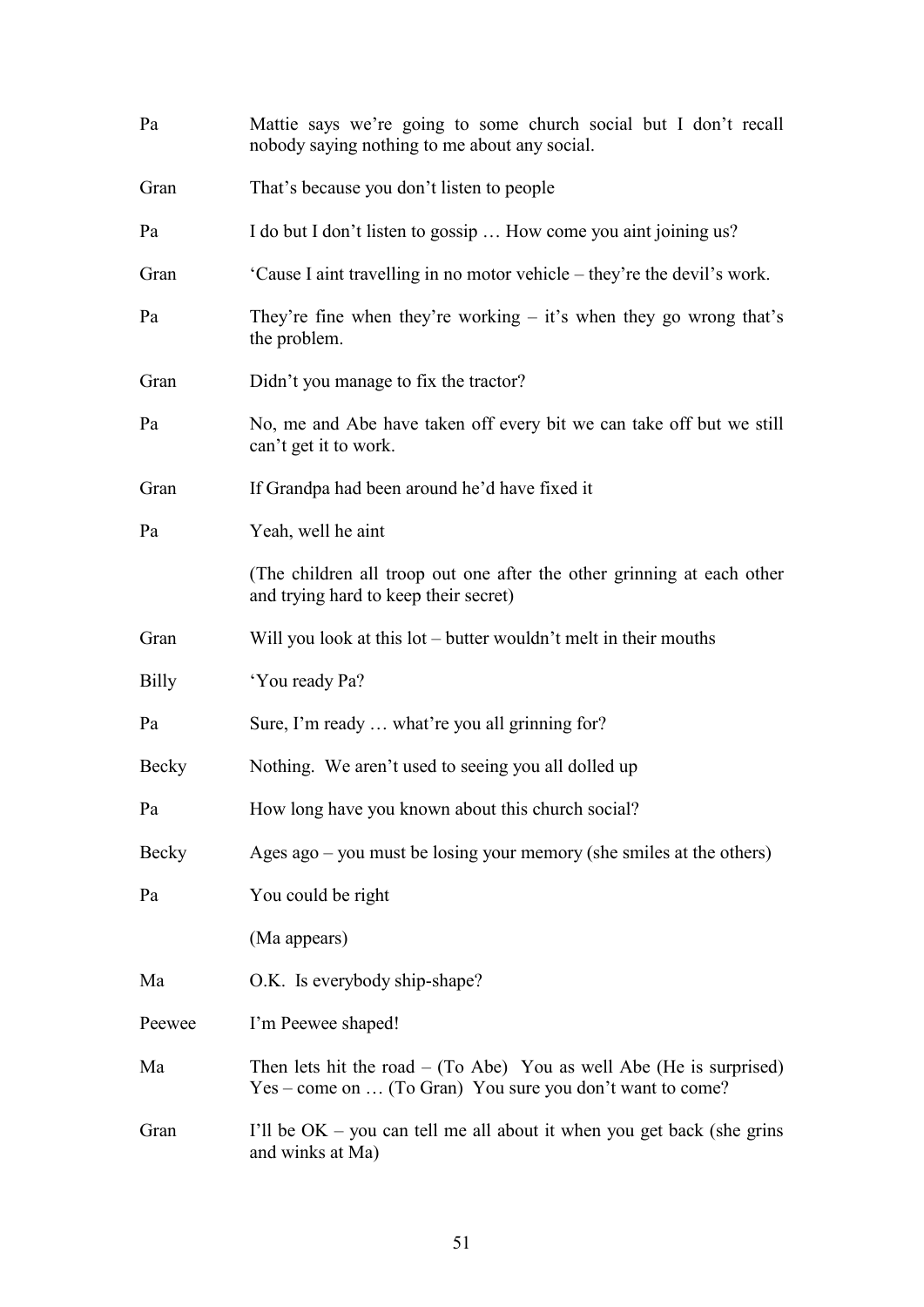| Ma     | It's a deal                                                                                                                                                                                                                                                                      |
|--------|----------------------------------------------------------------------------------------------------------------------------------------------------------------------------------------------------------------------------------------------------------------------------------|
|        | (They all go off)                                                                                                                                                                                                                                                                |
| Gran   | (Disdainfully to herself) "Talking pictures" indeed  never heard the<br>like What are they gonna do with the piano player? That's what I<br>want to know.                                                                                                                        |
|        | (Sound of truck doors opening and closing, engine starting up and<br>driving away as Gran waives goodbye to them)                                                                                                                                                                |
|        | (This is a moment where a large theatre group might be able to back-<br>project part of the film of Al Jolson in "The Jazz Singer" but it's not<br>essential  we hear music from Jolson)                                                                                         |
|        | (The lights come up again to find Gran asleep in her rocking chair.<br>Sound of Pa's truck approaching, doors banging and the kids bursting<br>onto the stage full of energy. They run to wake up Gran and tell her<br>what they've seen, as Ma, Pa and Abe following on behind) |
| Billy  | Wake up, Gran                                                                                                                                                                                                                                                                    |
| Peewee | Are you awake?                                                                                                                                                                                                                                                                   |
| Gran   | Eh? What? I must have dozed off                                                                                                                                                                                                                                                  |
| Becky  | You should have come with us, Gran, you really should have, it was<br>tremendous                                                                                                                                                                                                 |
| Peewee | Better than tremendous                                                                                                                                                                                                                                                           |
| Billy  | Super-dooper-tremendous!                                                                                                                                                                                                                                                         |
| Pa     | (To Gran) "Church social" indeed – you knew all about this from the<br>start, didn't you?                                                                                                                                                                                        |
| Gran   | And what if I did?                                                                                                                                                                                                                                                               |
| Pa     | And I bought it - hook, line and sinker                                                                                                                                                                                                                                          |
| Gran   | Did you enjoy yourself though, that's the main thing?                                                                                                                                                                                                                            |
| Pa     | Course I did but that's not the point $-$ you told me a lie.                                                                                                                                                                                                                     |
| Gran   | Only a little white one.                                                                                                                                                                                                                                                         |
| Ma     | Take no notice, Gran, he enjoyed every minute of it.                                                                                                                                                                                                                             |
|        | (The children begin to blurt out the story in their excitement)                                                                                                                                                                                                                  |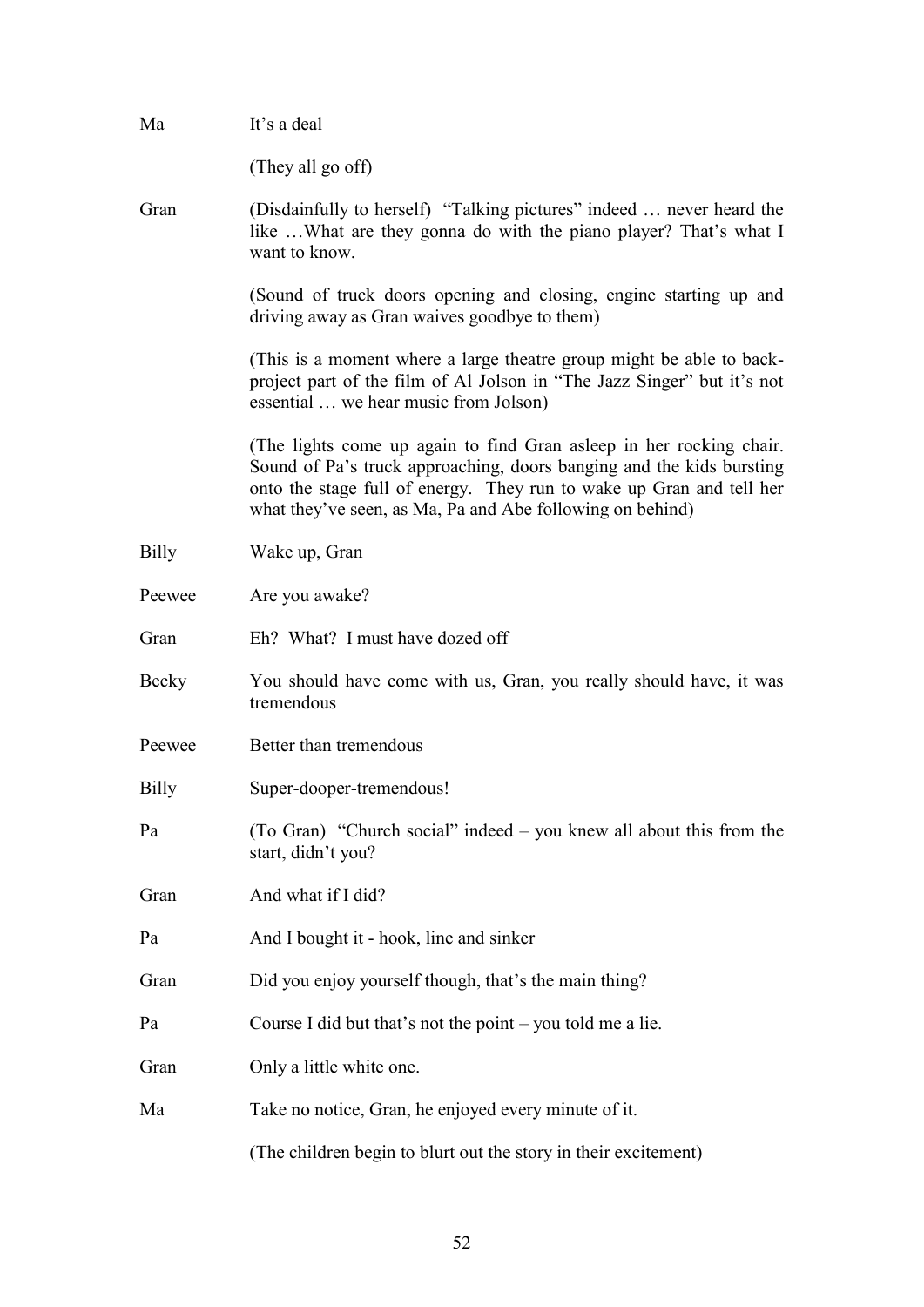| Becky        | You've got to go and see it Gran, you can really hear them talking -                                                   |
|--------------|------------------------------------------------------------------------------------------------------------------------|
| Billy        | - On the screen                                                                                                        |
| Peewee       | - Like you was right there with them                                                                                   |
| Becky        | - There's this boy who's a good singer                                                                                 |
| <b>Billy</b> | - A Jewish boy                                                                                                         |
| Becky        | - And his Pa wants him to be a singer in church, like him                                                              |
| Billy        | - But the boy don't want to                                                                                            |
| Ma           | (Correcting him) "Doesn't want to"                                                                                     |
| <b>Billy</b> | - Doesn't want to – and then a man tells the Pa that he's seen his son<br>singing in a saloon                          |
| Peewee       | What's a saloon?                                                                                                       |
| Billy        | A bar, stupid                                                                                                          |
| Ma           | Don't call your brother "stupid"                                                                                       |
| Becky        | And his Pa gets so mad that he gives the boy a whipping so he won't<br>do it again                                     |
| Peewee       | (To Pa) Just like you do to Billy                                                                                      |
| Pa           | Only when he deserves it                                                                                               |
| Becky        | But the boy doesn't like getting whipped so he runs away                                                               |
| Gran         | And is that the end?                                                                                                   |
| Billy        | No, there's lots more yet                                                                                              |
| Gran         | I was fearing that                                                                                                     |
| Ma           | I think you've told Gran enough of the story for now $-$ if you tell her<br>any more it wont be worth her while going. |
| Pa           | (To Abe) Did you enjoy it, Abe?                                                                                        |
|              | (Abe nods enthusiastically and grunts)                                                                                 |
| Pa           | (Whose spirits have now lifted) I reckon if we're into celebrating, we<br>might as well make a night of it             |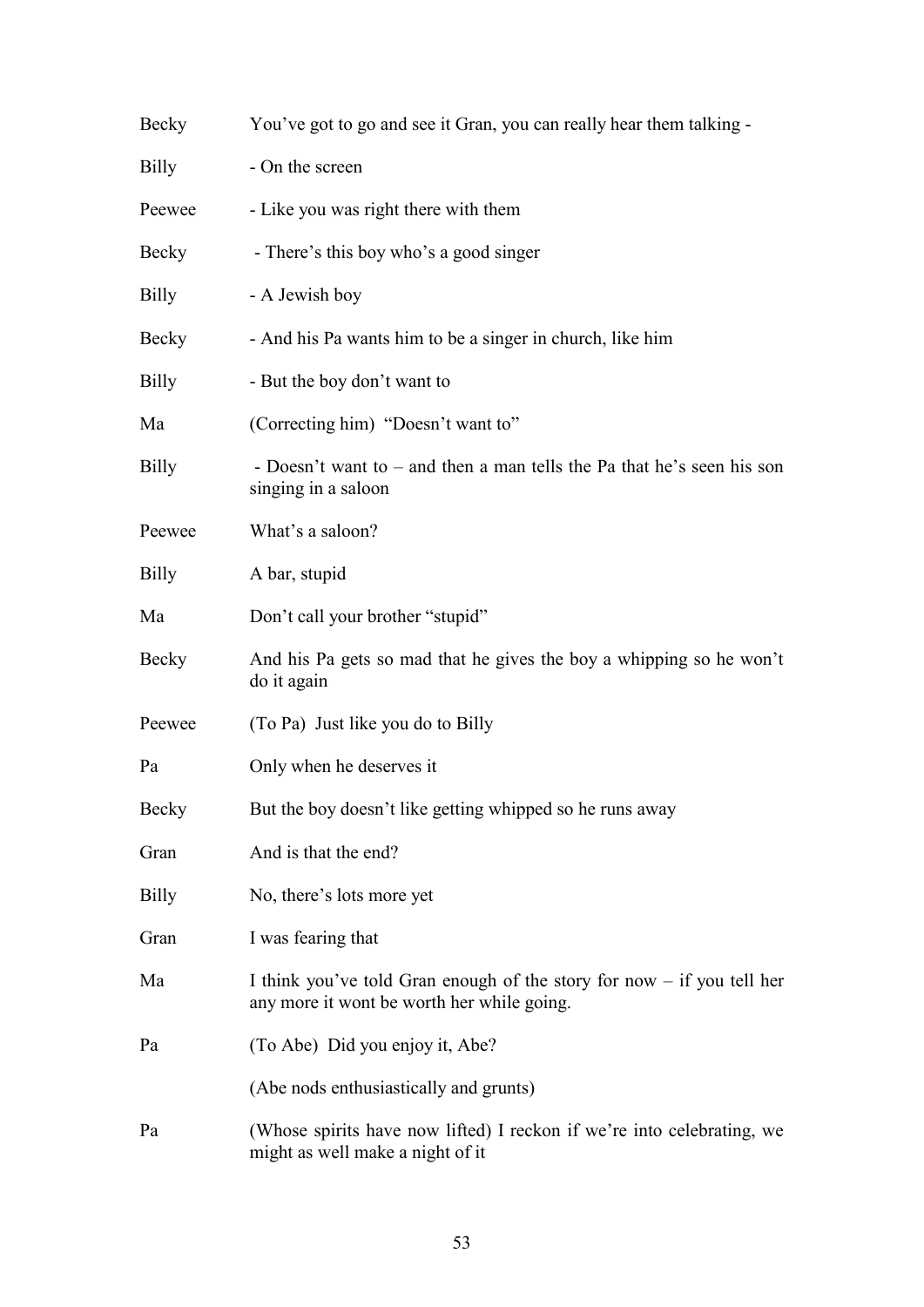|              | (He goes towards the house)                                                                                                                                                                                                                                                                       |
|--------------|---------------------------------------------------------------------------------------------------------------------------------------------------------------------------------------------------------------------------------------------------------------------------------------------------|
| Ma           | Where're you going?                                                                                                                                                                                                                                                                               |
| Pa           | Won't be a sec - me and Abe's going to drink the to the health of<br>Mister Volstead                                                                                                                                                                                                              |
| Gran         | (To Ma) Who's Mr Volstead?                                                                                                                                                                                                                                                                        |
| Ma           | The guy who brought in prohibition                                                                                                                                                                                                                                                                |
| Gran         | You know, I wondered what that smell was out the back.                                                                                                                                                                                                                                            |
| Becky        | Why don't we try and show Gran what the movie was like?                                                                                                                                                                                                                                           |
| <b>Billy</b> | Yeah, that's a great idea                                                                                                                                                                                                                                                                         |
| Becky        | (She begins to move the table and chairs) Help me to move these<br>(Becky moves the table and takes a chair down in front of the porch)<br>You have to sit down here Gran. This is for the audience.                                                                                              |
| Gran         | (Moving as she's been told) No rest for the wicked                                                                                                                                                                                                                                                |
| Peewee       | We need some light                                                                                                                                                                                                                                                                                |
| Billy        | I'll get a lamp                                                                                                                                                                                                                                                                                   |
|              | (Pa comes out with a flagon and some glasses)                                                                                                                                                                                                                                                     |
| Pa           | What's going on here?                                                                                                                                                                                                                                                                             |
| Ma           | They're putting on a show for us.                                                                                                                                                                                                                                                                 |
| Pa           | We don't have to pay again?                                                                                                                                                                                                                                                                       |
| Ma           | Just sit down and enjoy it                                                                                                                                                                                                                                                                        |
|              | (Pa pours drinks for Abe and himself – the women signal that they<br>don't want any)                                                                                                                                                                                                              |
| Pa           | There we go  here's to Mr Volstead! Here's hoping he's enjoying<br>himself as much as we are!                                                                                                                                                                                                     |
|              | (He drinks)                                                                                                                                                                                                                                                                                       |
|              | Hey, does anybody want to hear a joke? I got this from a guy in the<br>picture house  there's this fellah driving along the road one day after<br>a sandstorm and he sees this ten gallon hat by the side of the road<br>resting on the top of a drift he stops and lifts up the hat and gets the |

shock of his life 'cause underneath it there's a head … so he says to the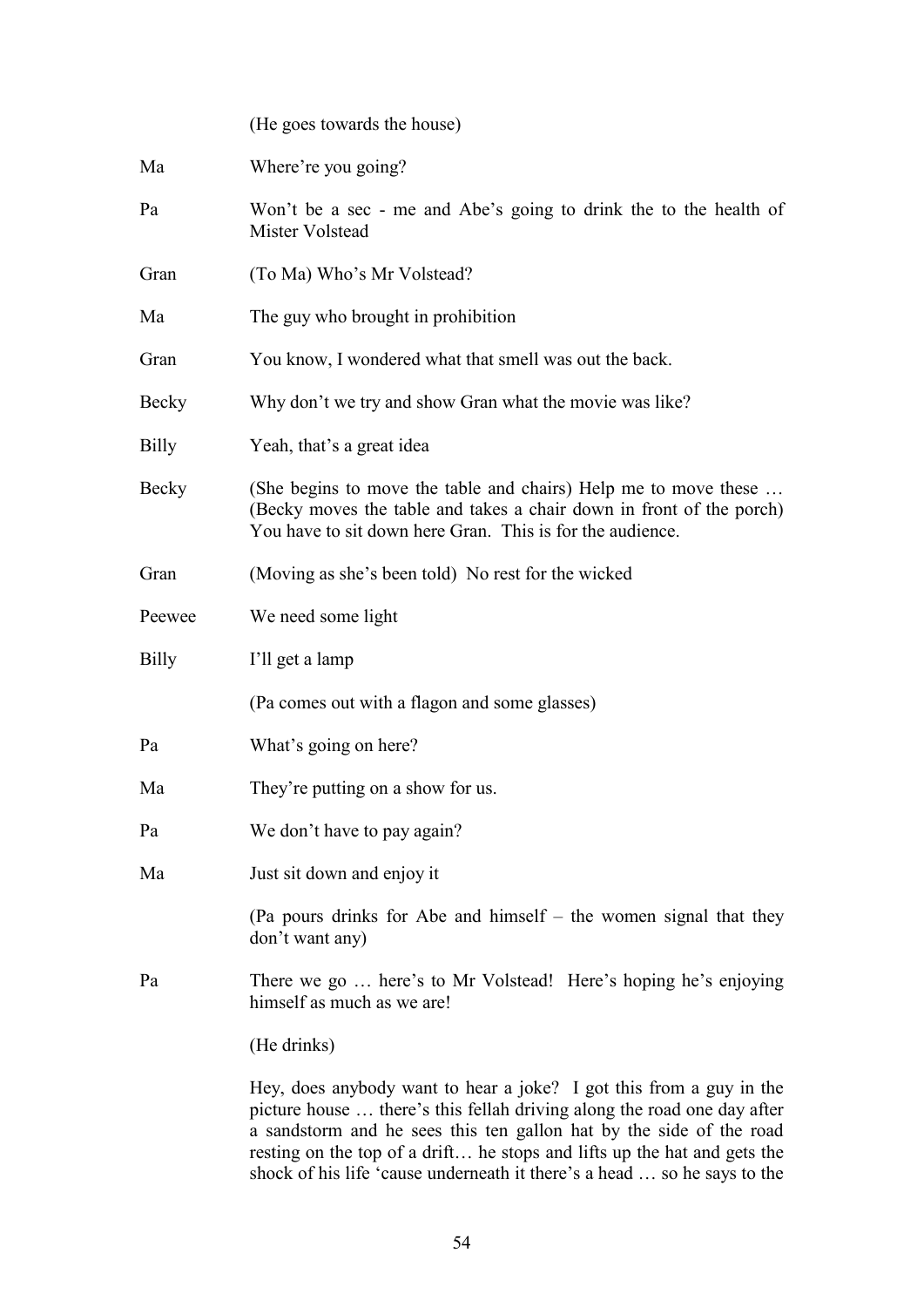|              | head, "Can I give you a lift into town, my friend?" and the head says,<br>"No, thanks, mister - I'm sitting on my horse!"                                                                                                                                                             |
|--------------|---------------------------------------------------------------------------------------------------------------------------------------------------------------------------------------------------------------------------------------------------------------------------------------|
|              | (They all groan)                                                                                                                                                                                                                                                                      |
| Pa           | And if anybody asks, Abe, you've been drinking sarsaparilla                                                                                                                                                                                                                           |
|              | (Abe laughs and nods)                                                                                                                                                                                                                                                                 |
|              | This show sure is taking some preparation.                                                                                                                                                                                                                                            |
|              | (Billy comes out with two lamps or torches)                                                                                                                                                                                                                                           |
| <b>Becky</b> | Who's going to be the boy who sings?                                                                                                                                                                                                                                                  |
| Peewee       | I will                                                                                                                                                                                                                                                                                |
| <b>Billy</b> | No, I'll do it                                                                                                                                                                                                                                                                        |
| Peewee       | You always get the best bits                                                                                                                                                                                                                                                          |
| Ma           | (Trying to be tactful) Billy, why don't you let Peewee be the boy this<br>time - you can hold the light – then you do it next time                                                                                                                                                    |
| Billy        | (resignedly) O.K.                                                                                                                                                                                                                                                                     |
| Becky        | Which bit are you going to do?                                                                                                                                                                                                                                                        |
| Peewee       | The bit where he starts talking                                                                                                                                                                                                                                                       |
| <b>Billy</b> | You sure you can remember it?                                                                                                                                                                                                                                                         |
| Peewee       | 'Course I can                                                                                                                                                                                                                                                                         |
| Becky        | (Clears her throat) O.K. Ladies and Gentlemen, we now present for<br>your entertainment Mr. Al Jolson in the first ever talking picture - "The<br>Jazz Singer!"                                                                                                                       |
|              | (Applause from the 'audience')                                                                                                                                                                                                                                                        |
| Peewee       | (Imitating the Jolson scene in the nightclub)<br>"Wait a minute! Wait a minute! You aint heard nothing yet.<br>Wait a minute, I tell ya, you aint heard nothin'! Do you want to hear<br>"Toot, toot, tootsie?"<br>(The 'audience' all answer "Yeah!")<br>All right, hold on, hold on. |
|              | (Pretends to talk to band conductor)<br>Lou, listen. play "Toot, toot, tootsie!"<br>Three choruses you understand. In the third chorus I whistle.                                                                                                                                     |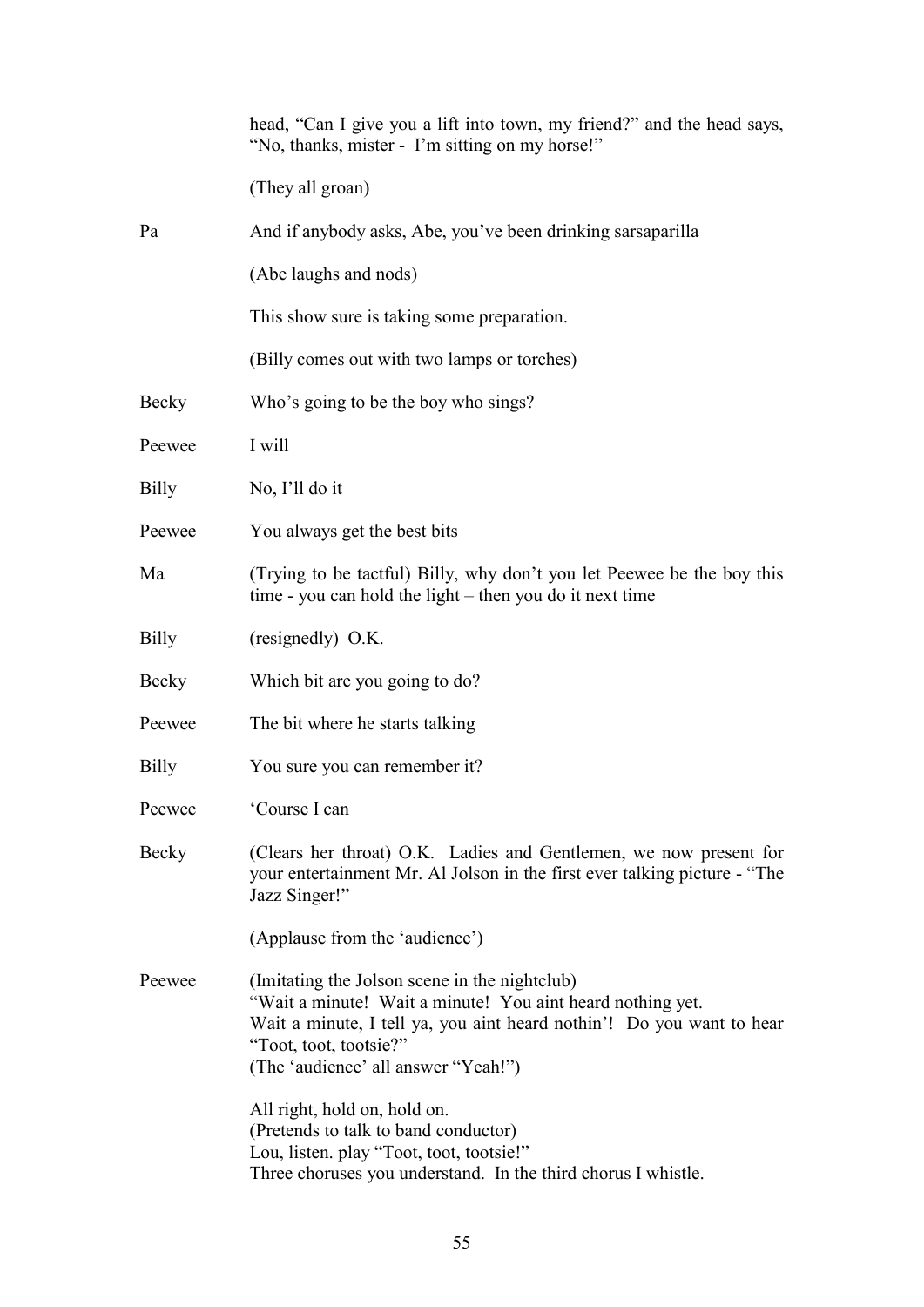|           | Now give it to 'em hard and heavy. Go right ahead!                                                                                                                                                                                                                                                                                  |
|-----------|-------------------------------------------------------------------------------------------------------------------------------------------------------------------------------------------------------------------------------------------------------------------------------------------------------------------------------------|
|           | (Begins singing)                                                                                                                                                                                                                                                                                                                    |
|           | Toot-toot-tootsie goodbye,<br>Toot-toot-tootsie don't cry,<br>That choo-choo train that takes me away from you,<br>No words can say how sad it makes me,<br>Kiss me tootsie and then,<br>Do it over again,<br>Watch for the mail,<br>I'll never fail,<br>If you don't get a letter then you'll know I'm in jail -<br>Oh, oh, $oh$ – |
|           | (While he's singing car headlights lights appear from the side and the<br>sound of engine noise as a car comes hurriedly down the track)                                                                                                                                                                                            |
| Becky     | Somebody's coming!                                                                                                                                                                                                                                                                                                                  |
| Pa        | Get rid of the booze!                                                                                                                                                                                                                                                                                                               |
|           | (Pa quickly takes the evidence into the house)                                                                                                                                                                                                                                                                                      |
|           | (Sound of car stopping, car door opening and closing. Enter Cornelius<br>T. Spenk)                                                                                                                                                                                                                                                  |
| Cornelius | (Curtly) Good evening folks. I'm sorry to disturb your little get-<br>together but I got some urgent business with Mr Macdonald.                                                                                                                                                                                                    |
| Ma        | Won't it wait till morning?                                                                                                                                                                                                                                                                                                         |
| Cornelius | I'm afraid not  (To Pa) I need to speak to you in private.                                                                                                                                                                                                                                                                          |
|           | (They go to the side of the stage)                                                                                                                                                                                                                                                                                                  |
|           | I don't usually come calling at this hour of the night but I've just been<br>told by a friend of mine that you've been seen out in town doing a lot<br>of celebrating                                                                                                                                                               |
| Pa        | We've been to the movies, if that's what you mean                                                                                                                                                                                                                                                                                   |
| Cornelius | That's exactly what I mean                                                                                                                                                                                                                                                                                                          |
| Pa        | There aint no law against that. Are you saying that I need your<br>permission now to go to the movies?                                                                                                                                                                                                                              |
| Cornelius | No, I aint saying that $-$ it's a free country $-$ but it aint quite as straight<br>forward as that, is it? First you're way behind with the rent, then you<br>was going to build a room on the property without asking my                                                                                                          |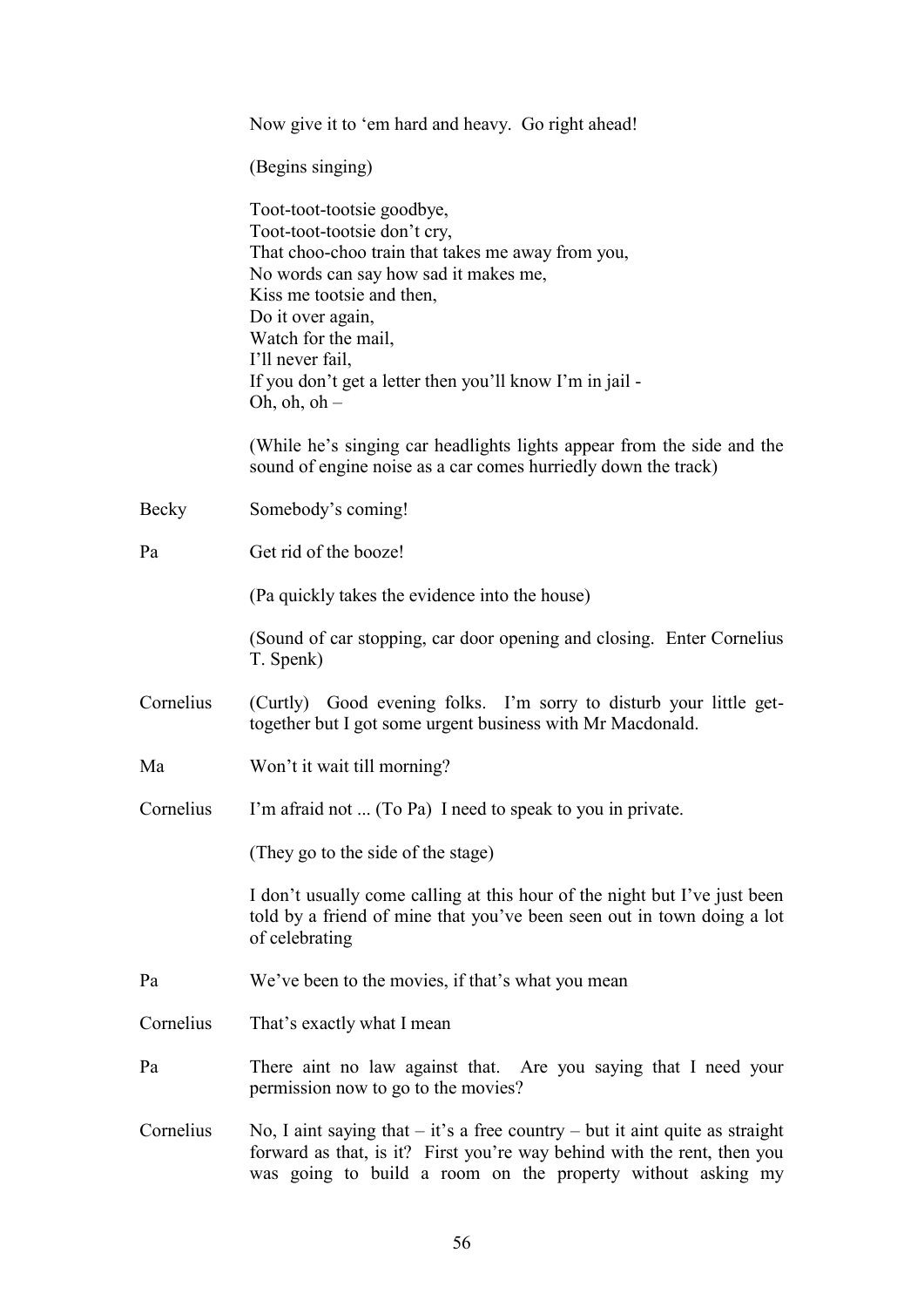|           | permission and you told me how tight things were for you - I listened<br>to all that, I didn't like what I heard, but I listened – and now people<br>are telling me Joe Macdonald's been seen out in town with his whole<br>family spending money like it's going out of fashion  just what do<br>you expect me to think? |
|-----------|---------------------------------------------------------------------------------------------------------------------------------------------------------------------------------------------------------------------------------------------------------------------------------------------------------------------------|
| Pa        | I didn't know we was going to the movies                                                                                                                                                                                                                                                                                  |
| Cornelius | (Disbelieving) You didn't know? You're asking me to believe that?                                                                                                                                                                                                                                                         |
| Pa        | As God's my witness. They sprung it on me as a surprise                                                                                                                                                                                                                                                                   |
| Cornelius | I've had enough of your woolly methods, Macdonald. I reckon that if<br>you got the money to pay for movies, you got the money to pay your<br>rent                                                                                                                                                                         |
| Pa        | It wasn't me that paid, the family scraped it all together                                                                                                                                                                                                                                                                |
| Cornelius | So you're saying that you still aint got the money?                                                                                                                                                                                                                                                                       |
| Pa        | No, sir                                                                                                                                                                                                                                                                                                                   |
|           | (Long awkward Pause while Cornelius thinks)                                                                                                                                                                                                                                                                               |
| Cornelius | I'll tell you what I'm going to do  I'd just about made up my mind<br>and was thinking of serving you with a notice to quit –                                                                                                                                                                                             |
| Pa        | No?                                                                                                                                                                                                                                                                                                                       |
| Cornelius | Just hang fire  I got me another idea                                                                                                                                                                                                                                                                                     |
| Pa        | What's that?                                                                                                                                                                                                                                                                                                              |
| Cornelius | You can work it off                                                                                                                                                                                                                                                                                                       |
| Pa        | (Disbelieving) What?                                                                                                                                                                                                                                                                                                      |
| Cornelius | The money that you owe me                                                                                                                                                                                                                                                                                                 |
| Pa        | Doing what?                                                                                                                                                                                                                                                                                                               |
| Cornelius | I need some work doing down at the hotel. I got a man off sick and<br>there's a place that needs filling                                                                                                                                                                                                                  |
| Pa        | I don't know about that                                                                                                                                                                                                                                                                                                   |
| Cornelius | Macdonald, I aint bargaining with you, I'm telling – either you come<br>and work off some of the money that you owe or else you're out of<br>here – which is it to be?                                                                                                                                                    |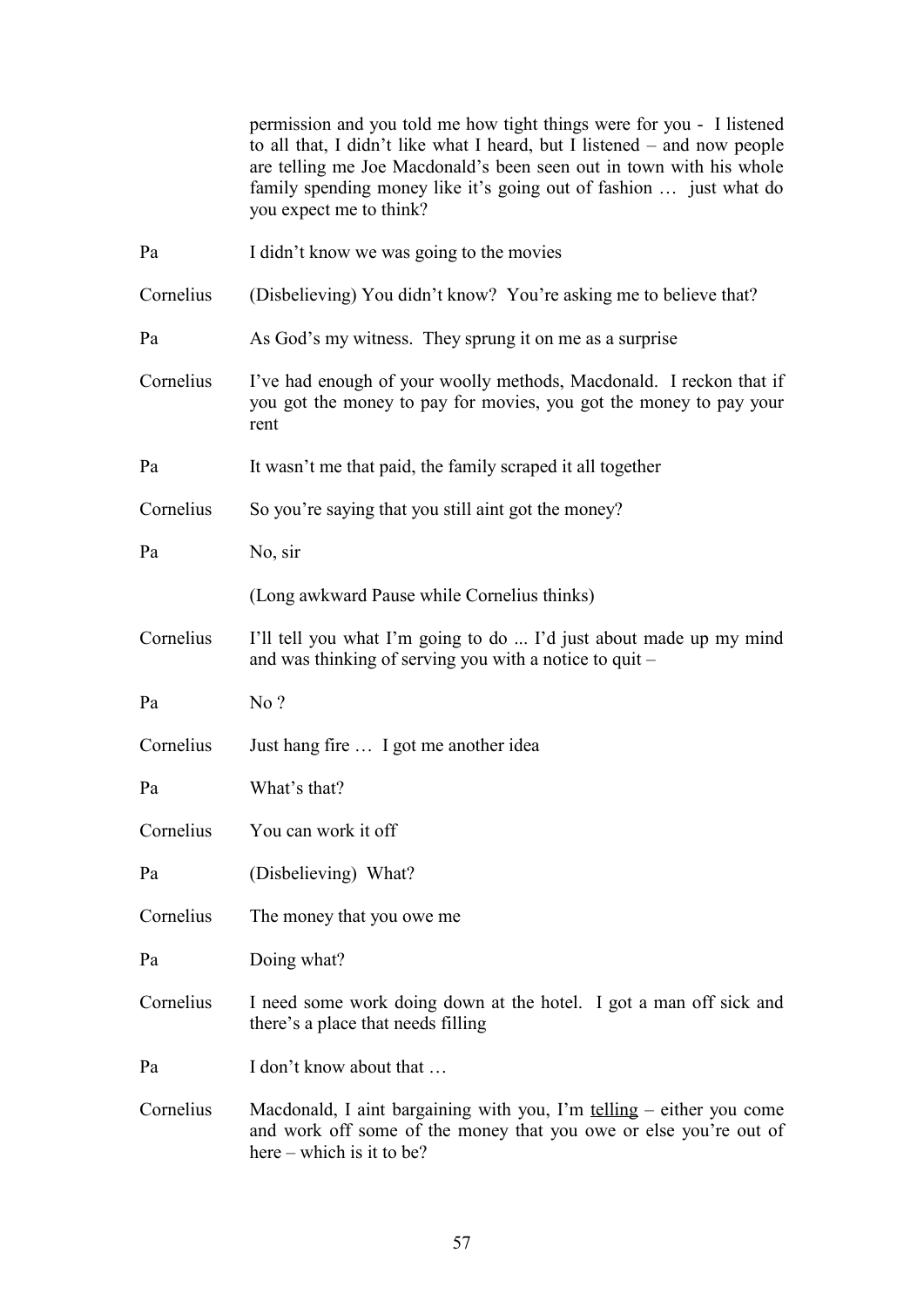| Pa           | Put that way, I guess I got no choice                                                                    |
|--------------|----------------------------------------------------------------------------------------------------------|
| Cornelius    | You got a choice all right                                                                               |
| Pa           | O.K.  What kind of work did you have in mind?                                                            |
|              | (Cornelius takes Pa off stage so that we don't hear the end of their<br>discussion)                      |
| Becky        | It looks like Pa's in trouble again                                                                      |
| Ma           | I guess so. Somebody must have seen us going to the movies.                                              |
| Gran         | There aint nothing wrong with that                                                                       |
| Ma           | There is if you owe money for the rent                                                                   |
| Peewee       | But it was our money that we used.                                                                       |
| Ma           | Spenk doesn't know that                                                                                  |
| <b>Billy</b> | (Making as if to move) Do you want me to go tell him?                                                    |
| Ma           | No Billy, Pa can handle it. I think the best thing for us to do would be<br>to just call it a night      |
| All          | O.K.                                                                                                     |
|              | (They begin straightening the chairs, etc, then making their way<br>towards the house)                   |
| Becky        | (As she goes in) It was a great movie, Ma. The best time I've had in<br>ages                             |
| <b>Billy</b> | (He too goes after her) Yeah, just great. Thanks Ma                                                      |
| Peewee       | (Sings towards her as he goes in) "Mammy, how I love you, how I<br>love you, my dear old Mammy"          |
| Ma           | Get on with you (Peewee has almost gone when she calls to him)<br>Peewee - love you too $-$ night, night |
|              | (Abe signals he's going to the barn)                                                                     |
|              | Goodnight, Abe. Thanks for all that you've done.                                                         |
| Gran         | (As she and Ma go in) You don't think they're going to sleep after all<br>that excitement.               |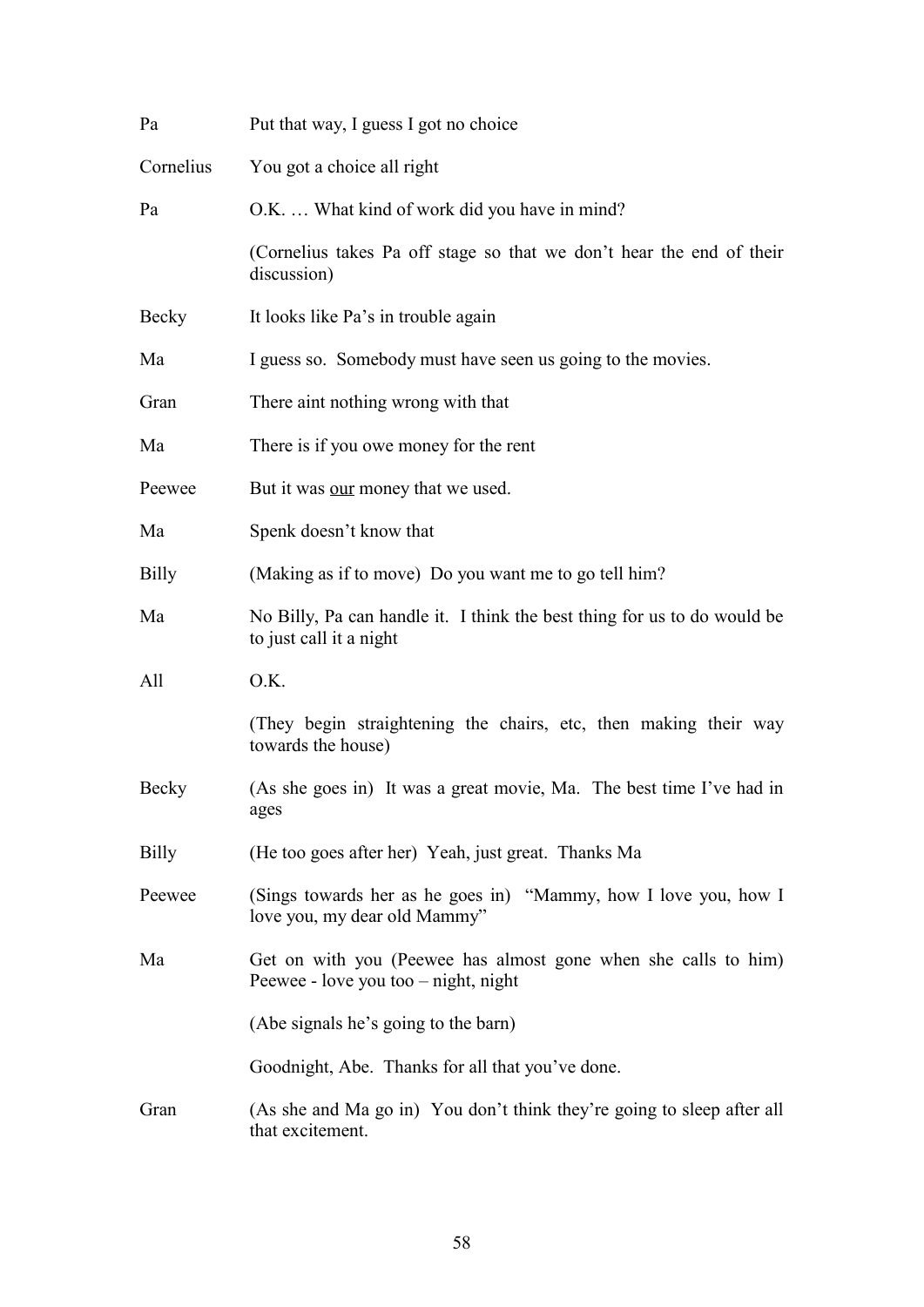| Ma           | Probably not but I don't mind – they haven't had too many happy times<br>lately - one night won't harm them. |
|--------------|--------------------------------------------------------------------------------------------------------------|
|              | (Sounds of children singing in the background "Mammy")                                                       |
|              | (Stage lights down)                                                                                          |
|              | (Scene $6$ - The next day – the farm cockerel crows in the distance for<br>morning as the lights rise)       |
|              | (Enter Ma with breakfast plates for the table. Pa follows her out<br>fastening his tie)                      |
| Ma           | What time is he coming for you?                                                                              |
| Pa           | I got a few more minutes                                                                                     |
| Ma           | Do you have time for breakfast?                                                                              |
| Pa           | Sure                                                                                                         |
|              | (She puts a bowl down in front of him and goes in for a Pan of porridge<br>oats)                             |
|              | (Abe appears from the barn)                                                                                  |
| Pa           | Morning Abe                                                                                                  |
|              | (He grunts a reply)                                                                                          |
| Ma           | Are you joining us for breakfast?                                                                            |
|              | (He does so)                                                                                                 |
|              | (Becky comes out brushing her hair followed by Billy who's rubbing<br>his tangled mop)                       |
| Becky        | Morning                                                                                                      |
| Pa           | Morning Becky                                                                                                |
| <b>Billy</b> | Morning, Pa                                                                                                  |
| Ma           | Morning Billy. How are you?                                                                                  |
| <b>Billy</b> | Peewee kept us awake all night singing silly songs.                                                          |
| <b>Becky</b> | (Grumpily) And he remembered every word                                                                      |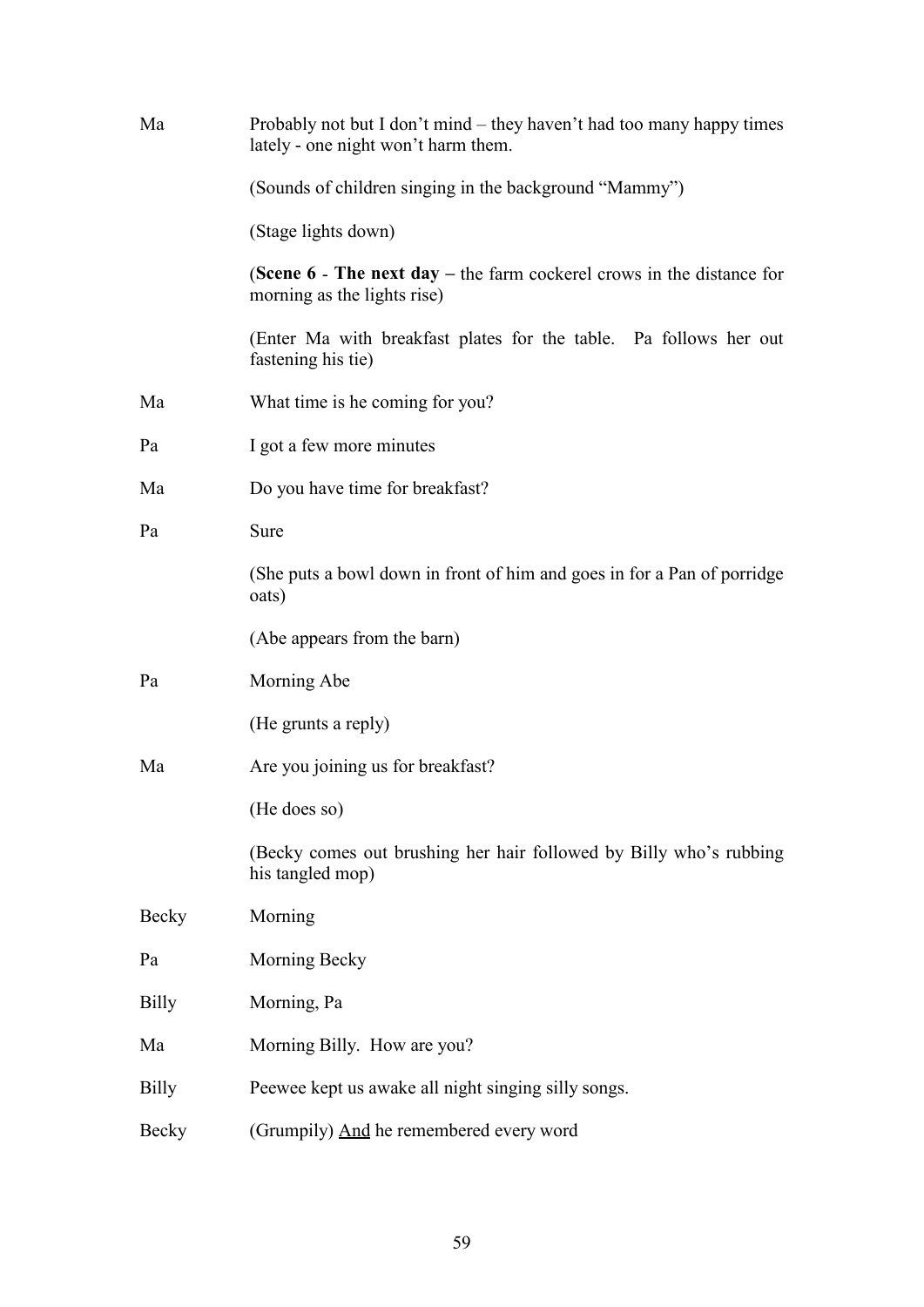|              | (Ma comes back with the Pan and ladle and begins serving out<br>porridge)                                                                    |
|--------------|----------------------------------------------------------------------------------------------------------------------------------------------|
| Billy        | (To Pa) Why are you wearing a tie again?                                                                                                     |
| Pa           | Mr Spenk's asked me to help him out for a while down at the hotel.<br>He's coming to collect me shortly.                                     |
| <b>Billy</b> | Is Abe going with you?                                                                                                                       |
| Pa           | No, I want him to work on fixing the tractor. Is that O.K. with you<br>Abe?                                                                  |
|              | (Abe nods and grunts)                                                                                                                        |
| <b>Billy</b> | I didn't take you for a hotel sort of person                                                                                                 |
| Pa           | I aint, but when somebody asks you to do them a favour, Billy, you've<br>got to help them out.                                               |
|              | (Ma and Pa exchange a knowing look)                                                                                                          |
| <b>Billy</b> | What've you got to do? Is it something important?                                                                                            |
| Pa           | (Wanting to keep his self-esteem) You don't think I'd do just any old<br>job? 'Course it's important. The place wouldn't operate without me. |
|              | (Billy relaxes, his image of his Pa reassured)                                                                                               |
|              | (Sound of a car approaching)                                                                                                                 |
| Ma           | This'll be Mr Spenk now                                                                                                                      |
|              | (Pa gathers his jacket and cap)                                                                                                              |
|              | (Car stopping and sound of door opening and closing)                                                                                         |
| Pa           | I'll see you kids tonight.                                                                                                                   |
|              | (Kisses wife and exits with a wave)                                                                                                          |
| Ma           | You have a visitor, Billy                                                                                                                    |
|              | (Enter Jeremiah with a dressing on his neck from the minor operation<br>he's had)                                                            |
| Jeremiah     | Morning                                                                                                                                      |
| All          | Morning Jeremiah                                                                                                                             |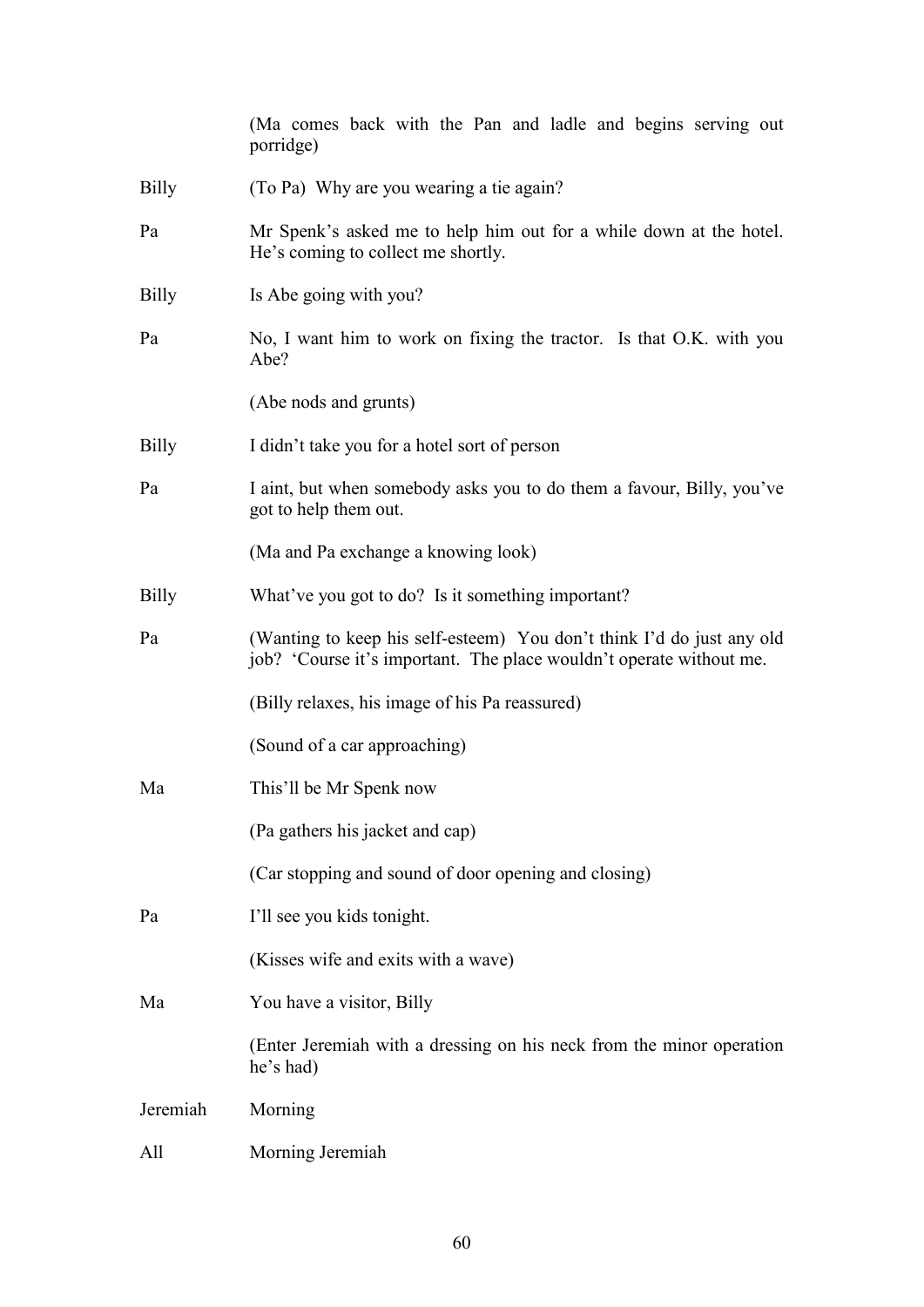| Ma           | How are you feeling after your operation?                                                                                                                                           |
|--------------|-------------------------------------------------------------------------------------------------------------------------------------------------------------------------------------|
| Jeremiah     | It still hurts a bit                                                                                                                                                                |
| <b>Billy</b> | Can I take a look?                                                                                                                                                                  |
| Ma           | (Quickly) No, Billy, you can't move the dressing.                                                                                                                                   |
| <b>Billy</b> | Aw!                                                                                                                                                                                 |
| Peewee       | Did they put you to sleep or were you awake?                                                                                                                                        |
| Jeremiah     | I was sort of awake                                                                                                                                                                 |
| Peewee       | (Amazed) While they cut you?                                                                                                                                                        |
| Jeremiah     | Sure. They gave me some gas. It didn't hurt too much.                                                                                                                               |
| <b>Billy</b> | Was there blood everywhere?                                                                                                                                                         |
| Ma           | (To Billy) I don't think we need to know that, Billy                                                                                                                                |
| Becky        | If it's all right with you, I'm going into town this morning, mom, to<br>take another look in the library.                                                                          |
| Ma           | O.K., love, as long as you're not too late back.                                                                                                                                    |
| Becky        | I won't be. See you later                                                                                                                                                           |
| Ma           | Yes. See you.                                                                                                                                                                       |
|              | (Becky gets up and heads to the side of the house for her bike)                                                                                                                     |
|              | (Abe signals that he too has finished, thanks her and gets up to go to fix<br>the tractor)                                                                                          |
| Ma           | You finished as well, Abe? All right, we'll see you later. Best of luck<br>with the tractor.                                                                                        |
|              | (He waves to them all and makes his exit towards the fields at the back<br>of the house)                                                                                            |
| Ma           | And what are you three going to get up to?                                                                                                                                          |
| Billy        | I don't know yet                                                                                                                                                                    |
| Ma           | Whatever it is, just be careful with that dressing $-$ we don't want any<br>accidents  I've got to go and see to Gran. Is there anything else you<br>want? Have you eaten Jeremiah? |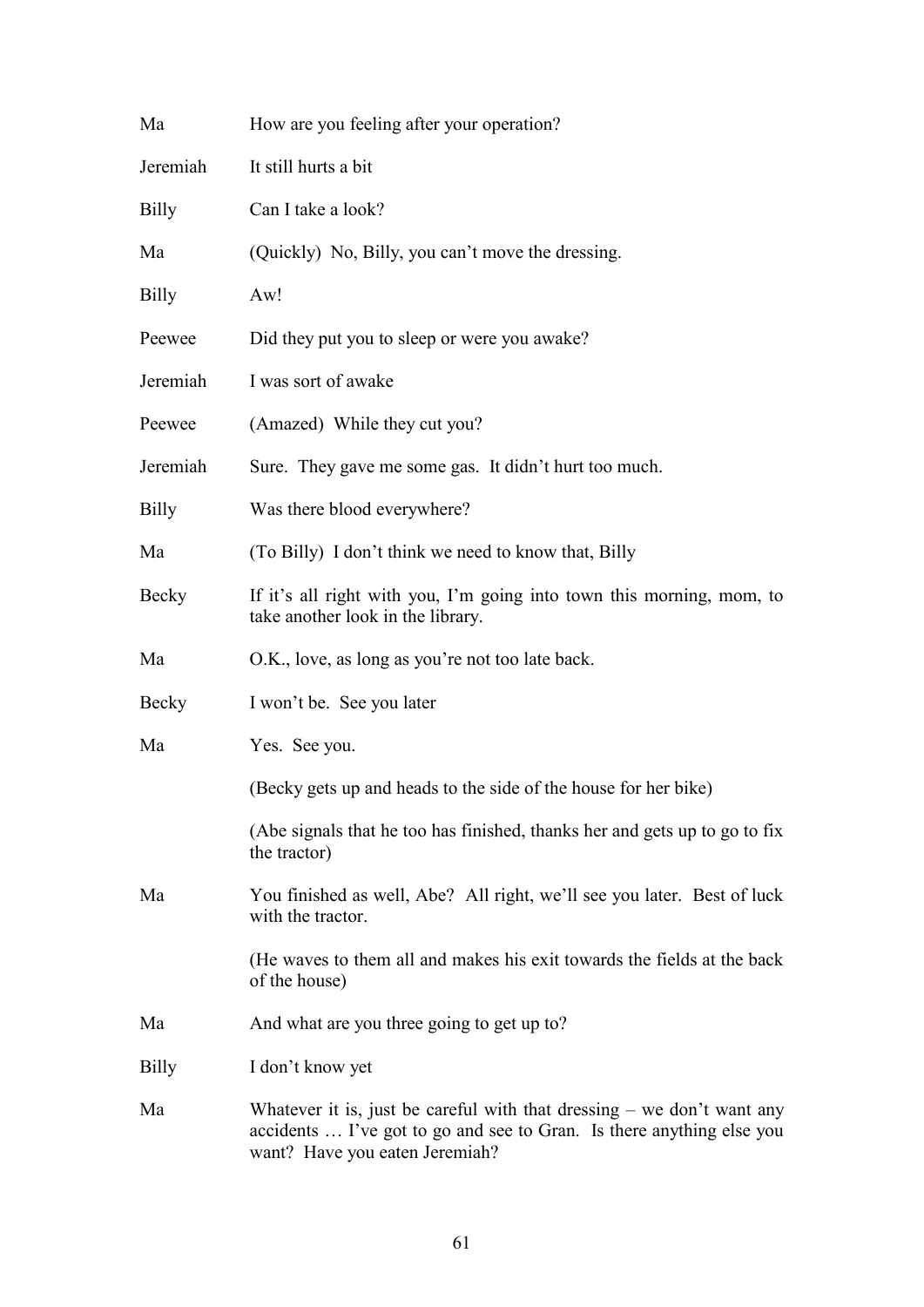| Jeremiah     | Yes thanks, Mrs Macdonald.                                                         |
|--------------|------------------------------------------------------------------------------------|
| Ma           | Don't go getting into any mischief  Billy?                                         |
| Billy        | (Resignedly) Yes Ma                                                                |
| Ma           | Peewee?                                                                            |
| Peewee       | (Resignedly) Yes, Ma                                                               |
|              | (She goes in)                                                                      |
|              | (As soon as she's gone Jeremiah is bursting to show his friends his war<br>wound)  |
| Jeremiah     | Do you want to take a look?                                                        |
| Both         | Yeah!                                                                              |
| Jeremiah     | Just a minute (he fiddles with the dressing and draws it back for them<br>to look) |
| <b>Billy</b> | Yeuk! That's disgusting.                                                           |
| Peewee       | Horrendous! I think I'm gonna be sick.                                             |
| <b>Billy</b> | And you were awake the whole while they did it?                                    |
| Jeremiah     | Sort of.                                                                           |
| <b>Billy</b> | How come you got it done so quick?                                                 |
| Jeremiah     | Pa paid for me to go private.                                                      |
| Peewee       | (To Billy) What does that mean?                                                    |
| <b>Billy</b> | You can pay the doctors and jump the queue so you don't have to wait.              |
| Jeremiah     | So what are we going to do?                                                        |
| <b>Billy</b> | Ma said we couldn't do nothing because of your operation.                          |
| Jeremiah     | It doesn't mean we can't do anything, there must be something we can<br>do         |
| Peewee       | I know – let's play hide and seek                                                  |
| Jeremiah     | Yeah, that'd be O.K.                                                               |
| <b>Billy</b> | Who's going to be "on"?                                                            |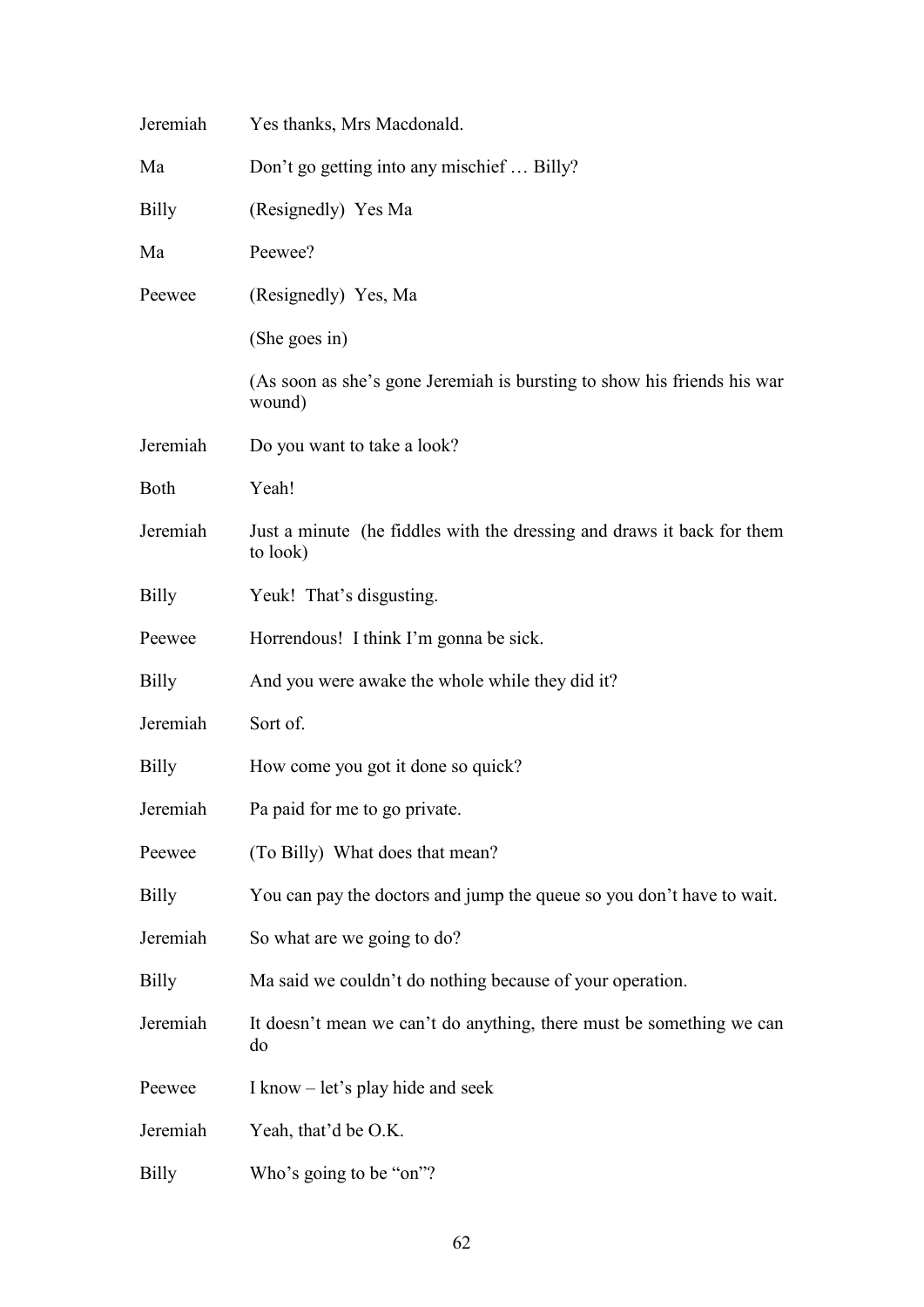| Peewee       | It can't be me, 'cause I was on last time.                                                                                                                                                                                                                                                                                                                                                             |
|--------------|--------------------------------------------------------------------------------------------------------------------------------------------------------------------------------------------------------------------------------------------------------------------------------------------------------------------------------------------------------------------------------------------------------|
| Jeremiah     | And it can't be me 'cause I've had an operation.                                                                                                                                                                                                                                                                                                                                                       |
| <b>Billy</b> | I guess it's got to be me then.                                                                                                                                                                                                                                                                                                                                                                        |
| Jeremiah     | How many are you gonna count to?                                                                                                                                                                                                                                                                                                                                                                       |
| <b>Billy</b> | Fifty – and no cheating.                                                                                                                                                                                                                                                                                                                                                                               |
|              | (He goes to the table, which is to act as the base. While Billy puts his<br>head down, the other two go to look for a place to hide. Jeremiah goes<br>off to the side and Peewee looks around for a while, then decides to<br>climb the tree again)                                                                                                                                                    |
| Peewee       | I know somewhere where they'll never find me.                                                                                                                                                                                                                                                                                                                                                          |
|              | (He goes behind the scenery and, unknown to the audience, gets<br>clipped onto a safety harness. The audience sees him climbing the<br>tree)                                                                                                                                                                                                                                                           |
| <b>Billy</b> | (Continues counting with his eyes covered) Forty-eight, forty-nine,<br>fifty! Coming, ready or not!                                                                                                                                                                                                                                                                                                    |
|              | (He begins to look around for the "hiders" and after searching he<br>eventually he sees Jeremiah and runs back to base)                                                                                                                                                                                                                                                                                |
| Billy        | Got you!                                                                                                                                                                                                                                                                                                                                                                                               |
| Jeremiah     | All you've got to do now is find Peewee.                                                                                                                                                                                                                                                                                                                                                               |
|              | (Billy begins to look around for him while the audience can see<br>Peewee hiding on the branch high above the stage)                                                                                                                                                                                                                                                                                   |
| Billy        | It's only a matter of time Peewee  (he goes away from the tree to<br>look for him) I'm bound to find you eventually  You got to be here<br>somewhere                                                                                                                                                                                                                                                   |
|              | (As Billy moves further away from the tree Peewee sees his chance to<br>come down but he moves too quickly $-$ we see him run along the<br>branch disappearing behind the scenery and then there is a scream and<br>we hear the sickening thud of what sounds like a body landing [done<br>with a weighted mannequin looking the same and wearing the same<br>clothing by the stage hands from above]) |
| Billy        | Peewee! (He runs over, as does Jeremiah and kneels over the "body")                                                                                                                                                                                                                                                                                                                                    |
| Jeremiah     | Oh my God!                                                                                                                                                                                                                                                                                                                                                                                             |